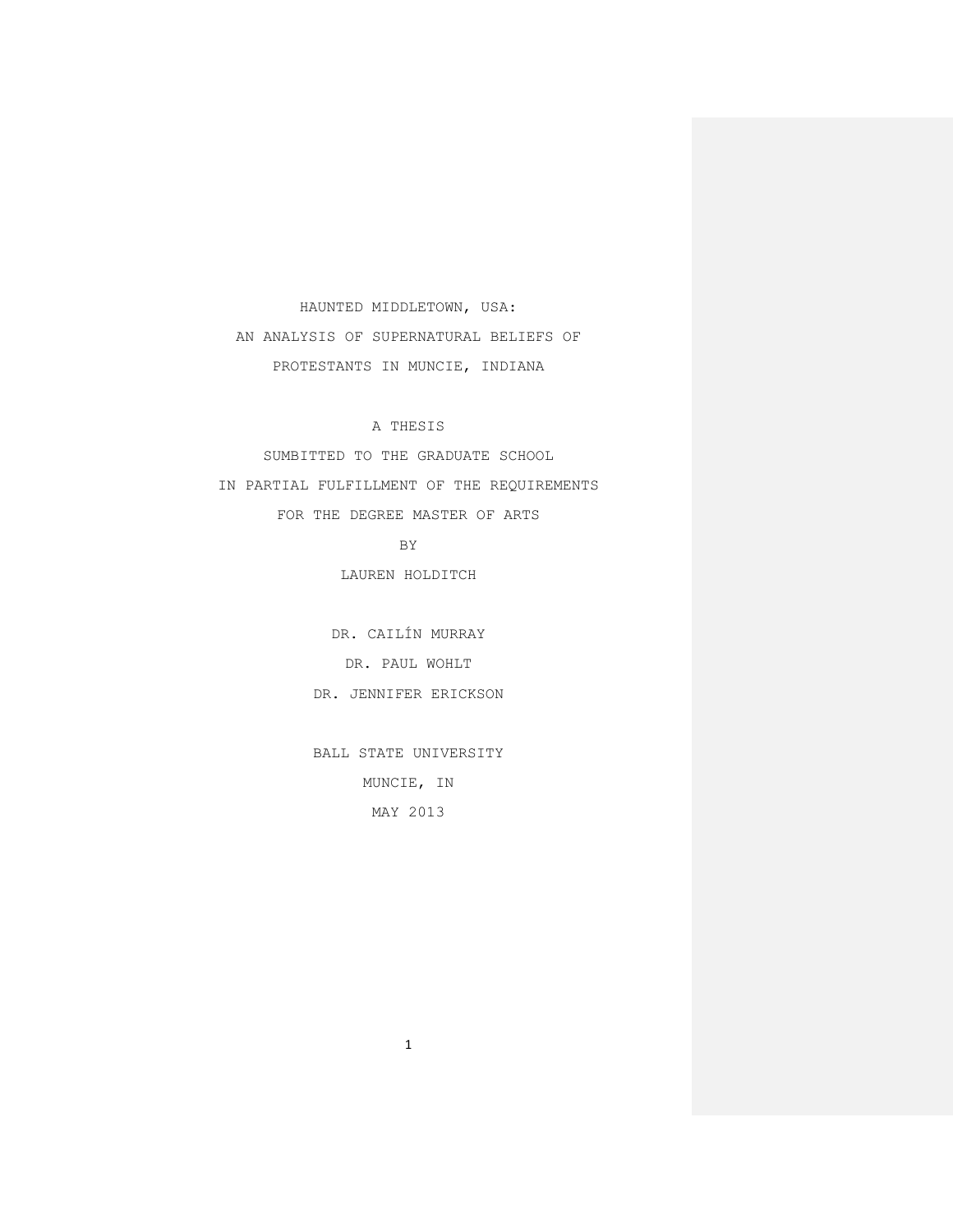# **Table of Contents**

| Title Page                    |                                                            |    |  |
|-------------------------------|------------------------------------------------------------|----|--|
| Table of Contents             |                                                            |    |  |
| Acknowledgements              |                                                            |    |  |
| Abstract                      |                                                            |    |  |
| Chapter I: Introduction       |                                                            |    |  |
|                               | Ghosts in Contemporary America                             | 8  |  |
| Religious Context             | Supernatural Scholarship and                               | 12 |  |
|                               | Purpose of this Study                                      | 16 |  |
| Terminology                   |                                                            | 18 |  |
| Chapter II: Literature Review |                                                            |    |  |
|                               | Early English Ghost Beliefs                                | 22 |  |
|                               | Migration of Ghost Beliefs<br>from England to America      | 25 |  |
|                               | Spiritualism and Skepticism                                | 28 |  |
|                               | Social Scientific Theories                                 | 32 |  |
|                               | Middletown, USA: Background<br>Research on Muncie, Indiana | 37 |  |
| Chapter III: Methodology      |                                                            |    |  |
| Methods                       | Utilization of Qualitative                                 | 41 |  |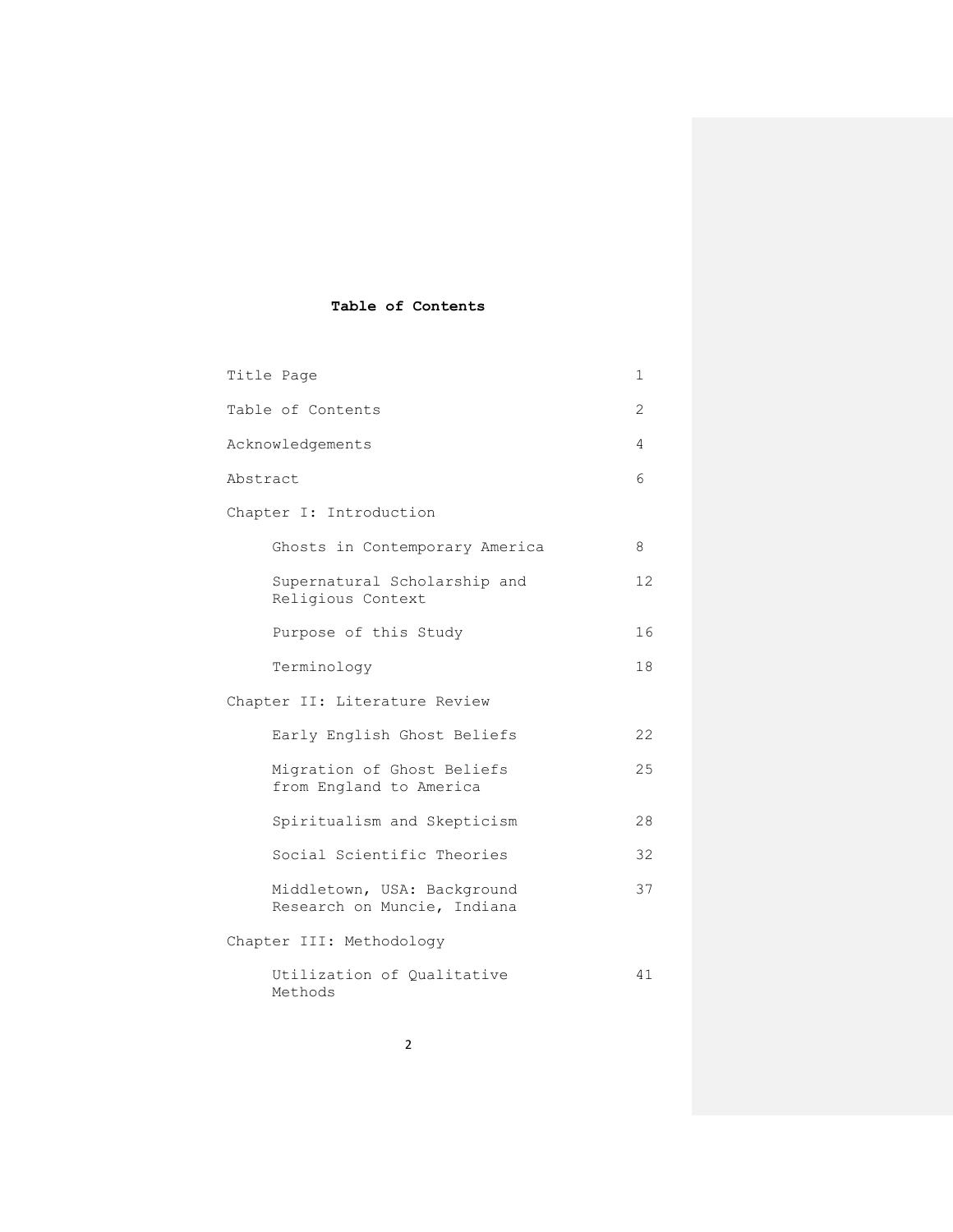|                                   | Data Collection                               | 43 |  |
|-----------------------------------|-----------------------------------------------|----|--|
|                                   | Interviews                                    | 45 |  |
| Chapter IV: Results               |                                               |    |  |
|                                   | Ghostly Experiences                           | 48 |  |
|                                   | Alternative Theories and<br>Demonic Forces    | 52 |  |
|                                   | The Holy Spirit as an<br>Anti-Viral System    | 58 |  |
|                                   | Paranormal Reality-based<br>Television Shows  | 63 |  |
| Chapter V: Discussion             |                                               |    |  |
|                                   | Lack of Discussion in Church                  | 66 |  |
|                                   | Church Transitions                            | 69 |  |
|                                   | David Hufford's Experiential<br>Source Theory | 71 |  |
|                                   | Role of the Media                             | 72 |  |
| Chapter VI: Conclusions           |                                               | 77 |  |
| References                        |                                               | 81 |  |
| Appendix A - Interview Questions  |                                               | 87 |  |
| Appendix B - Consent Form         |                                               | 88 |  |
| Appendix C - Ghost Media Examples |                                               |    |  |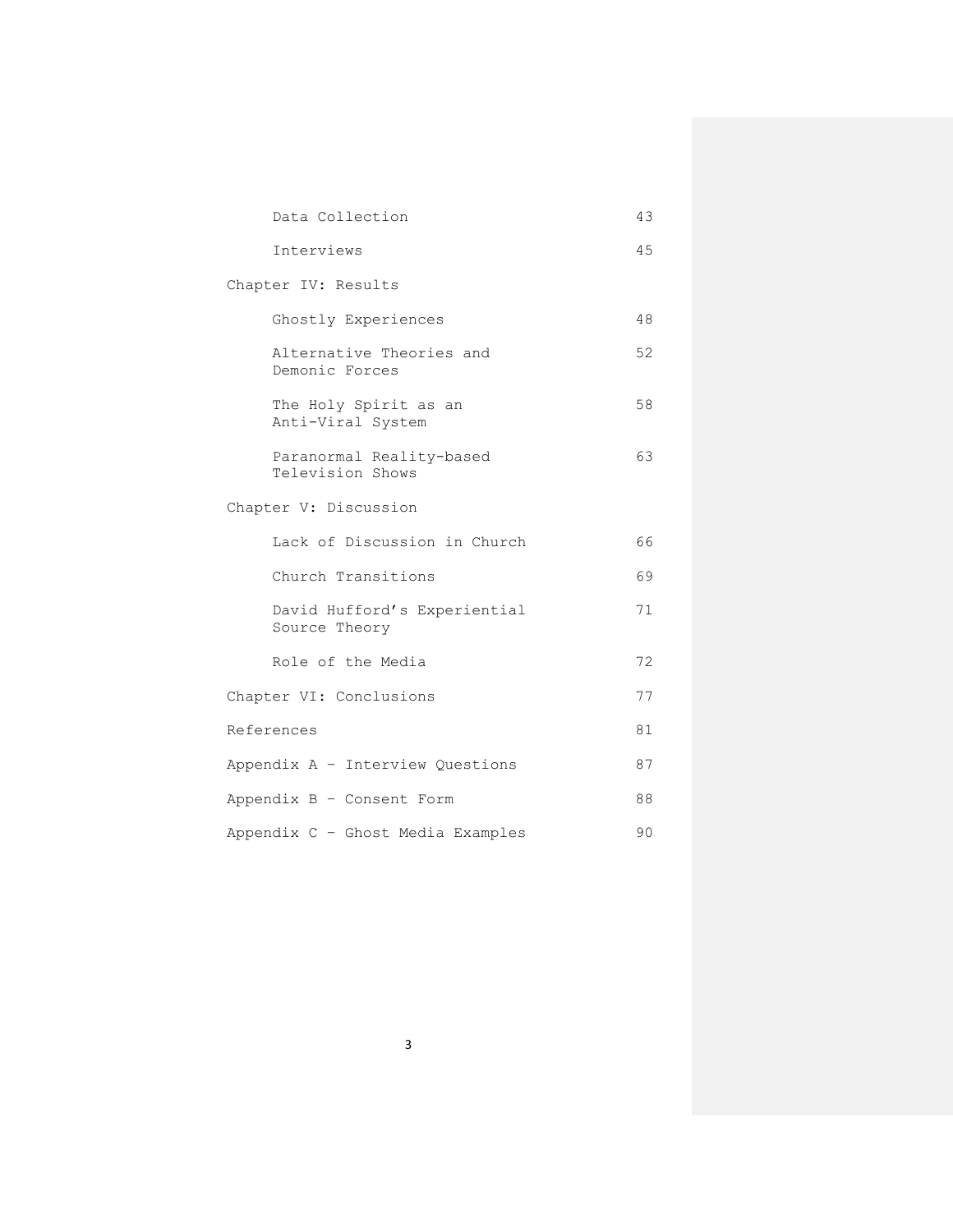### **Acknowledgements**

I would like to show my deepest appreciation to my committee members. First, my thanks to Dr. Jennifer Erickson, who was willing to join my committee, even though it was late in the process and I was already on the other side of the country. Despite all this, she provided me with wonderful perspective that helped shape the style of this thesis. Second, I want to thank Dr. Paul Wohlt, who was willing to stay on my committee despite retiring during the progression of this thesis. His insight on the proper thesis writing structure and how to focus during the ethnographic process was essential in its creation. Above all, I want to show my deepest gratitude to the head of my committee, Dr. Cailin Murray. This thesis would not have been possible without her endless support, encouragement, perspective and occasionally tough love. She has been a huge part in shaping me into writer, ethnographer and all-around person I am today, and I am so glad to have had her as my mentor. In addition to my committee, I would also like to thank my parents, Larry and Becky Holditch, and my fiancée, Ryan Cage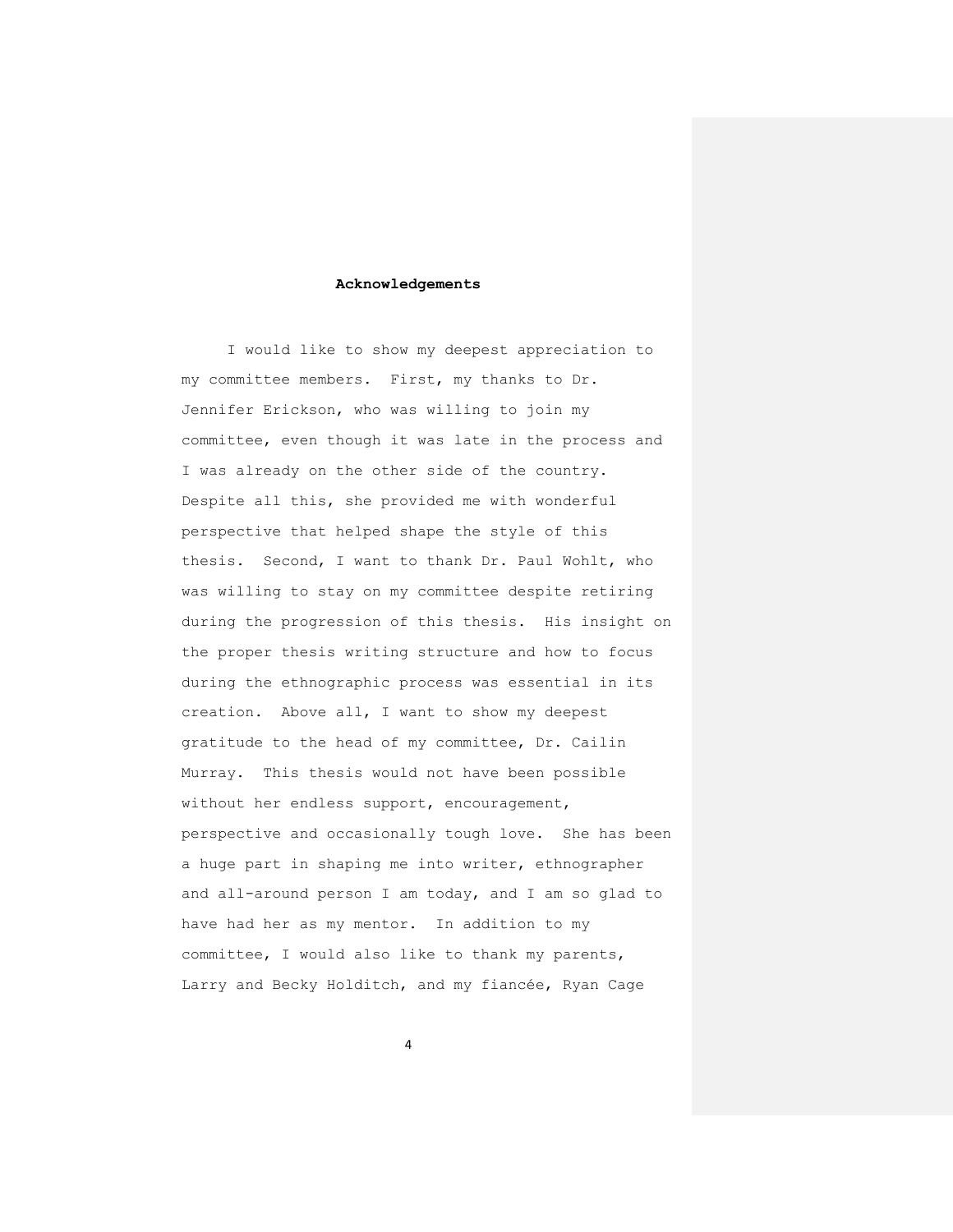for their endless love and support throughout this long process. There is no way I could have completed this thesis without them. Thank you guys, I love you very much.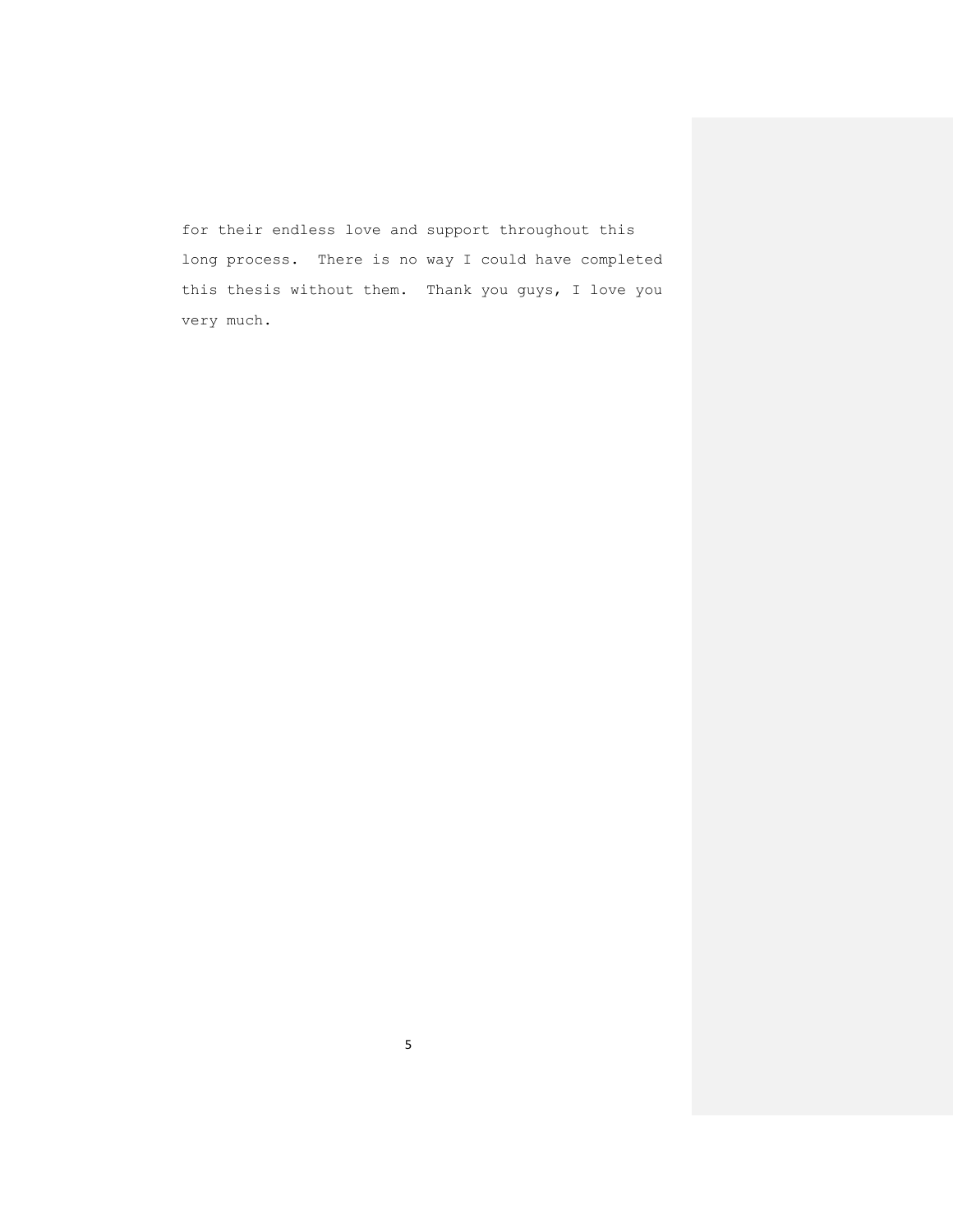### **Abstract**

In the early twenty-first century, Americans have been showing a high interest in ghosts and hauntings, as evidenced by the overwhelming amount of supernatural media available. Despite this, there has been little anthropological research specifically investigating the relationship between popular ghost beliefs and America's largest system of supernatural beliefs-Protestant Christianity. This study uses qualitative research methods to examine the beliefs of Protestants in Muncie, Indiana, and whether they participate in popular ghost culture. Results suggest that while Muncie Protestants do not generally believe in ghosts, they accept the possibility that demonic forces can haunt locations and interact with humans. Most of those informants who do believe in ghosts base their beliefs on personal experiences. However, in the case of demonic beliefs, this was not necessary. Informants state that their beliefs about demons are based **on** Christian media sources, such as literature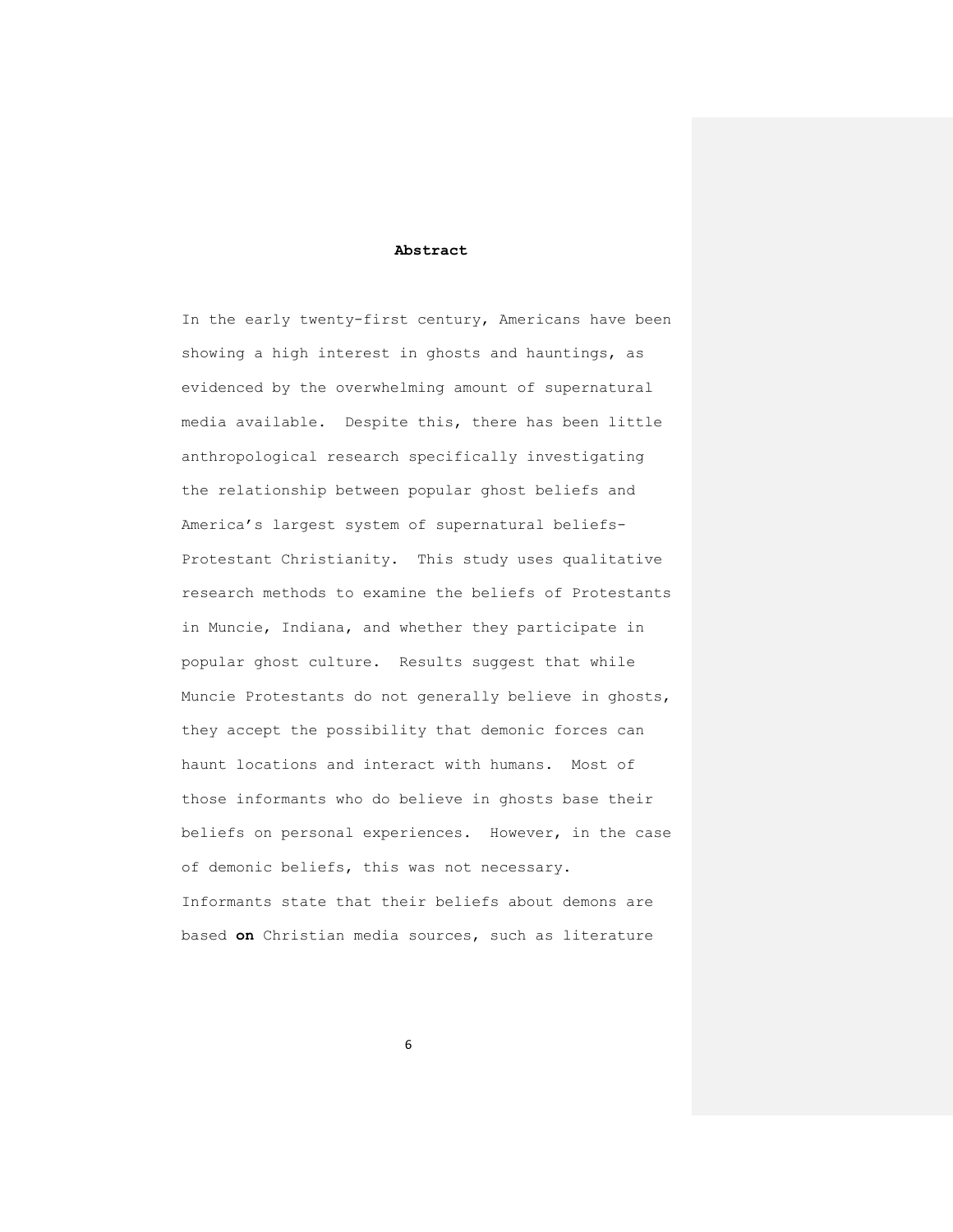and the Internet, rather than church teachings. Although the Muncie Protestants interviewed here consider it dangerous to participate directly in efforts to communicate with the deceased, most consistently watch reality television shows about the paranormal, as the media provides a degree of separation in which they can safely participate in ghost culture.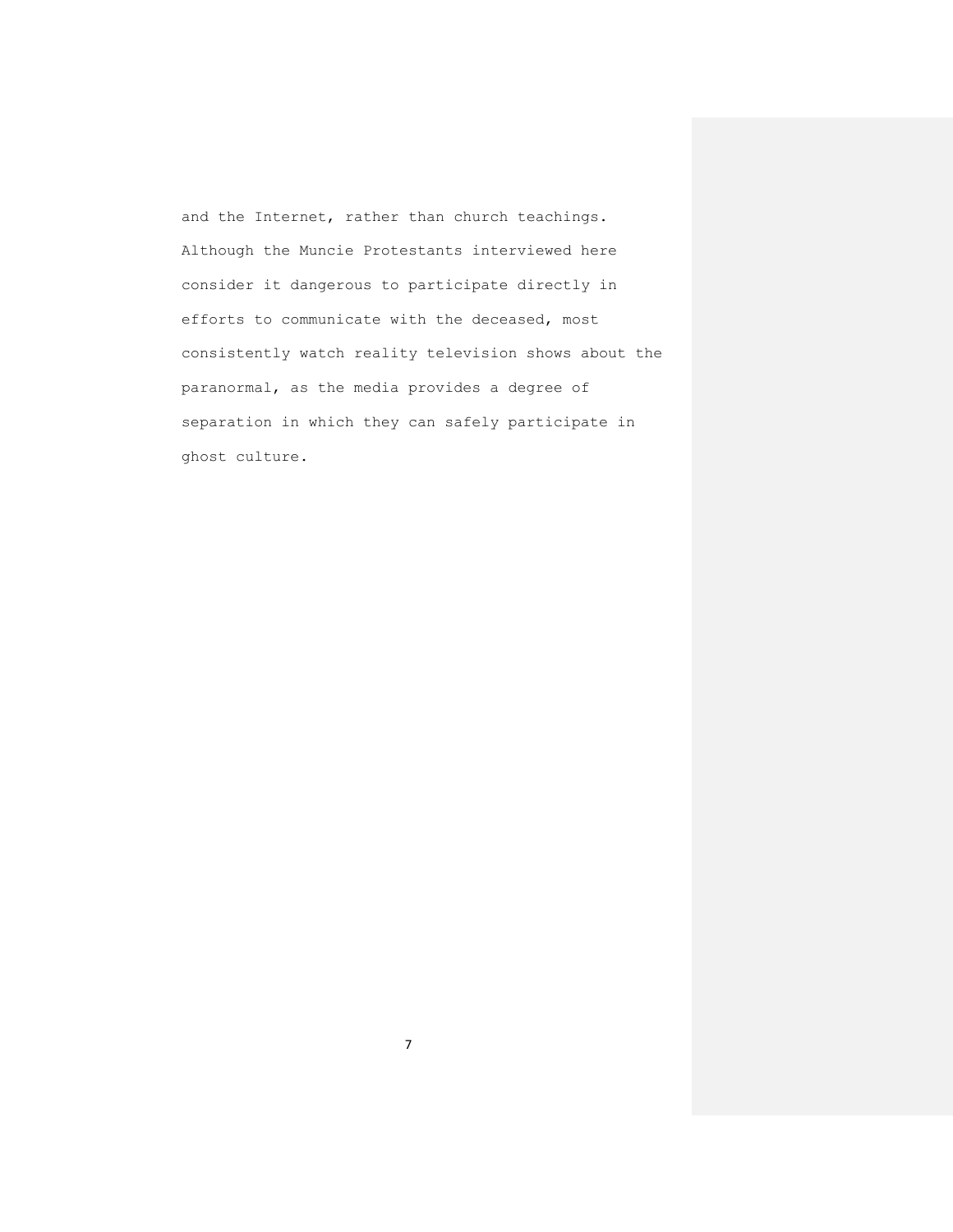#### **Chapter I: Introduction**

*Ghosts in Contemporary America*

More than forty years ago, historian Keith Thomas claimed that "the social function of belief in ghosts is obviously much diminished'" (1971:605). In a culture like the United States, one that is increasingly dependent on technology and science to answer the mysteries of our world, one might expect this statement to be true today. Yet in the early 21st century, there is much evidence to suggest that people have not abandoned their interest or beliefs in the supernatural. Folklore pertaining to ghosts and hauntings in fact plays an undeniable role in contemporary American culture.

Far from just a Halloween treat, ghosts haunt Americans every day in popular culture. The theme of the paranormal has been the subject of films since the very beginning of cinema. The first horror movie featuring ghosts is thought to be silent British film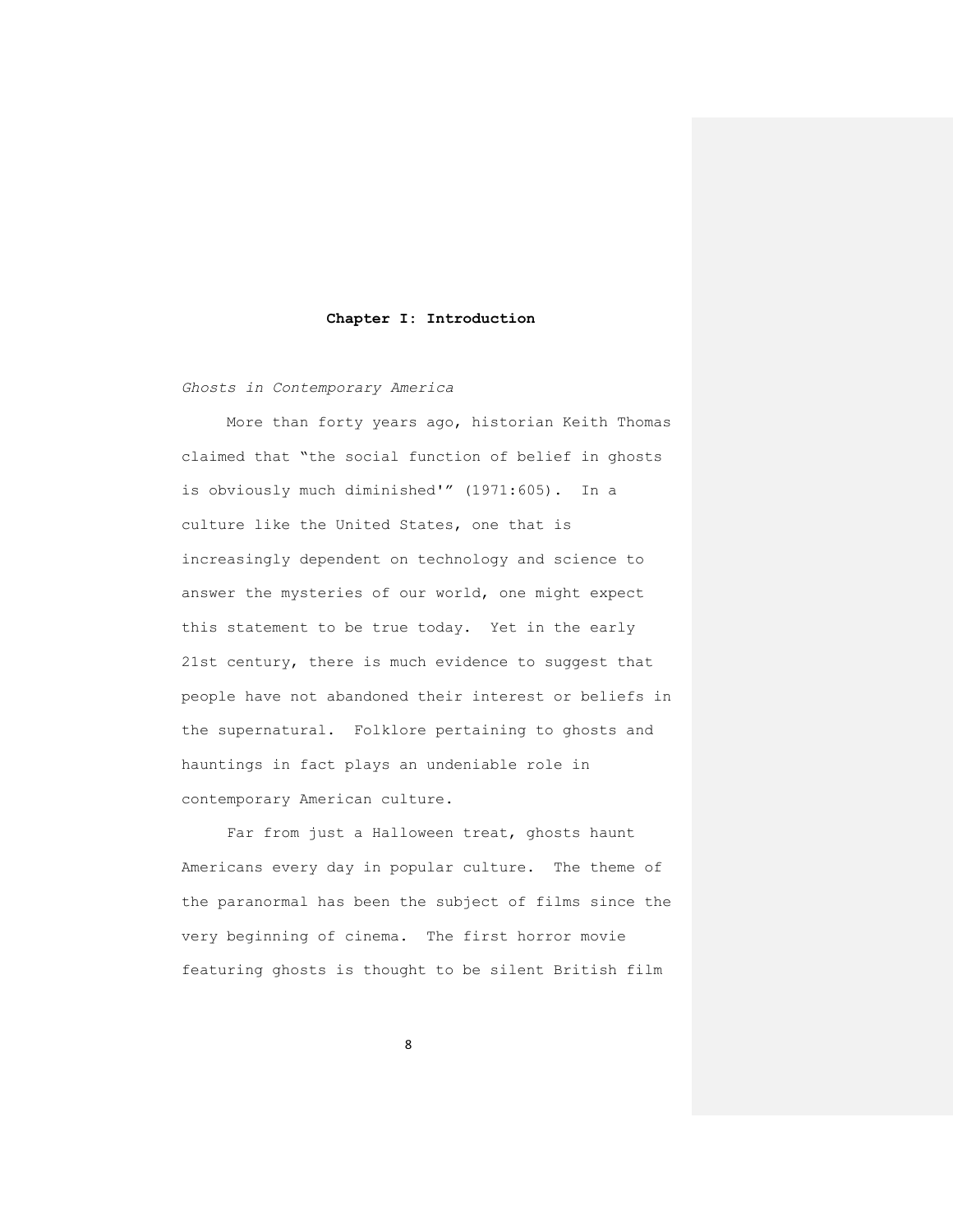*The Haunted Castle*, which premiered in 1897. Hollywood has been steadily pumping out ghost flicks since the 1930s. Over the last few decades, American films about ghosts range from the spooky, like *A Haunting in Connecticut* (2009) *The Grudge* (2004), to the silly, like *Ghosts from Girlfriend's Past* (2009), to the romantic, such as *Ghost* (1990), and even the inspirational, such as *Field of Dreams* (1989).

Americans aren't just watching ghosts at the movie theaters, though. Perhaps the best place to observe America's fascination with ghosts is on television. As independent cable stations proliferated between the 1990s to the present, so has the number of reality television shows devoted to the supernatural. Besides the SyFy Channel' popular plumbers-by-day and paranormal-investigators-by night, Jason Hawes and Grant Wilson of *Ghost Hunters,* there is also *Ghost Adventurers, Paranormal State,* and *Ghost Lab*. There are shows where the informants detail their personal paranormal encounters, such as *Ghostly Encounters, Celebrity Ghost Stories,* and *A Haunting*, as well as historically-based documentary shows, such as *Haunted History* and *America's Most Haunted Places*. Some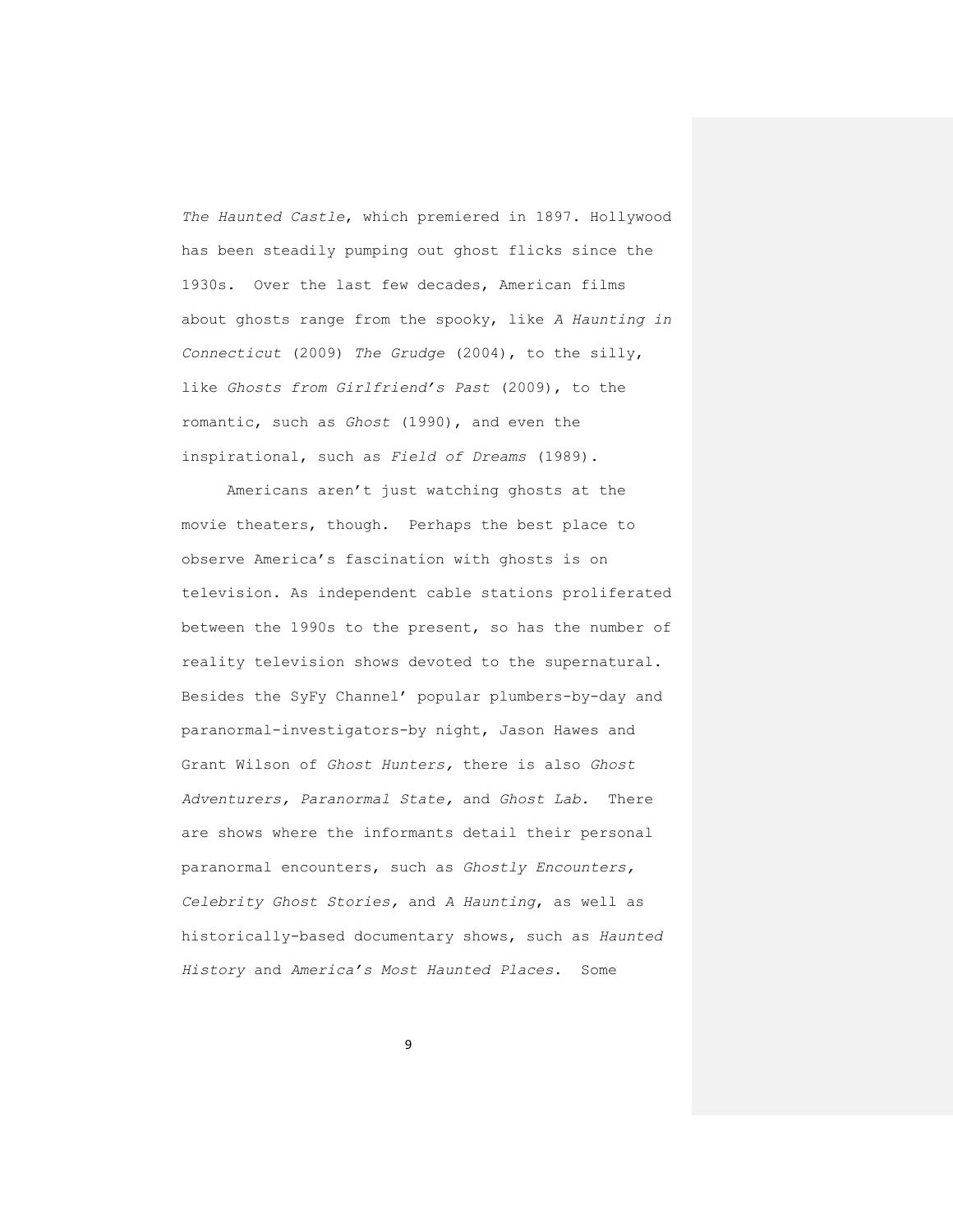programs, like *Scariest Places on Earth*, had people stay in dark, supposedly haunted locations and film their experiences with night vision cameras. Other shows focus on mediums and portray them using their abilities to communicate with the spirit world, such as *Crossing Over with John Edwards* and *Psychic at Large.* These examples do not include all of the paranormal shows that feature ghosts as one part of their exploration into the uncanny, like *Destination Truth* and *Encounters*. These are just a few of the many examples of ghost reality television that have been featured from 2001-2011 (see Appendix C).

With reality shows appearing on such a variety of networks, including A&E, Fox, MTV, Biography, Discovery, Syfy, HBO, National Geographic, the Travel Channel, the History Channel and even Animal Planet, it seems no network is complete without providing the possibility of ghosts to their viewers. Ghostly images and stories sometimes even end up on the news, such as the CNN sightings of Michael Jackson's ghost at Neverland Ranch (YouTube) or the blue shadow caught on the surveillance camera at a gas station in Parma, Ohio (YouTube). There are also popular fictional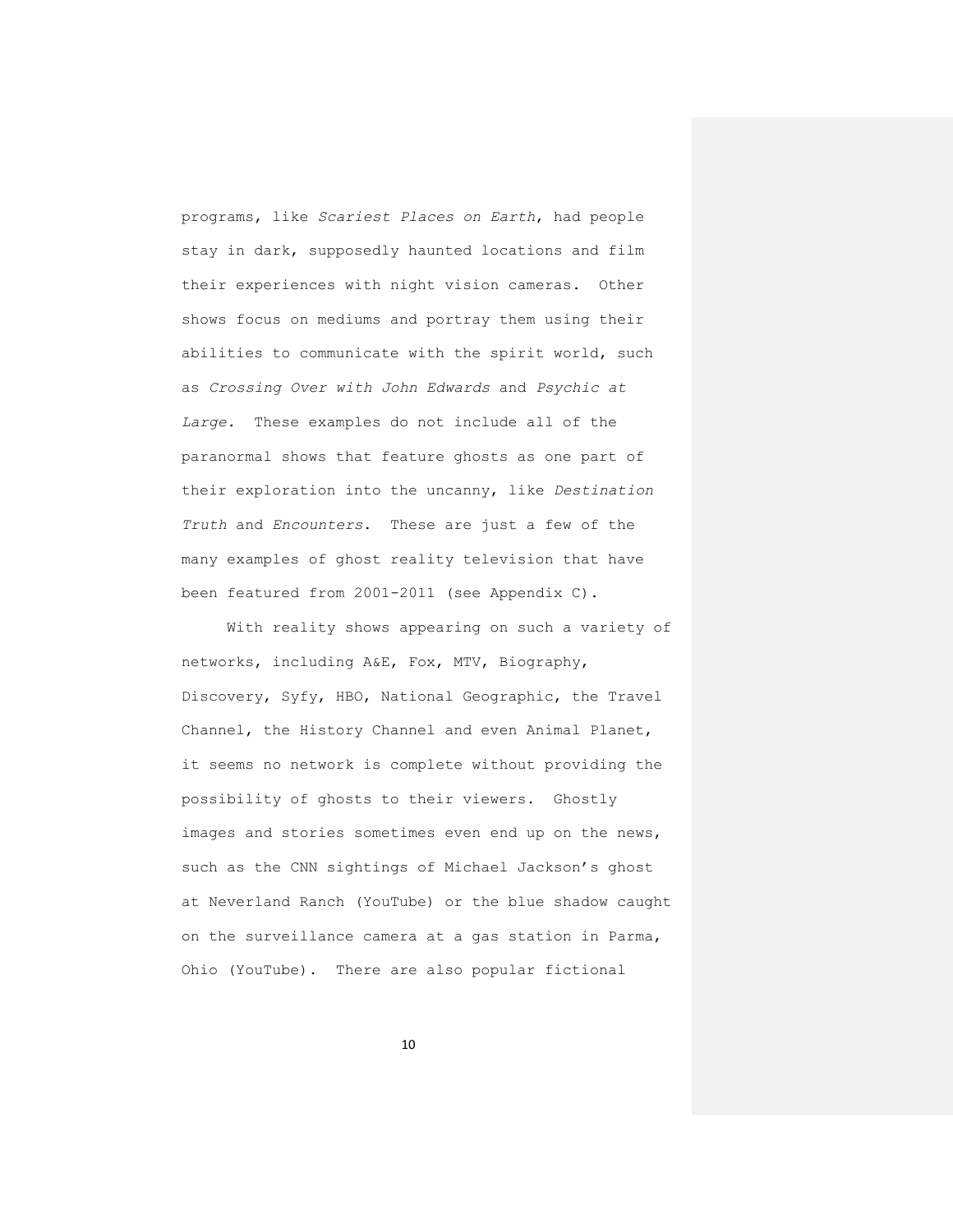shows about hauntings, such as *Ghost Whisperer, Medium*, and *American Horror Story*, suggesting that sometimes Americans just enjoy a good supernatural story. However, the prominence of ghost reality shows implies the American's are particularly interested in exploring the possibility of actual hauntings as part of their entertainment intake.

Ghosts have also moved beyond television into more cutting edge popular technologies. In 2006, iPod users were offered instructions for using digital music devices to communicate with the dead (Uberreview). More recently, Smartphone owners can now seek out supernatural activity just like their favorite ghost hunter television stars. Owners of Windows 7 phones can download the Spudpickle's Ghost Radar app, a free application that claims to use "sensors that measure electromagnetic fields, vibrations, and sounds" and is believed to be "as effective as an EMF (electromagnetic field) detector," a device commonly used in ghost detection (Spudpickle). Even if a person does not have a Smartphone, individuals interested doing their own supernatural investigations have easy access to the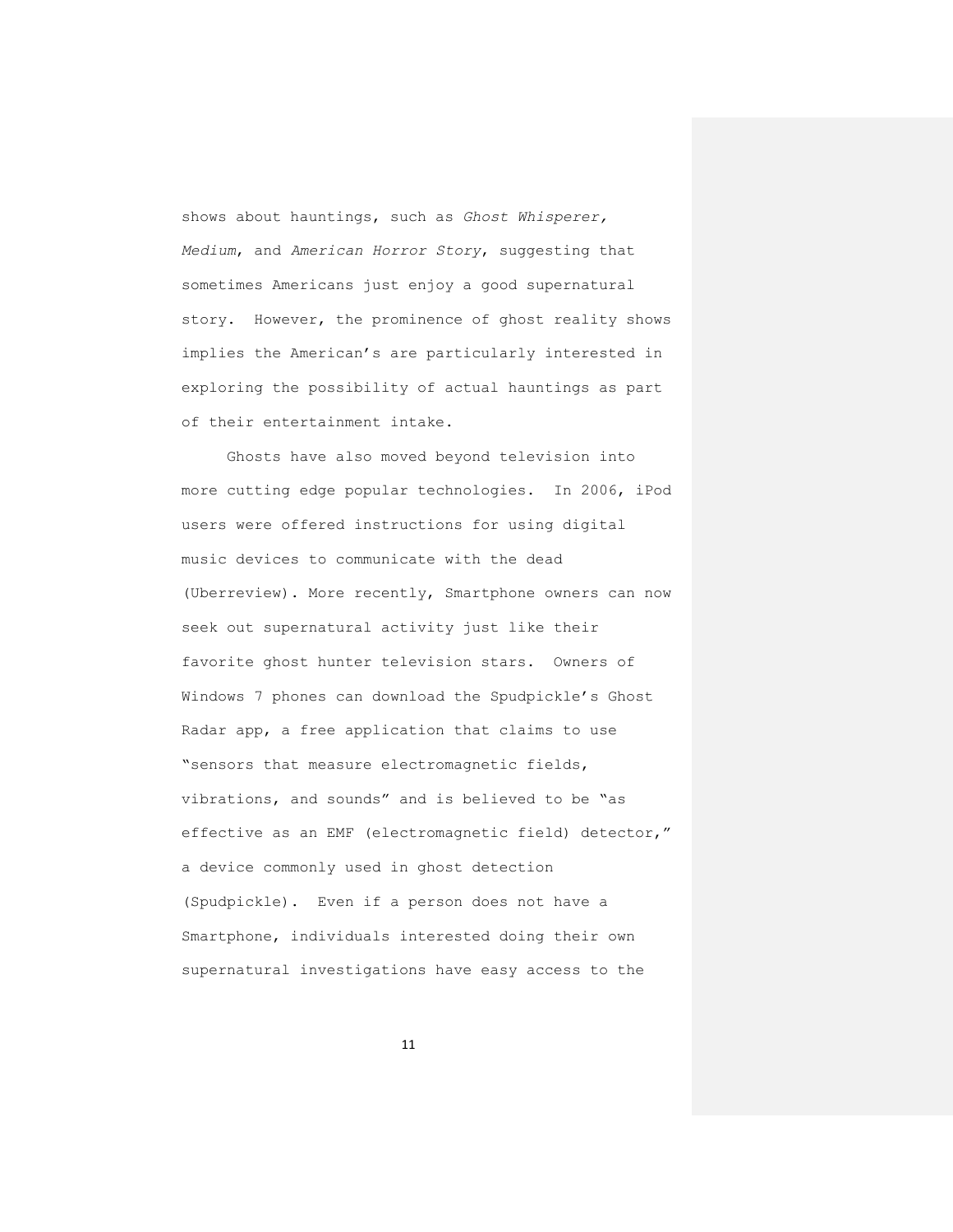same technologies. The shopping website Amazon sells a large variety of ghost detecting equipment, including EMF detectors, thermometers designed to detect cold spots, motion sensors and electronic voice phenomenon listeners. These products are sold either individually or grouped together in special ghost hunting kits. With so many ways of participating in popular ghost culture, it seems technology-hungry Americans cannot get enough of the paranormal.

# *Supernatural Scholarship and Religious Context*

Popular media culture suggests that the supernatural retains an important social function in modern American culture. Yet until recently, the study of the paranormal in contemporary popular Western culture has been largely ignored by academia. In the 1970s, Gladys-Marie Fry contributed her classic oral history account of 19th century African Americans, the Ku Klux Klan, and spirit beliefs, *Night Riders in Black Folk History* (1975). More scholarship pertaining to beliefs about the supernatural in North America, Europe and other settler societies began to appear in the mid-1990s,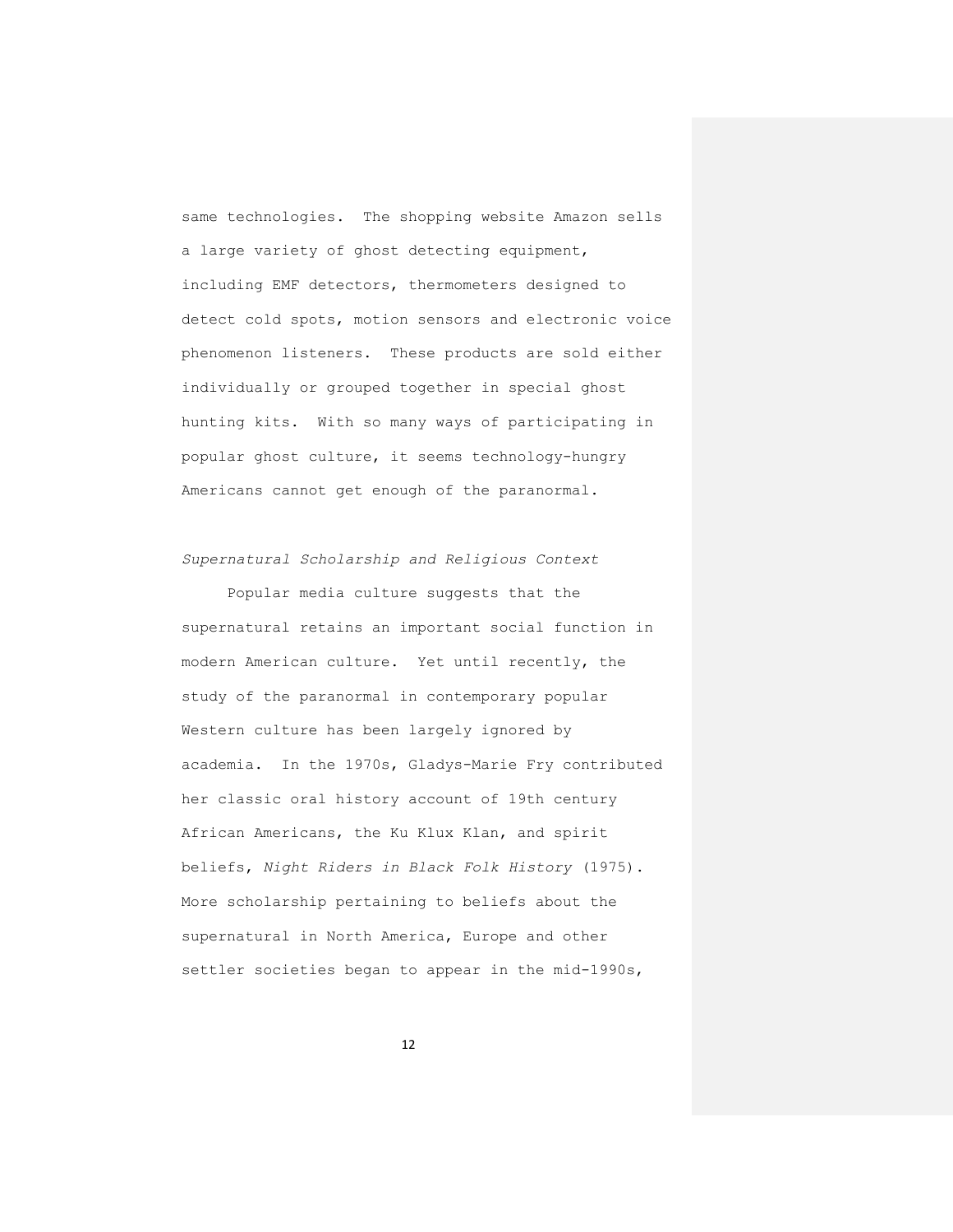primarily in the fields of folklore (Walker 1995), sociology (Gordon 1997), history (Finucane 1996) and literary criticism (Brogan 1995). This trend continued from the late 1990s to the present, with significant contributions from early American historians and literary critics (Bergland 2000; Richardson 2003; Weinstock 2004) and a growing interest from cultural studies fields (Motz 1998; Gillian 1999; Anderson 2004; Tucker 2005, 2007; Goldstein 2007). Marilyn Motz's even went so far as to assert that "Ghosts are becoming fashionable in academic discourse these days," (1998:1). Recently, a sociological study reveled that some two-thirds of all Americans hold paranormal beliefs, from the acceptance of ghosts to the presence of alien abductors (Bader, et al 2011).

Yet, despite anthropology's long history of analyzing the supernatural beliefs of other cultures, comparatively little work had been done on the ghost beliefs of North Americans. Within anthropology, the study of ghosts, spirits and modernity takes a crosscultural turn with Colleen Boyd and Coll Thrush's edited volume, *Phantom Past, Indigenous Presence:*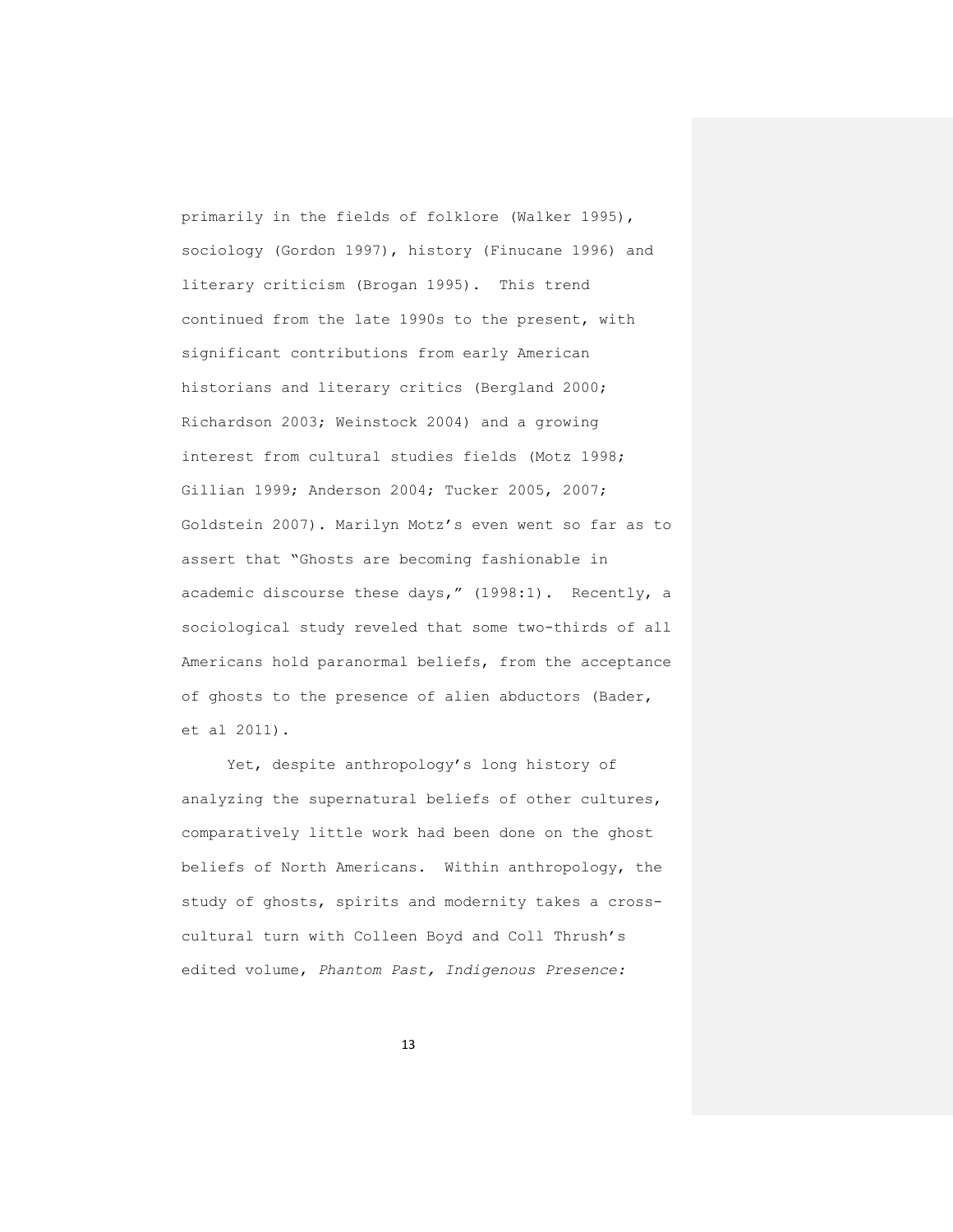*Native Ghosts in North American Culture and History* (Boyd and Thrush 2011). Boyd's work, in particular, is based on ethnographic research concerning contemporary Native and non-native beliefs about spirits (Boyd 2009; 2011). Nevertheless, few contemporary ethnographers have tackled the subject of what white Americans or Europeans believe about ghosts today. Notable exceptions include Robert Anderson's work in Iceland (2004) and Gillian Bennett's study of paranormal beliefs among elderly women in the United Kingdom (1999).

Not only is the American attraction to ghosts and hauntings a largely unexplored phenomenon in anthropology, it also has yet to be placed in the context of the culture's largest supernatural presence, religion. Popular culture often intertwines the two concepts of the otherworld. For instance, A&E's *Paranormal State* has depicted paranormal researchers praying during their investigations. There is also Discovery Channel's *Haunted*, where some episodes feature priests blessing possessed homes to rid them of evil spirits. However, there has been little research done looking at whether those members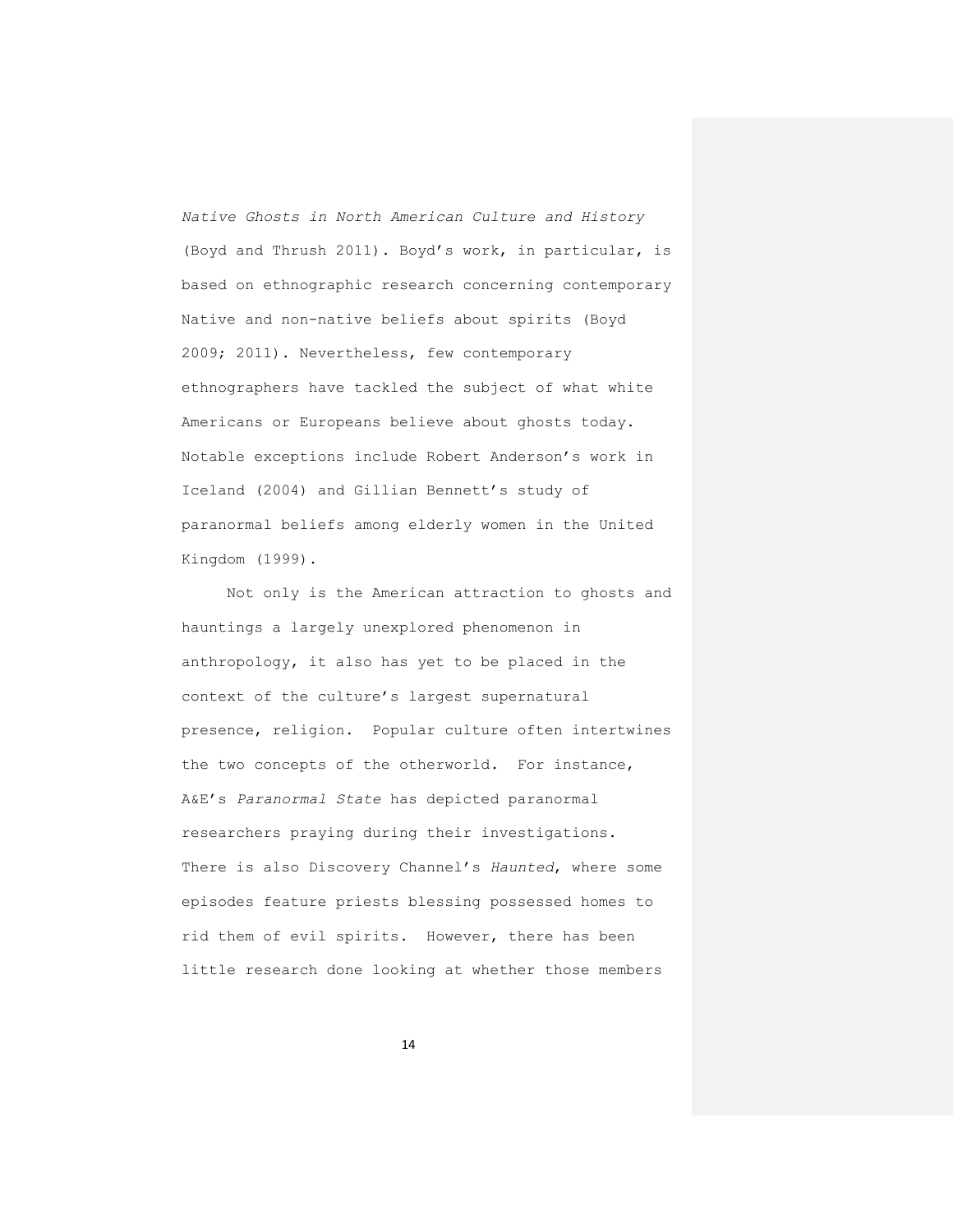of the American public that identifies as religious also profess a belief in ghosts. Amazingly, the Gallup Poll has done studies examining the differences in ghost beliefs between ages, gender, Englishspeaking country of residence and even political affiliation, but none that examines people's religious beliefs (Gallup 2005). Perhaps this is because there has been doubt in the academic world that the two realms of supernatural belief could so easily coexist. George Steiner professed that occult beliefs and practices such as ghosts and hauntings arose out of "the decay of religion" (Steiner in Kerr and Crow 1983:12). However, the dual presence of religion, most notably Christianity, and ghosts in popular culture clearly show that this is not the case for many American Protestant Christians.

When considering how ghost beliefs in popular culture might interact with the religious beliefs of the American public, the best course of action would be to look at one of the country's largest demographics- white, middle-class Protestants. The 2010 Gallup poll showed that 45% of Americans identified themselves as Protestants, and the 2010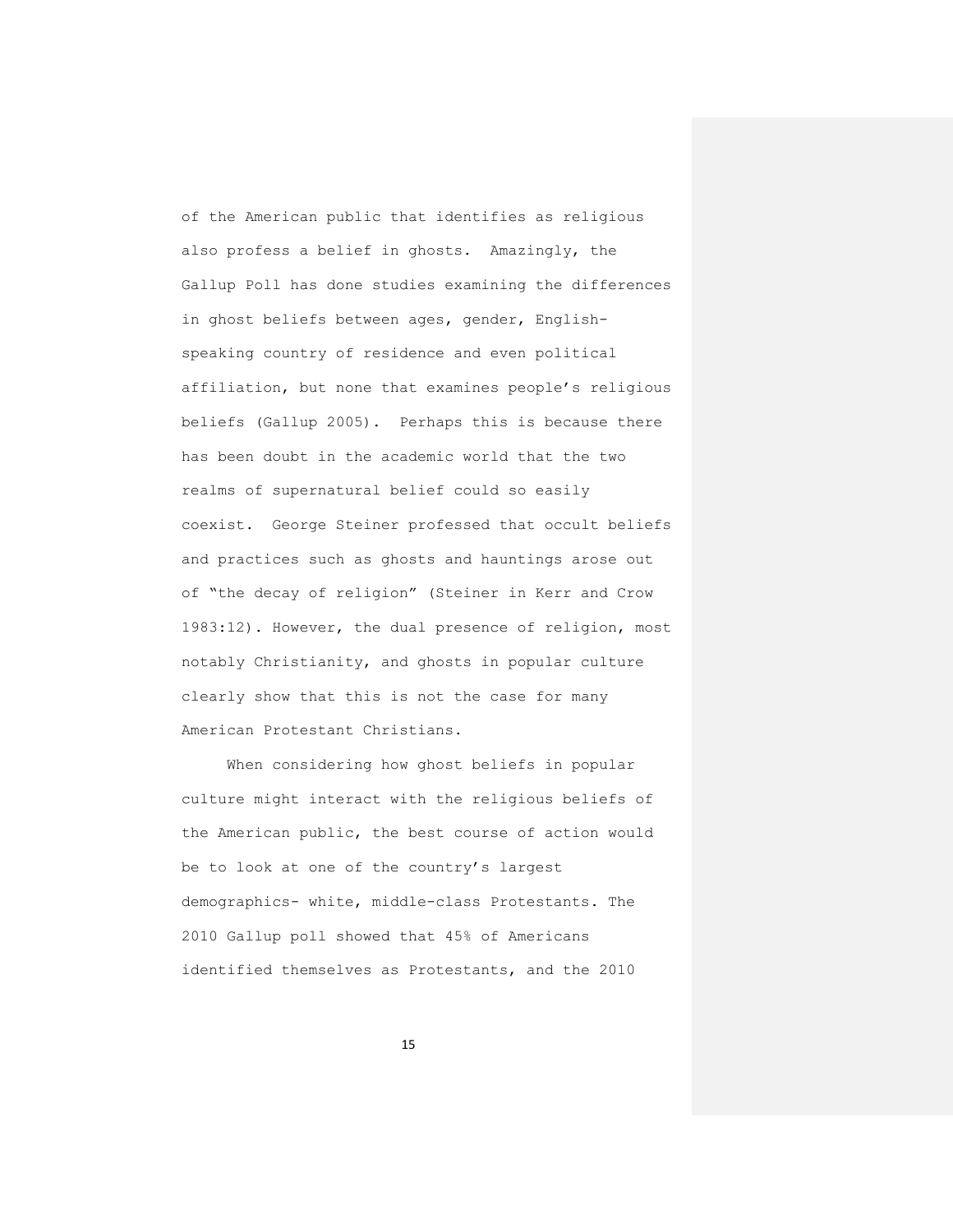Census claims 72% **of** Americans identify themselves as white (U.S Census Bureau). This will also contribute greatly to the field of anthropology, as white American Protestants, despite being one of the largest populations, are one of the least studied ethnographically. Historically, cultural anthropologists have focused their attention on non-Western cultures, resulting in a gap of cultural knowledge about mainstream American culture.



**Chart 1: Religious Preference of Americans (2010)**

**Chart 1 shows how a majority of Americans identified as a Protestant Christian in 2010. Source: Gallup Poll (2010)**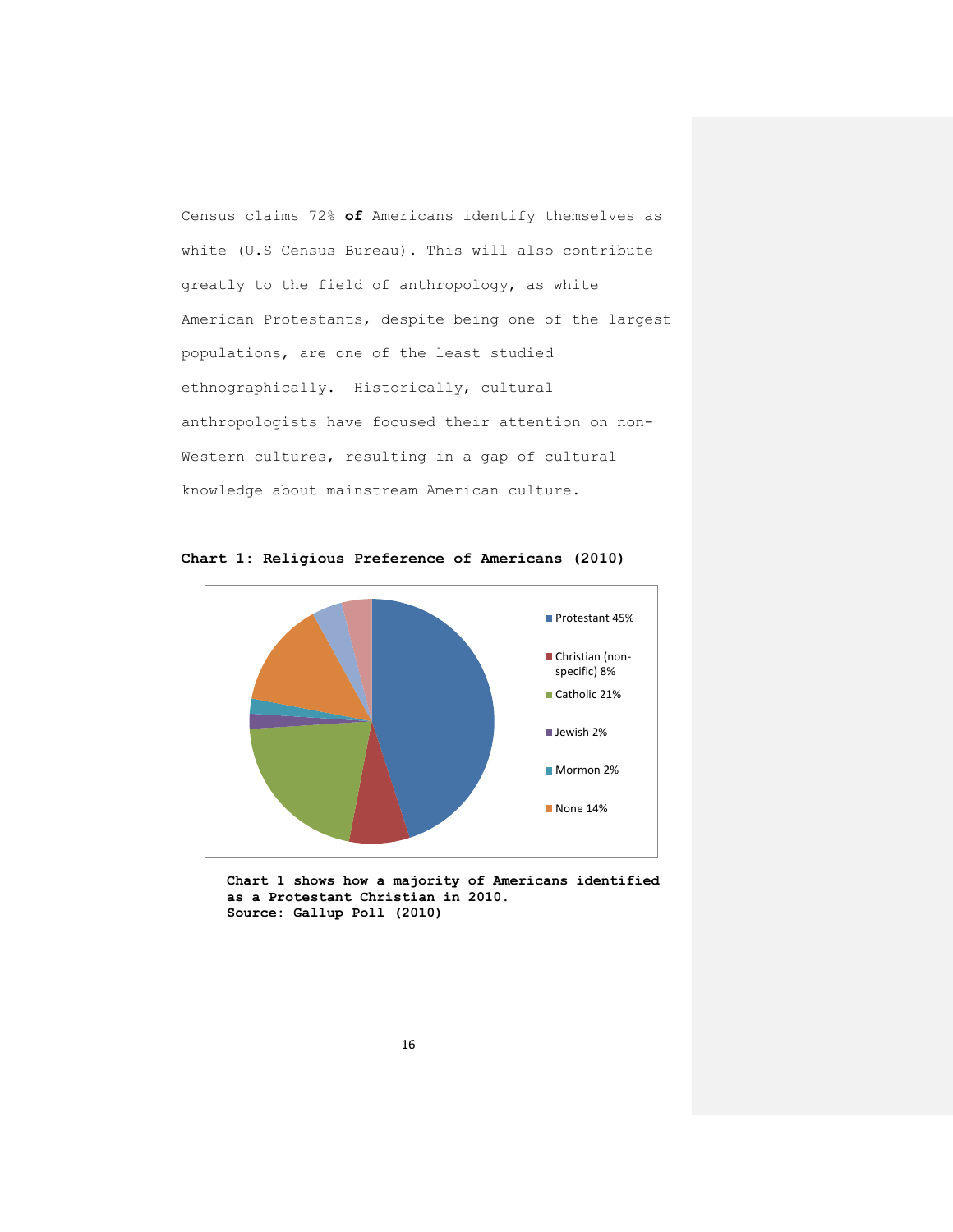### *Purpose of this Study*

The purpose of this study is to explore what white, Protestant Midwesterners from Muncie, Indiana believe with regards to the supernatural, both in terms of Protestant Christian doctrine and popular beliefs about ghosts. In particular, this study was designed to investigate how the informants interpret hauntings. Do they hold any kind of supernatural beliefs outside the parameters of Protestant Christianity? If they do believe in hauntings, do they think the entities are actual ghosts or a different paranormal phenomenon? Have they or someone they know had a supernatural encounter, and how does that affect their beliefs? In addition, informants were asked how their church addresses the subject of popular ghost folklore, and whether their beliefs differ from what is taught at their church.

It is important to note that this thesis does not concern itself with the existence of ghosts. Whether or not ghosts are real has been a heated debate throughout Western history, and will continue to be so into the future. The role of anthropology is to collect, record and examine the beliefs of the people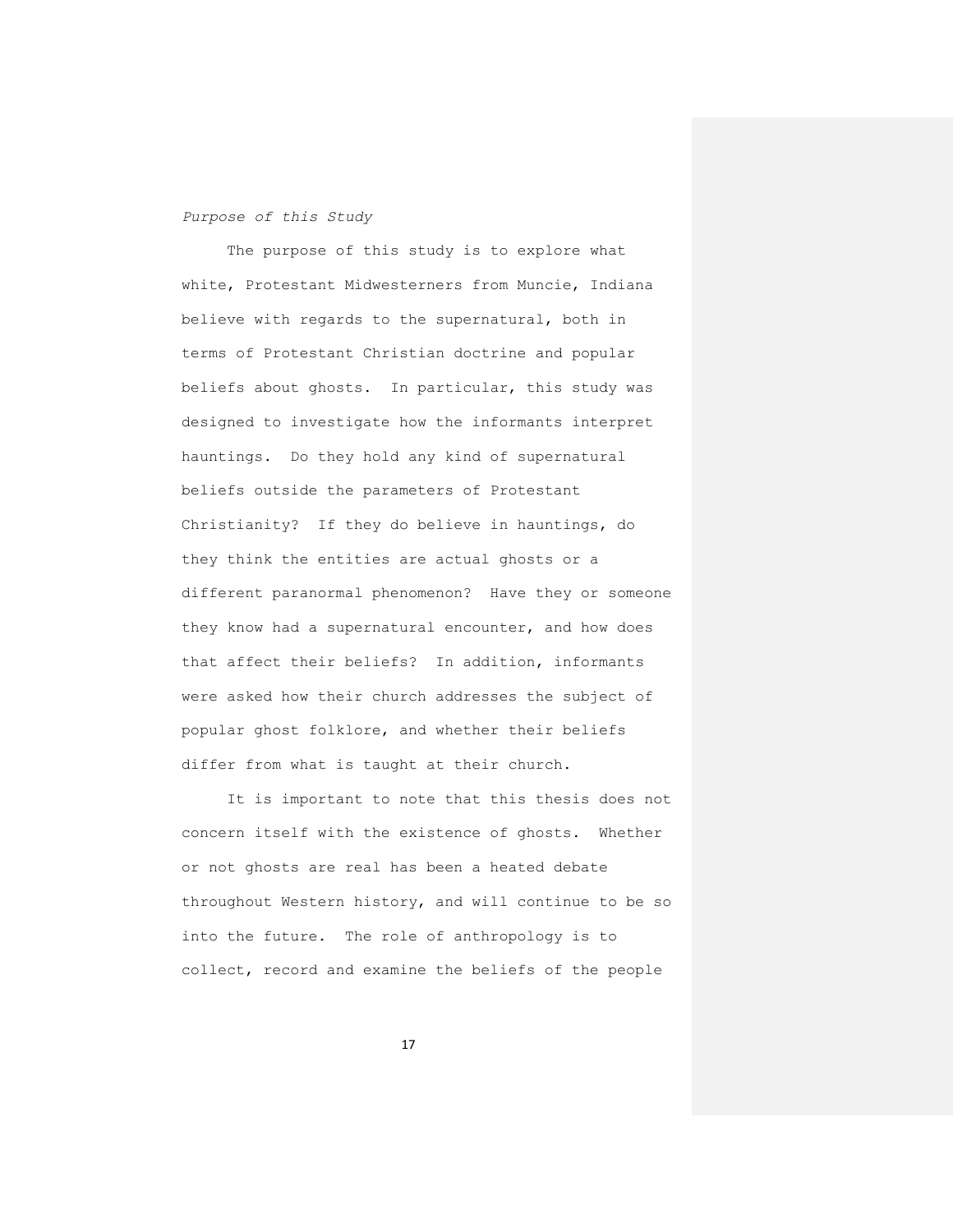they study, not to pass judgment or test the accuracy of those beliefs. This is a principle which folklorists have been applying to the study of ghost stories. As noted by folklorist Donald Ward, it is not the role of the social scientist to "question…the existence or non-existence of paranormal phenomenon" (1977:216). This study abides by this philosophy and did not include questions of authenticity during interviews.

### *Terminology*

It is important for the purposes of this study to clarify what is meant when using the term *supernatural*, as it is difficult to define. Does it refer to all beliefs, both religious and folkloric, that pertain to the spiritual realm? Can only certain kinds of otherworldly experiences and beliefs be considered supernatural? For the purposes of this study, I define the supernatural as any belief in the uncanny or alleged experience reported by informants that references the afterlife or a non-material realm. Therefore, if personal beliefs in life after death are "supernatural," as are personal visitations from the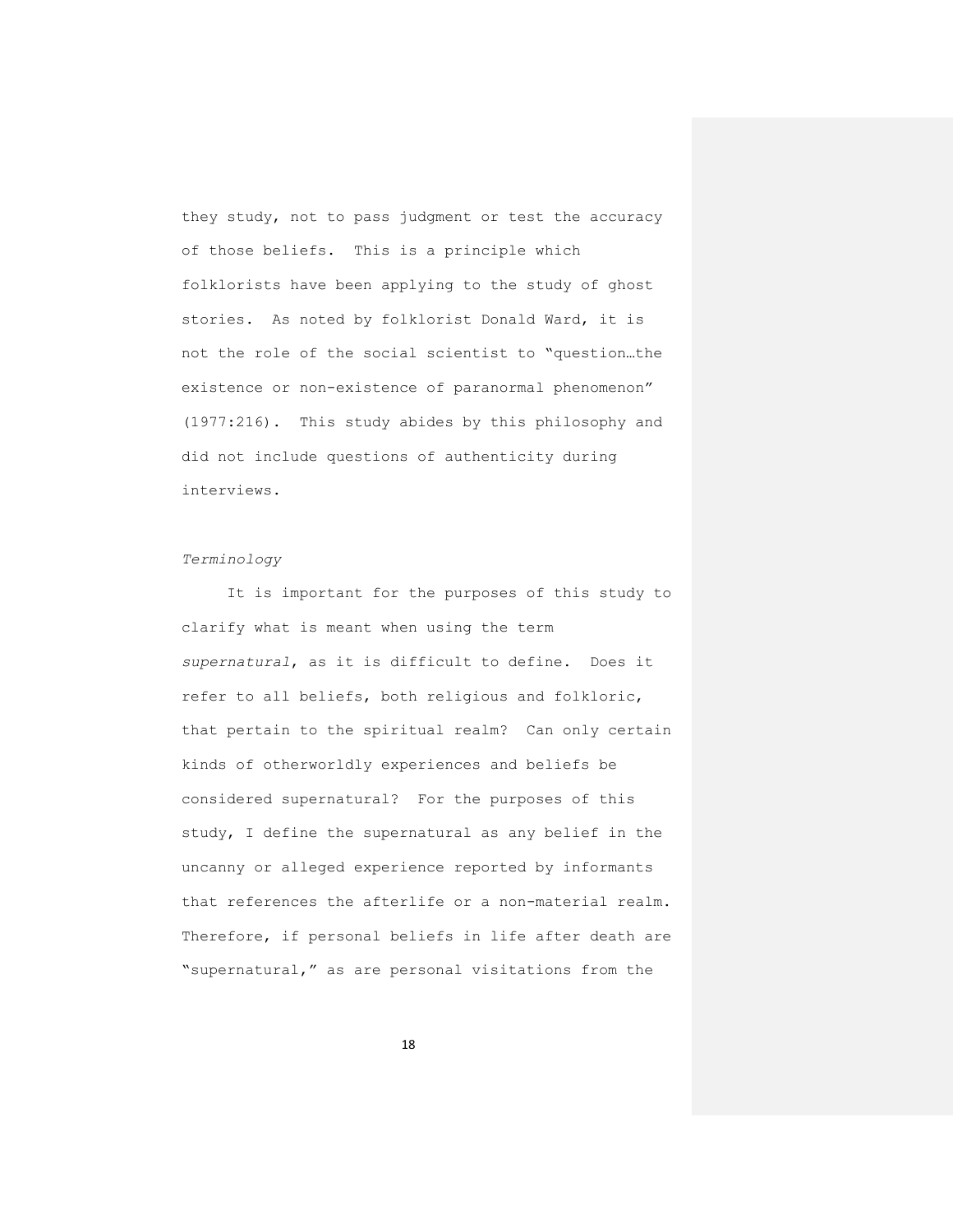dead, so then are more orthodox Christian views regarding the resurrected body or the presence of immaterial beings like angels and demons. This study will ask informants to consider the range of their beliefs about different kinds of supernatural phenomena in order to see with which cultural beliefs they identify.

Furthermore, what kind of supernatural experiences should be considered ghostly encounters? What kinds of details are essential for considering an individual's run-in with the otherworldly specifically a ghost incident? *Ghost* is an ambiguous word, and not just in contemporary American culture. Historian Kathyrn Edwards emphasizes the nebulous nature of the term, stating "No matter which reference work one consults, one thing is clear; ghosts mean different things to different people at different times" (2002:26). Supernatural investigation television programs often claim to be hunting ghosts, but then discuss the possibility of a location being inhabited by evil "inhuman" presences, which could be demons or deceased humans, or even the later which had become the former. Popular culture seems to want to use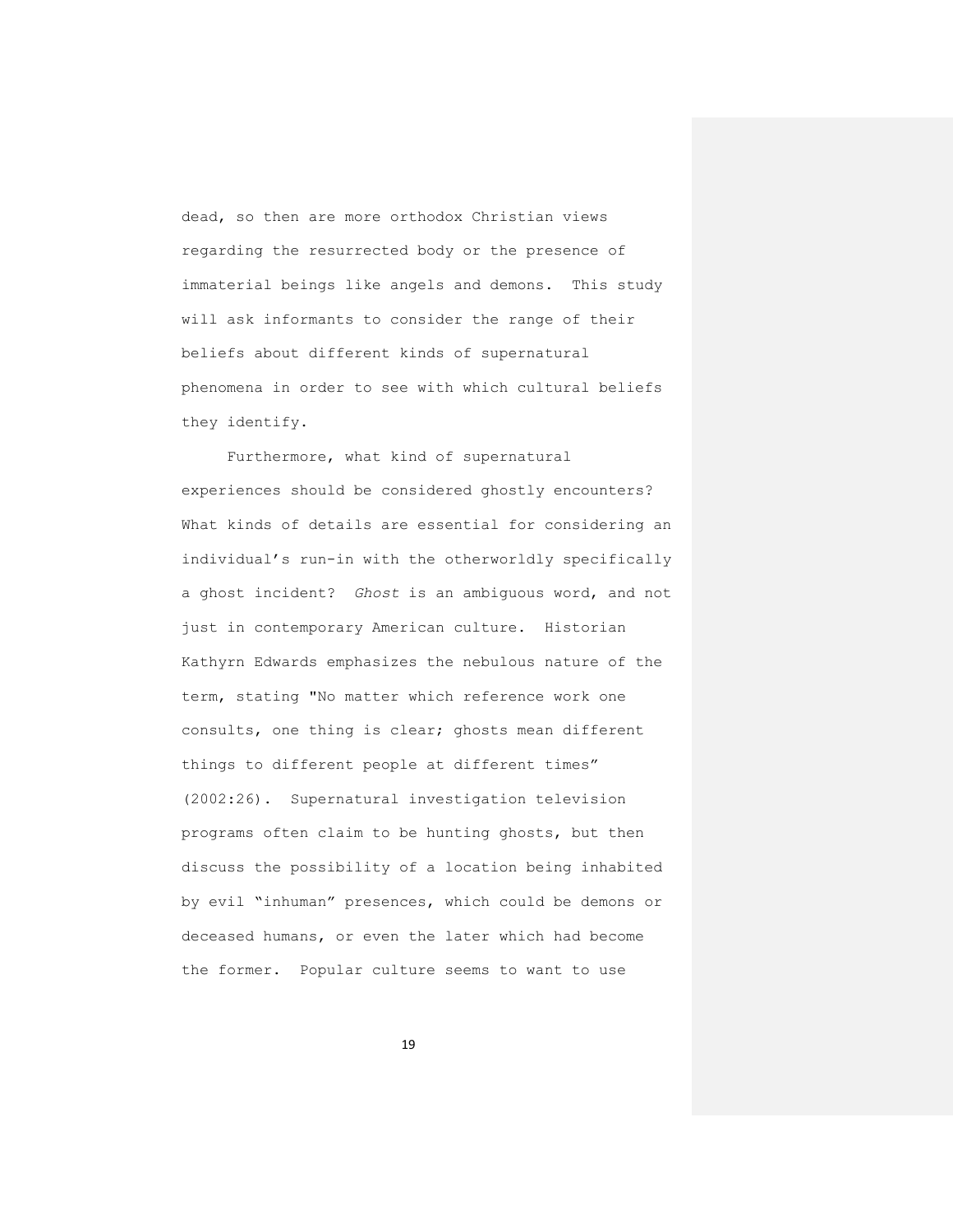"ghost" as an all-encompassing term for these kinds of supernatural experiences. However, for the purposes of clarity in this study, the term "ghost" will only be used in reference to the sentient souls of formerly living people with no demonic stigma attached. This distinction was explained to the informants during the interview.

In addition, folklorist George Schoemaker notes that "Like ghosts, folklore and pop culture itself are problematic terms" (2008:1). Though, perhaps the more important question is under which cultural category do ghosts fit? The vague connotations of the term *ghost* have lead to it being pigeonholed under both categories. Yet according to Schoemaker, popular culture and folklore are opposites, with folklore defined as "continuity over time," and pop culture as "continuity over space" (2008:5). Folklore's connection with traditionality should automatically clash with popular culture, which is associated with short term, widespread esteem. And yet, ghosts clearly haunt both realms of American cultural expression. As described in the introduction, in America, human souls are as likely to appear on Prime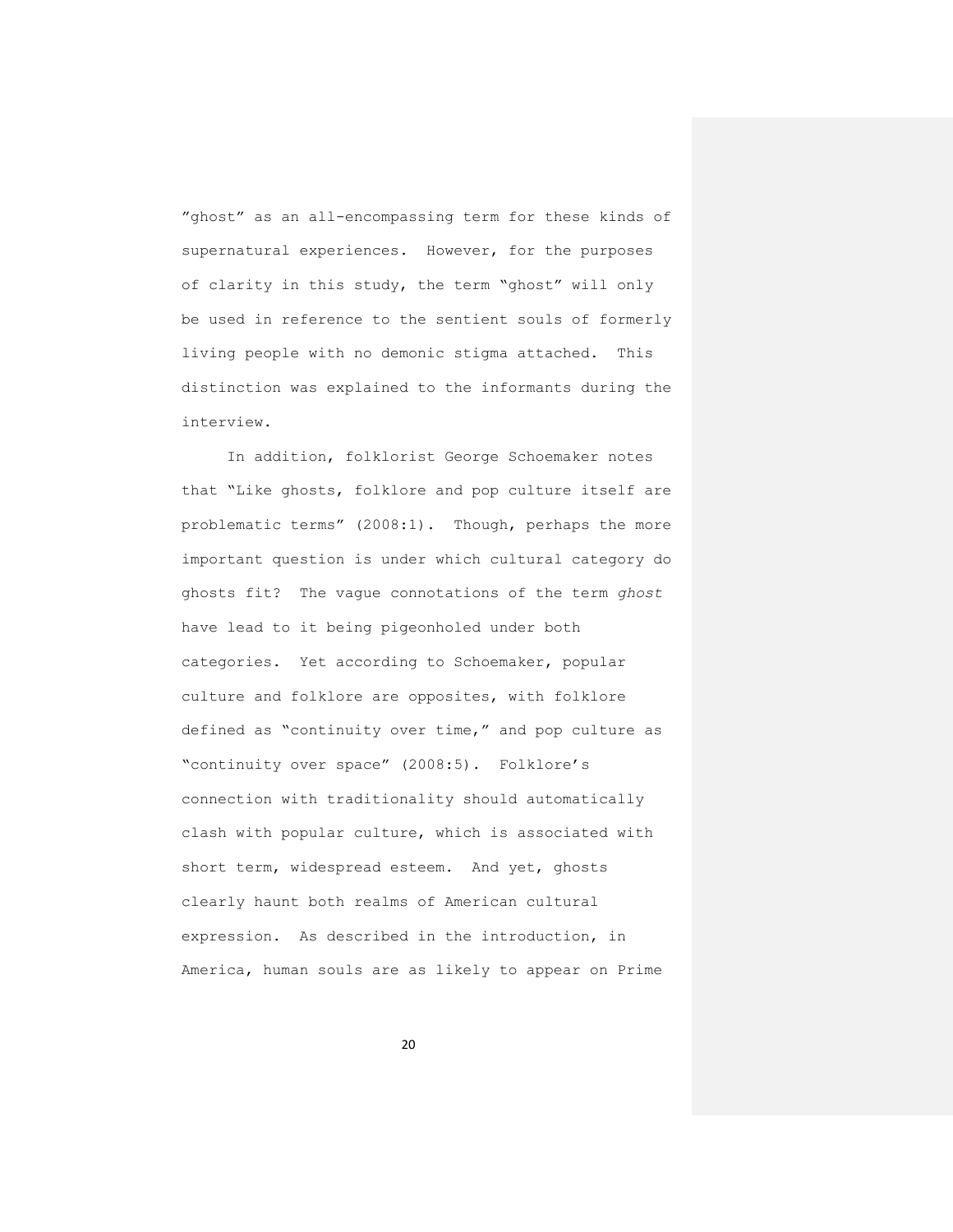Time television as in camp fire stories. The idea of human souls roaming the earth has been a nearly universal concept throughout the world's history. However, as we will find below, the beliefs surrounding their tales have changed according the popular convictions of the day. Therefore, I have deemed it inappropriate to constrict ghosts to either category. I believe a third category is necessary to accommodate this problem. I shall therefore refer to ghosts as a part of *popular folklore*, or folklore that has molded itself to remain a part of a society's popular culture throughout its history.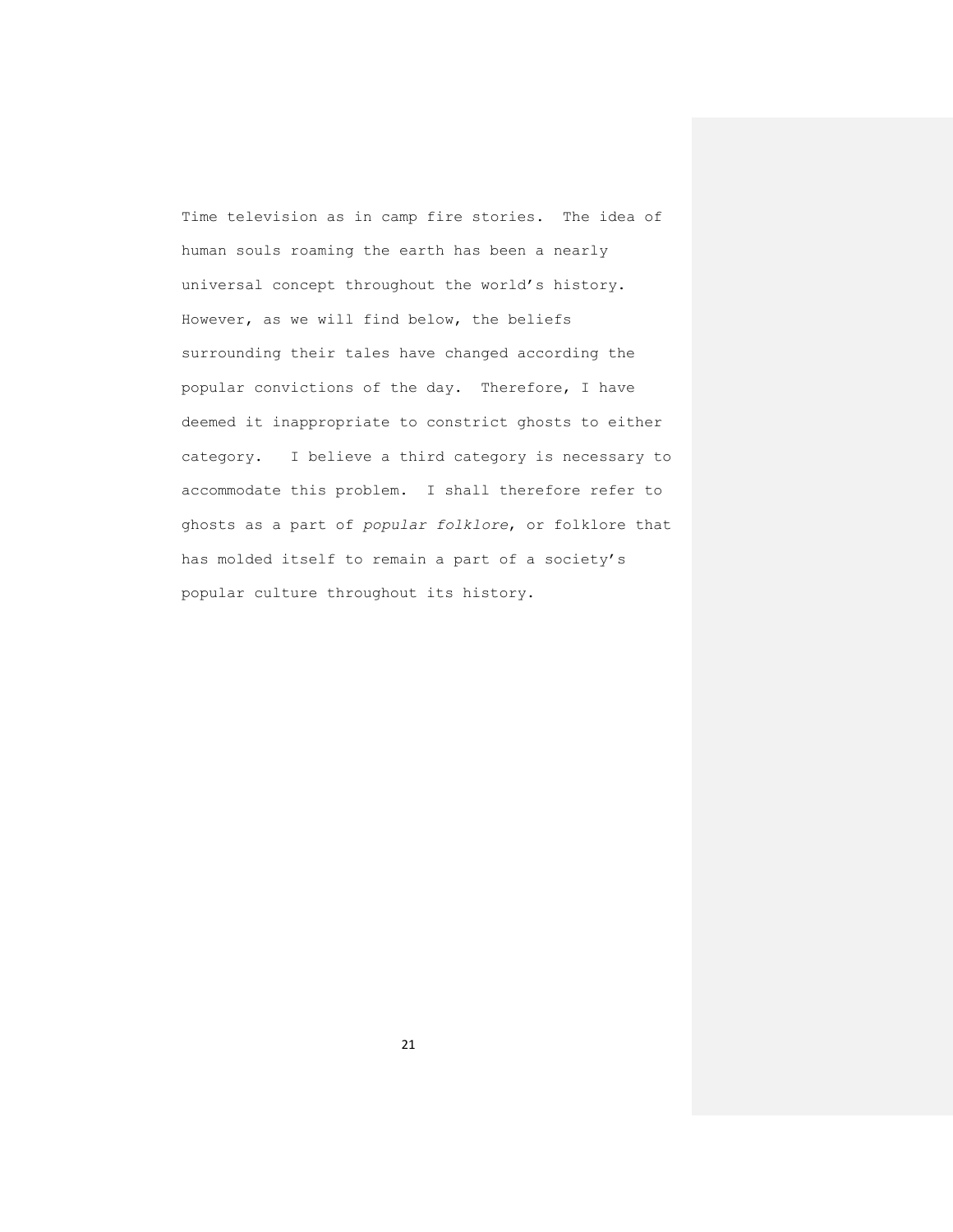### **Chapter II: Literature Review**

The origins of American ghost culture go far beyond the first European settlers, stretching back all the way to the Middle Ages. The following is a brief historical overview of Western ghost culture, beginning with Medieval England and ending the Spiritualist Movement.

## *Early English Ghost Beliefs*

To understand the depth of Protestant Christianity's relationship with folklore, including supernatural beliefs, one can begin as far back as the Middle Ages. In particular, social historian Owen Davies notes a strong historical presence of ghosts in medieval England. Apparitions were on the minds of pre-Reformation medieval clergy, who were the main recorders of ghost tales during that time (Davies 2009:14). Ghosts were even associated with one of Christianity's most holy holidays- Christmas. According to medieval writings, ghosts were thought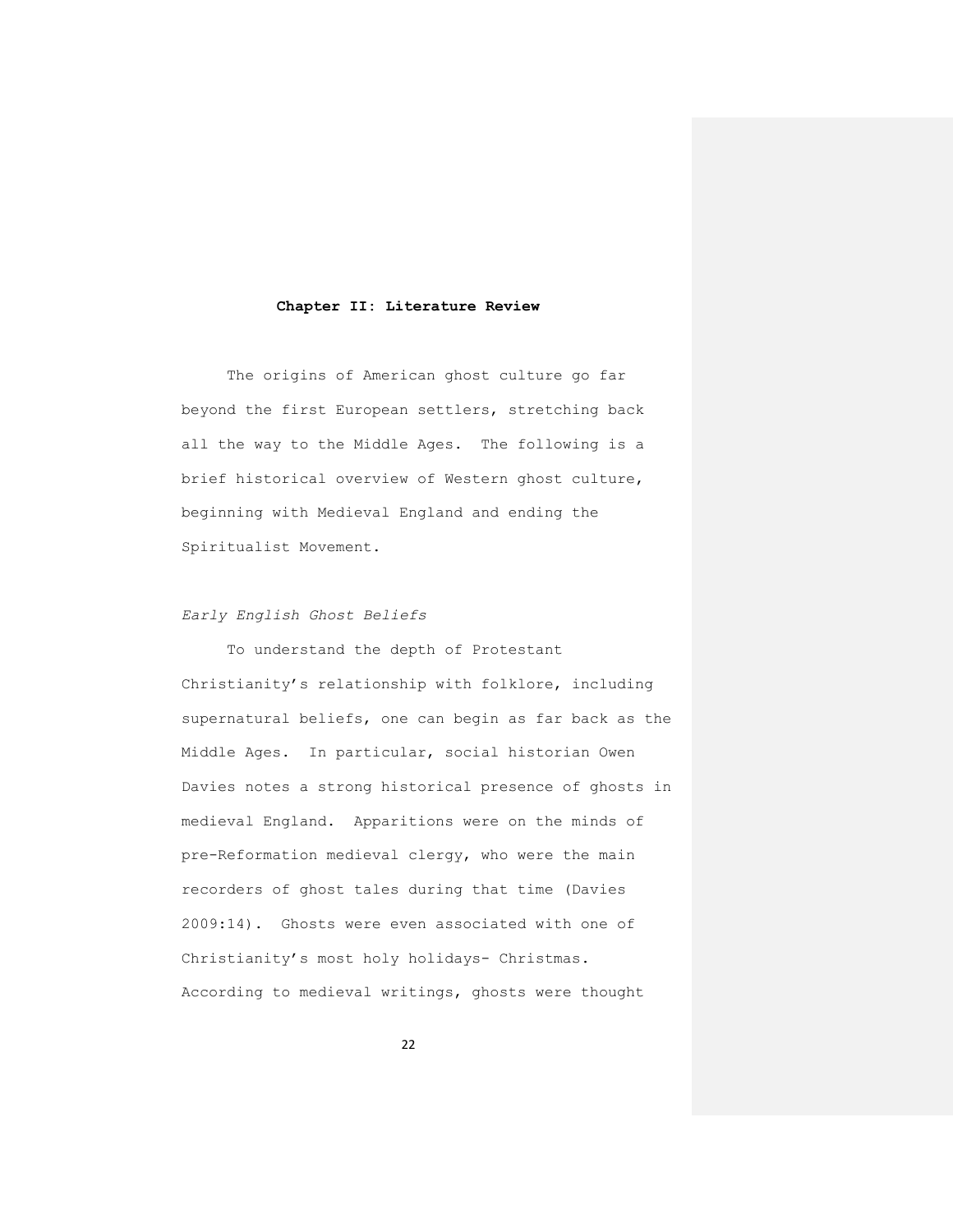to make more appearances between the days of Christmas and the Epiphany than any other time of the year (Davies 2009:15). Davies believes that the combination of religious and cultural history of the English had resulted in a "love affair with ghosts" for the past several centuries (2009:1).

However, these beliefs were associated with pre-Reformation Catholicism. Davies believes that the relationship between Christianity and popular ghost folklore should have theoretically diminished after the Reformation, stating "as a Protestant country, the population should have rejected ghosts centuries ago along with Catholicism. During the Reformation, Protestant theologians denounced the idea of ghosts as the 'superstitious' product of the medieval Catholic concept of purgatory" (Davies 2009:2). Kathryn Edwards goes even further, describing the Reformation as movement toward "doing away with the 'third world' of the medieval cosmos…and stressing the supernatural as a part of a binary opposition between divine and demonic forces" (2002:xii). Yet, ghosts refused to leave post-Reformation England, and were not usually considered an evil presence. Davies confirms this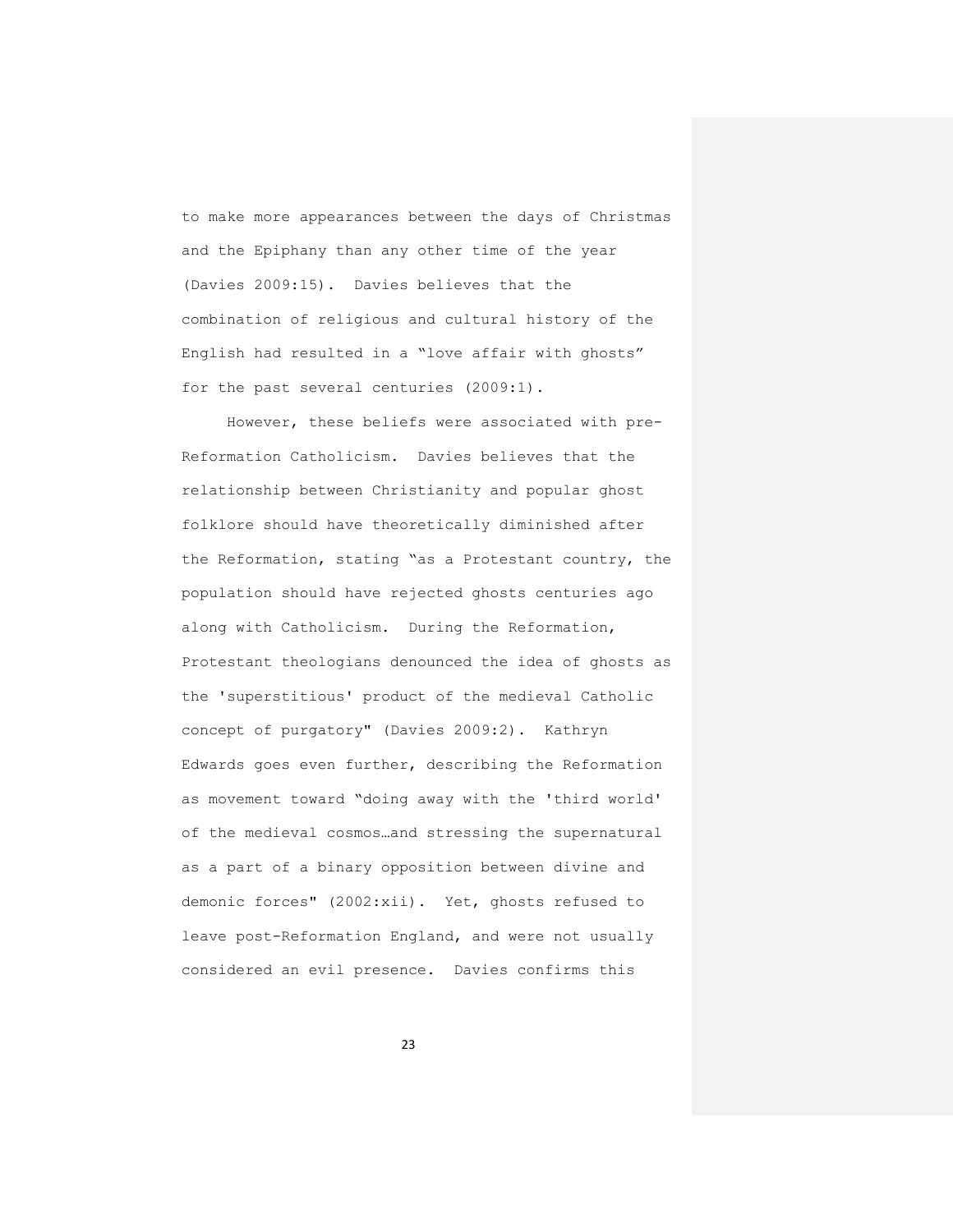when he states, "most ghosts were not considered evil, the Devil's minions, or eternally damned, and furthermore, after the Reformation they were not bound by purgatorial punishment. They often helped the living, returning to right wrongs and reveal injustice" (2009:16-17). This is the first example of a prominent theme of this thesis- the cultural adaptability of ghosts.

Ghosts continued to adapt to the English religious culture throughout the early modern period. Ghosts stories usually consisted as what Davies refers to as "purposeful ghosts," or ghosts that "actively intervened in the affairs of the living" (2009:4-5). It seems that ghost stories were highly reflective of their religious beliefs, as spirits in these tales often served as sources of moral authority. Davies supports this idea, stating that ghosts often returned to "haunt the sinful and plague the consciences of moral transgressors" (2009:4). Stories about supernatural entities were not just popular with a certain class or education of people, but pervasive among the "literate, illiterate, and the larger community in between" (Edwards 2002:ix).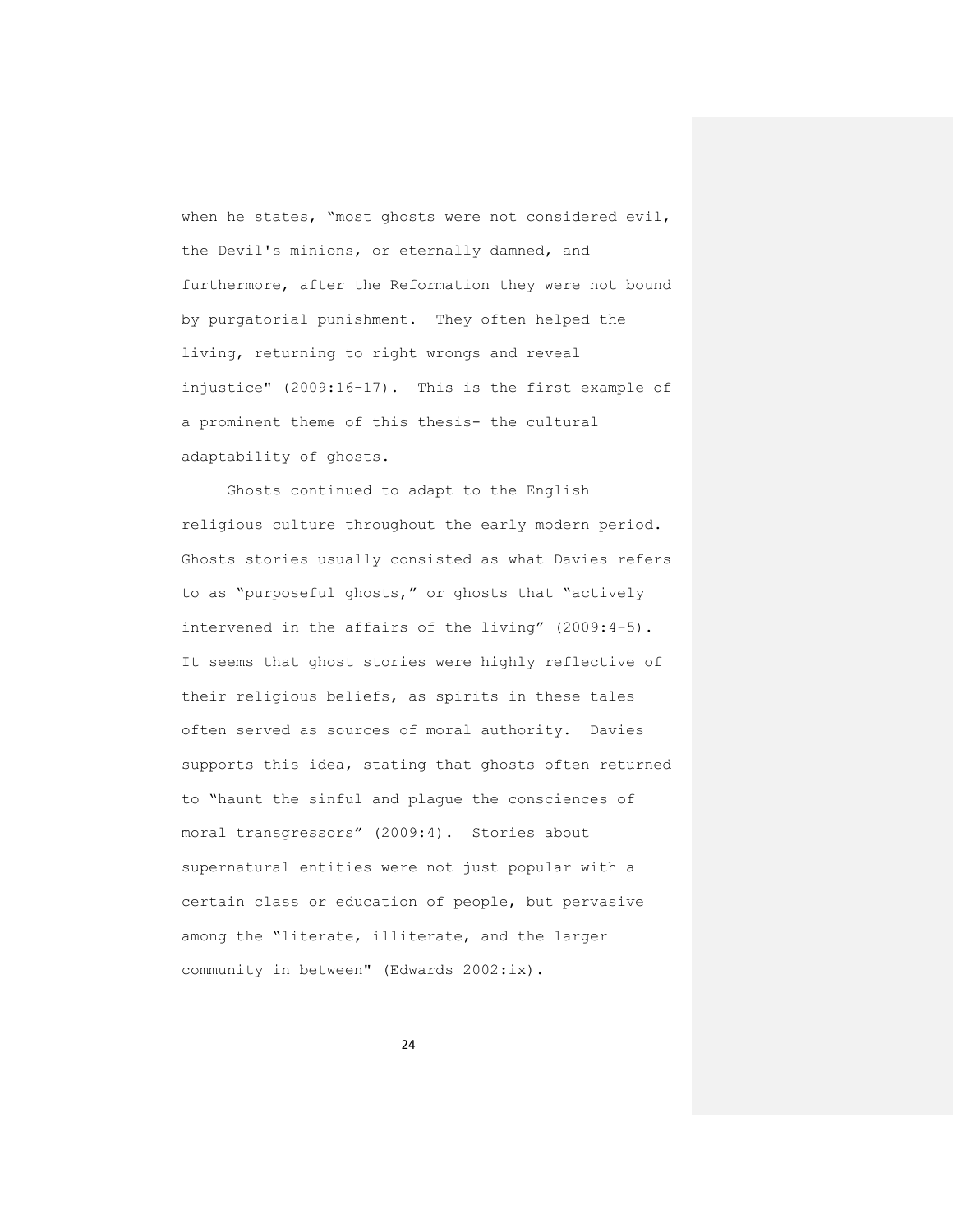Despite Edward's statement that the Reformation increased the dichotomy between demonic and holy forces, ghosts managed to remain a grey area of interest among English Protestants. In fact, according to historian R.C. Finucane,  $17<sup>th</sup>$  century English Protestants began one of the first efforts in the West to collect "testimonials about ghosts, haunting, poltergeists and other supernatural phenomenon linked to the afterlife," as a way to prove the existence of life after death and refute atheists (Finucane 2001:10). Finucane also emphasizes the inclusive nature of ghost beliefs, noting these testaments were gathered by "people of varying classes and occupations, including clergymen" (Finucane 2001:10).

### *Migration of Ghost Beliefs from England to America*

At the same time this was occurring, there was a select group of Protestants who considered their fellow Englishmen too liberal in their beliefs. These were the Puritans, who set off to found their own land and eventually became the first European Americans. The American Puritans also expressed a strong interest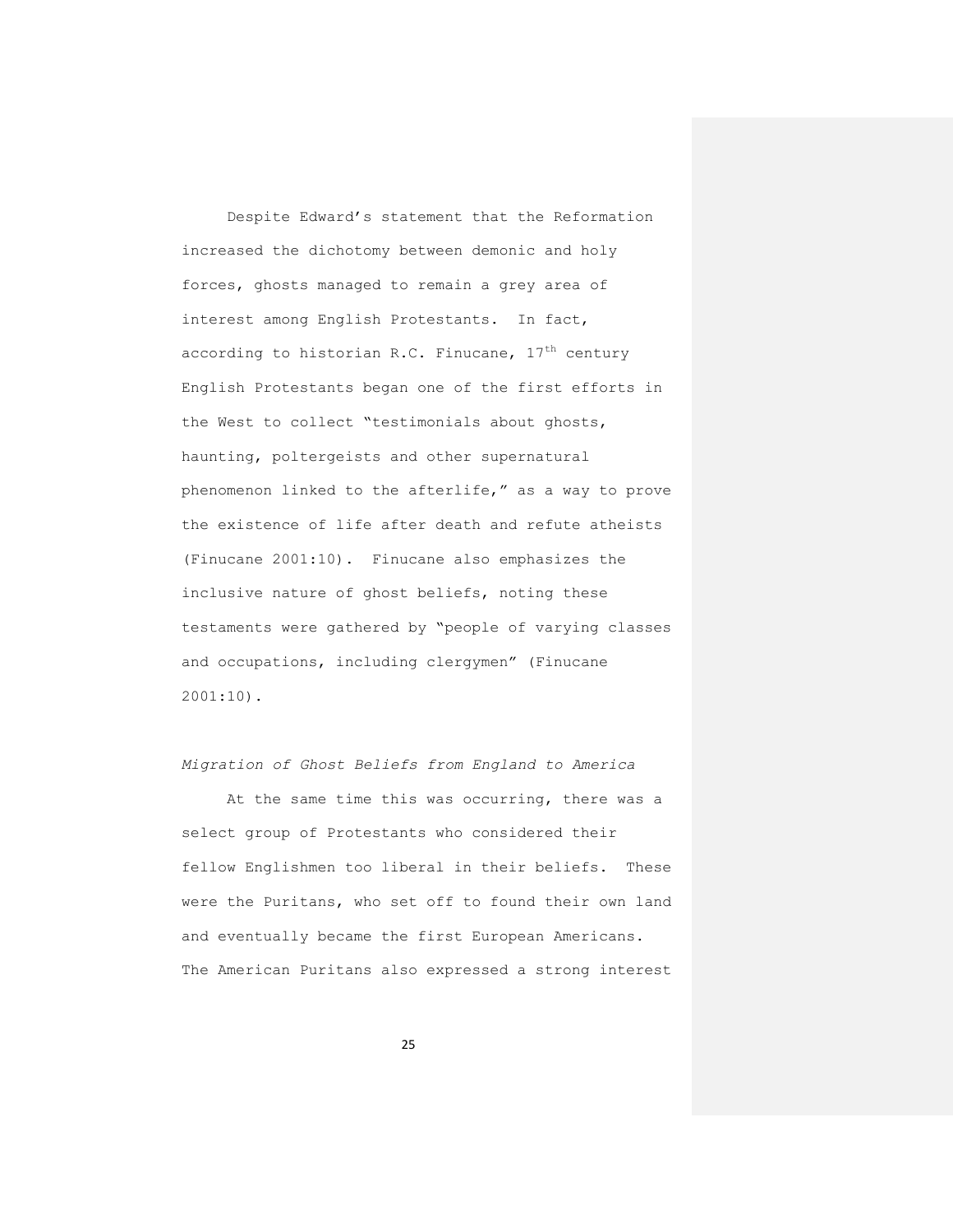in the supernatural, but from a much less positive viewpoint. In 1692, Cotton Mathers published his work, *On Witchcraft: Being, the Wonders of the Invisible World*, a study of supernatural beliefs in America. Mathers was considered an authority on the subject of the otherworldly. Unlike the English Protestants of the time, Mathers did not view apparitions as ghosts, but as "evil spirits" (1692:26). Far from being sources of moral authority, the presence of spirits was thought to be the result of witchcraft and implied Satan's influence (1692:26). American literature scholar Renee Bergland highlighted this in *The National Uncanny: Indian Ghosts and American Subjects*, stating that "Seventeenth century New Englanders often saw specters who they knew to be allied with Satan" (2000:25).

By the early  $19^{th}$  century, the supernatural had not only established itself in the United States, but was banking in on its popularity. Ghosts had taken to the stage through phantasmagoria, a spooky visual performance brought to America from Europe in 1803 (Barber 1989:78). Phantasmagoria performances are portrayed in the book *[Popular Ghosts: The Haunted](http://www.amazon.com/Popular-Ghosts-Haunted-Everyday-Culture/dp/1441164014/ref=sr_1_1?s=books&ie=UTF8&qid=1314137920&sr=1-1)*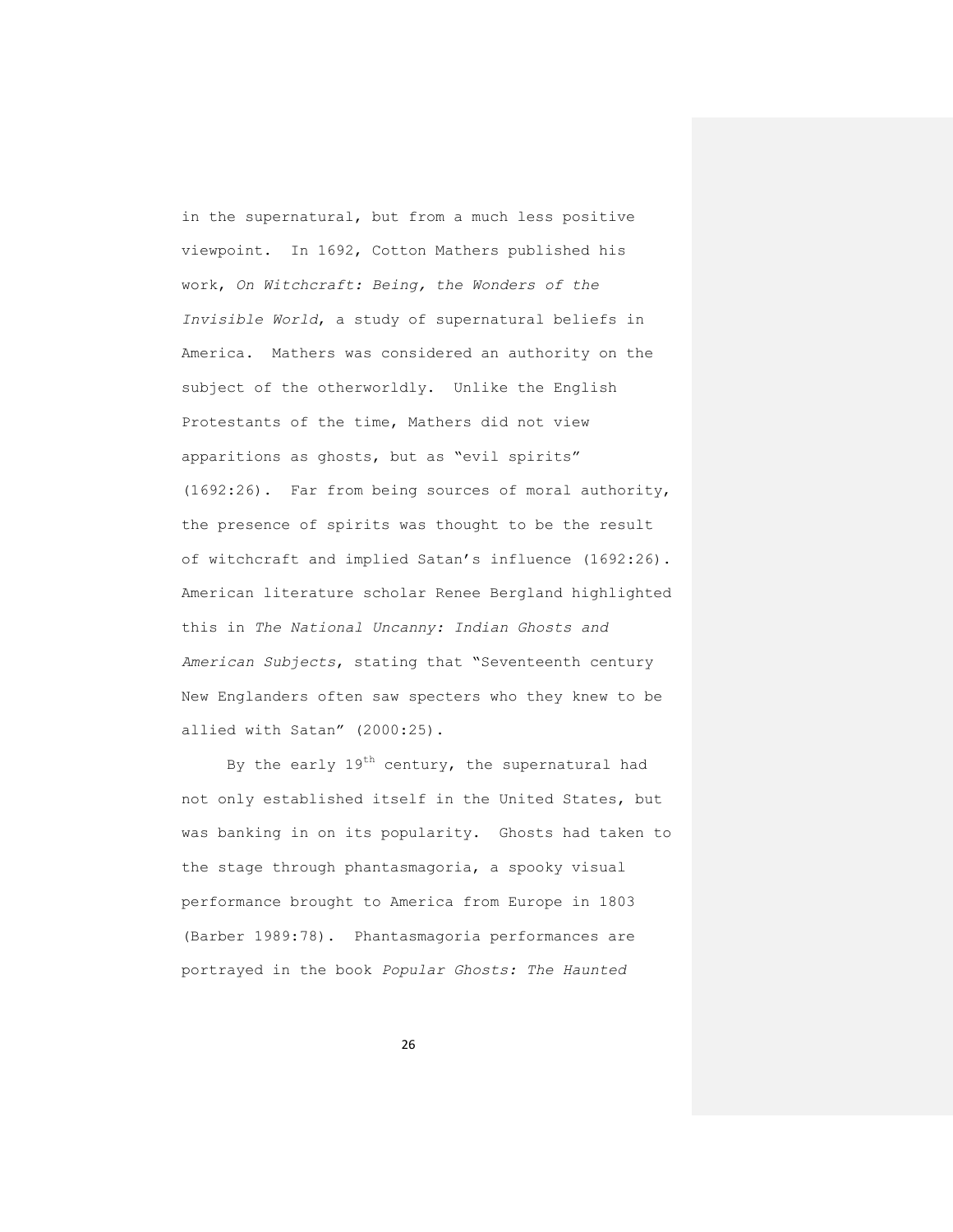*[Spaces of Everyday Culture](http://www.amazon.com/Popular-Ghosts-Haunted-Everyday-Culture/dp/1441164014/ref=sr_1_1?s=books&ie=UTF8&qid=1314137920&sr=1-1),* describing how "protocinematic devices such as magic lanterns were used to create spectral spectacles under the guise of demonstrating new technologies in optical sciences" (2010:149).

Phantasmagoria introduced two trends that are still significant in contemporary ghost culture. One, the American supernatural is enlisted as a form of entertainment. One could even say that phantasmagoria shows were the original horror movie. Second, technology is an important part of the American popular ghost folklore experience. Compare the simple technology of the phantasmagoria lanterns with the modern day, high-tech spook detecting equipment featured on every ghost investigation television show. While it is controversial whether or not contemporary ghost investigators are trying to create an illusion like the phantasmagoria shows or simply portraying their experiences in an entertaining manner, it is clear that both are using technology in order to provoke a sense of thrilling fear from their audience.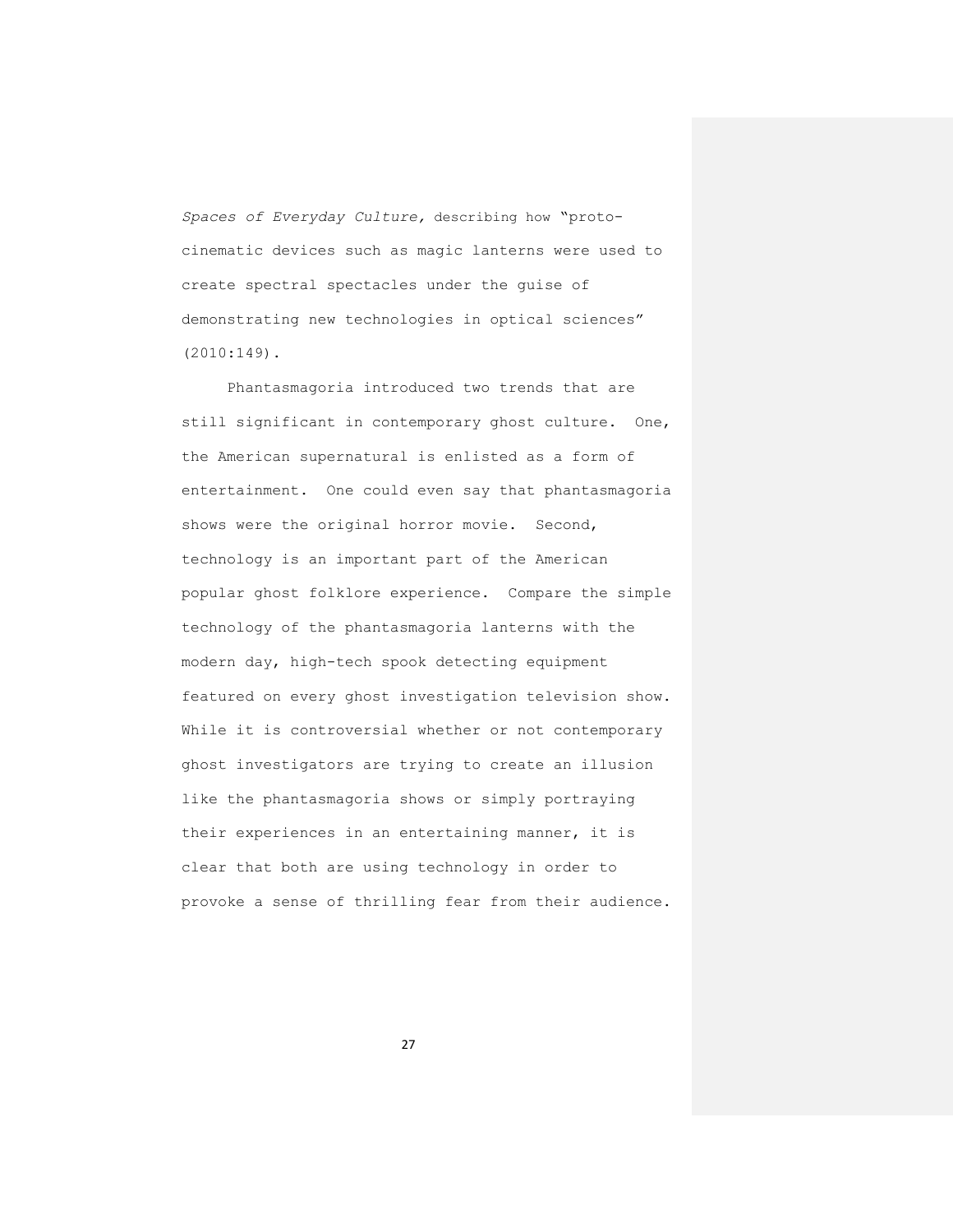### *Spiritualism and Skepticism*

Although the popularity of phantasmagoria had dried up by the 1840s, many ghost enthusiasts quickly found a place in the Spiritualist Movement. Spiritualists were Protestant Christians, mainly white and middle class, who also believed in mysticism and searched for alternative means of spiritual fulfillment (McGarry 2008:65). Many Americans found this crossover of supernatural beliefs to be coherent, even natural. Pulitzer-prize winning historical science writer Deborah Blum quotes the famous 19<sup>th</sup> century medium Daniel Douglas Home, who stated "I believe in my heart that this presence (of Spiritualism) is being spread more and more every day to draw us nearer to God…It teaches us that He is love and there is no death" (2006:21).

Perhaps the most illustrious of 19th century Spiritualist beliefs was in the possibility of communicating with the dead through séances and other folkloric methods. Spiritualism called for a new level of involvement from its participants. Now, not only could individuals share ghost stories and watch spectral performances, they could directly interact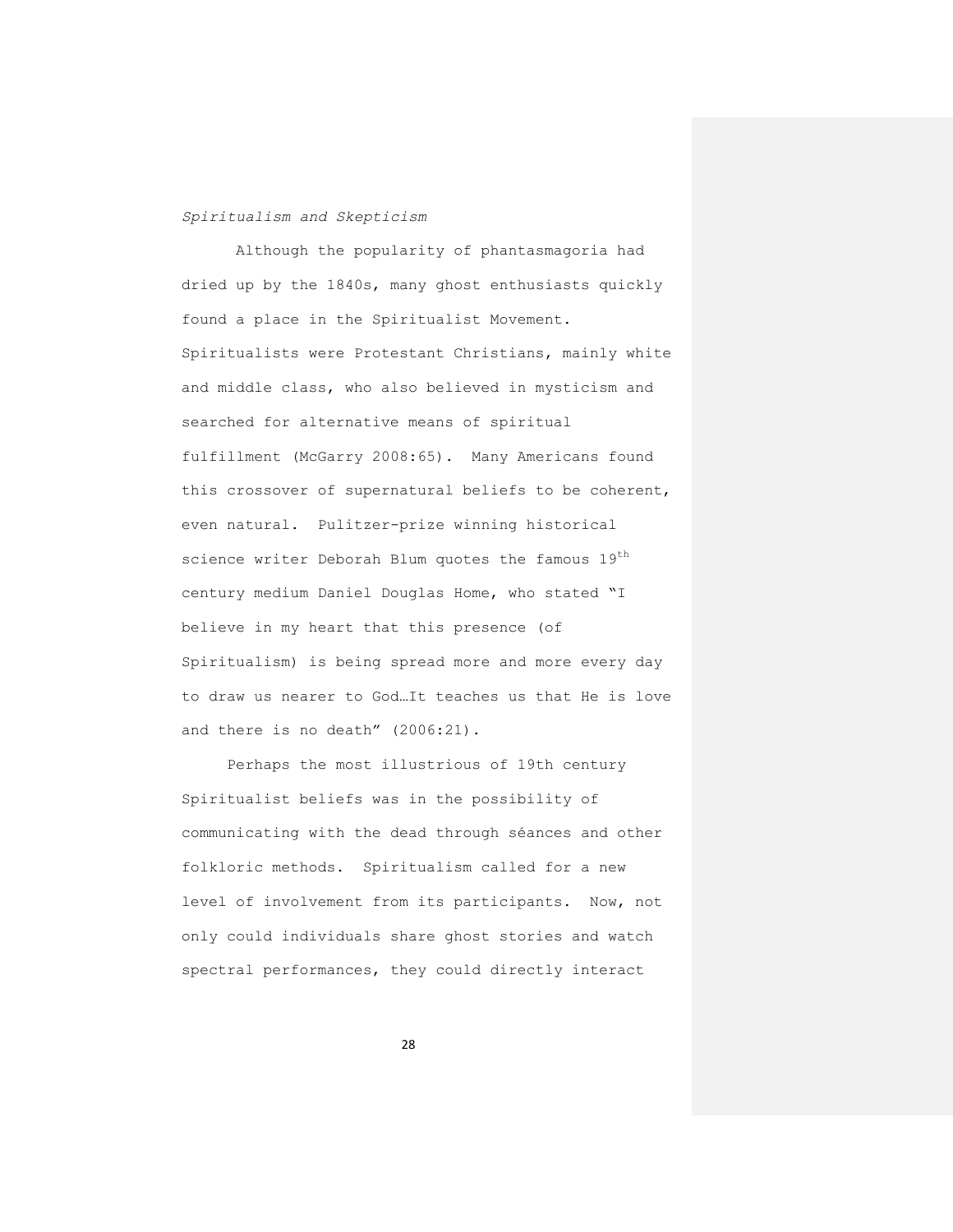with the supernatural world, or at least were led to believe they could. This belief in direct interaction has continued into contemporary popular folklore, often invoking the same methods as used during the Spiritualist movement, such as using mediums to sense or communicate with a spirit.

Although Spiritualist beliefs were by no means considered part of mainstream Protestant practices, it was popular option for those who wanted to visit mediums, but still be identified as Christian. By the mid-19th century, significant portions of the population were adding ghost activities to their social calendars. Blum notes this, stating that "In the early 1850s America, especially, seemed possessed…at least two million solid citizens could be counted as believers, perhaps half again that many in Europe" and "Invitations to 'tea and table-tilting' became standard social events" (2006:20).

However, not all were impressed by table games and shadowy images claimed to be materialized spirits. The Victorian period was a time of contention between the religious and scientific communities, a strain brought on most notably by Charles Darwin's theory of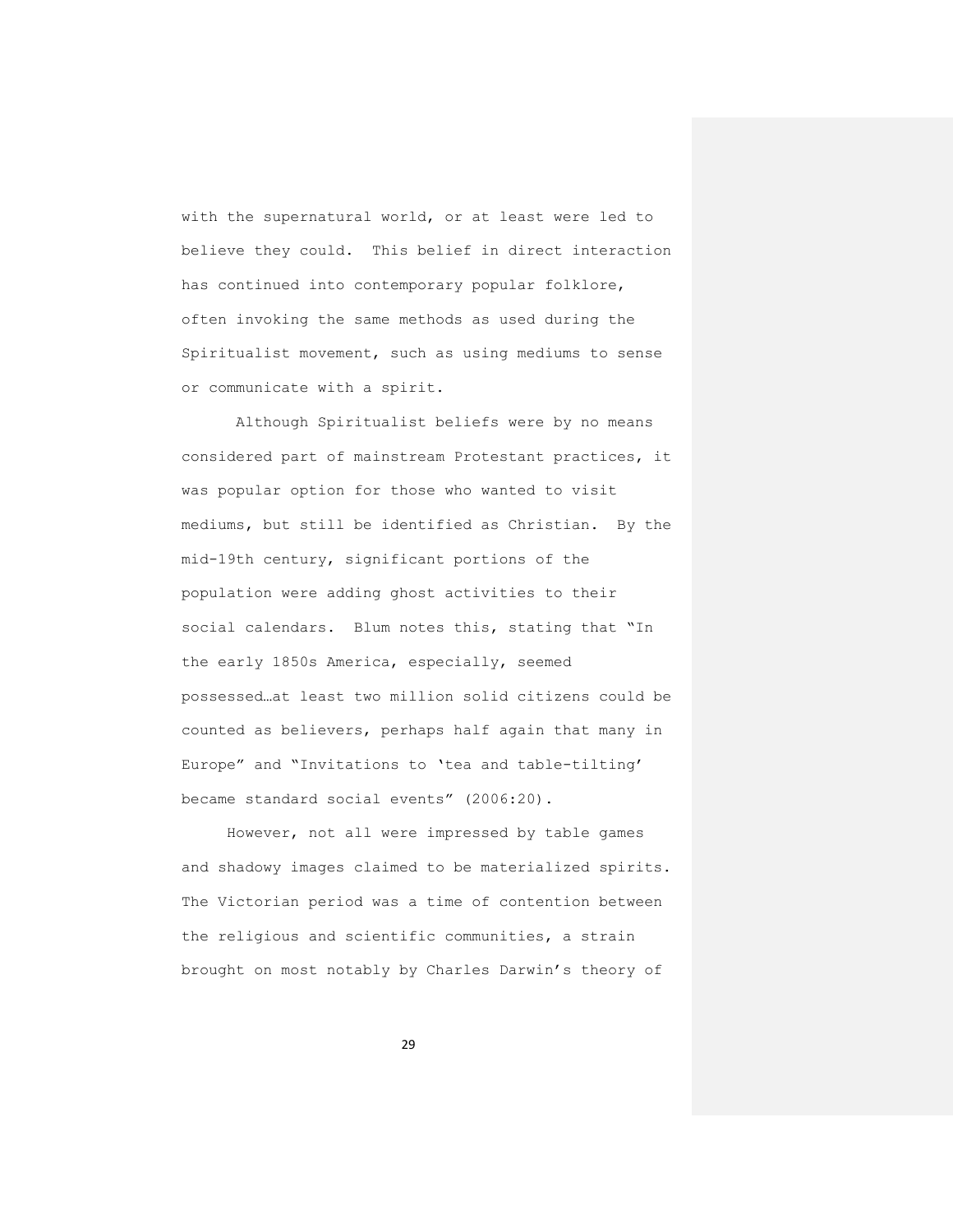natural selection (Blum 2006:33). For example, Thomas Neely, an early settler to Muncie, Indiana was a proper Victorian man and staunch Presbyterian his entire life. In June, 1867 Muncie hosted "a Spiritualist and Mesmerist convention." On June 1, Mr. Neely complained in his diary that "Their influence for evil is very manifest" (Neely 1867). Yet Neely was not immune to similar desires brought forth by personal grief. After his beloved wife, Matilda, passed away in September, 1886, Mr. Neely reported several "visits" with her in his dreams where they had long and intimate "conversations" (Neely 1886-1892).

British ghost culture was already seeing an empirical backlash by the last  $19^{th}$  century, perhaps most significantly by the development of the British Society for Psychical Research in 1882 (Blum 2006:72). This group counted many famous names among their members, including Carl Jung, William James, Arthur Conan Doyle, and William Butler Yeats. American scientific thinkers quickly followed suit, creating the American Society for Psychical Research in 1884 (Blum 2006:118). These researchers made it their goal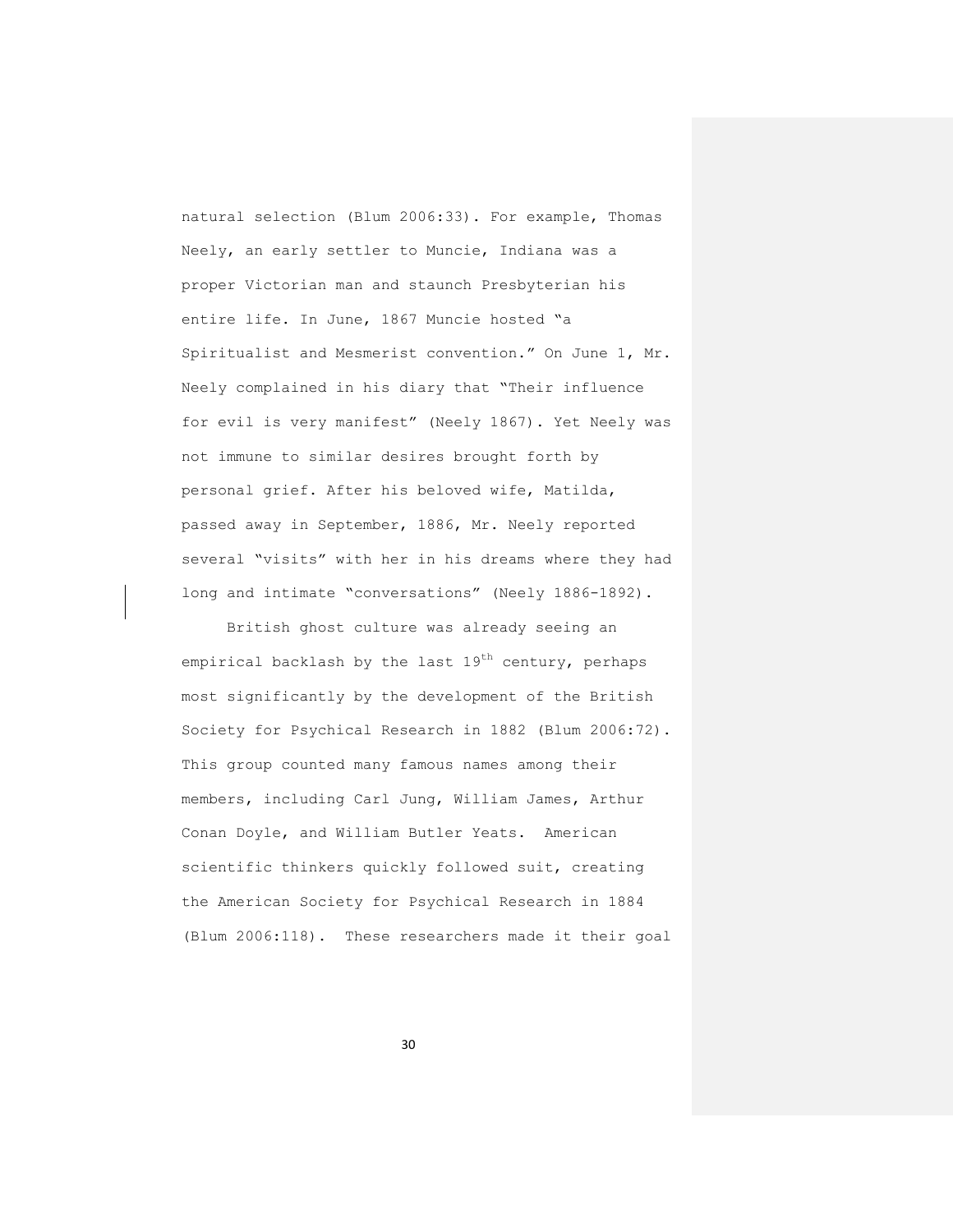to hold mediums up to scientific scrutiny by systematically testing their spiritual powers.

However, this is not to say that all the researchers were merely trying to debunk evidence of the supernatural. Some were consciously trying to find evidence of the supernatural that could not be disproven by science. One of the most notable examples of these researchers was Frederic William Henry Myers, co-author of *Phantasms of the Living* and president of the British Society for Psychical Research. Myers believed that by scientifically verifying the existence of the supernatural, they could bridge the gap between science and religion, and "show that they were not incompatible, that one could even help explain the other" (Blum 2006:109). It is also worth noting that that the Spiritualists did not consider their beliefs to be necessarily incompatible with the scientific world. In fact, cultural historian Molly McGarry states that "Mystical Spiritualists drew their language from popular tracts on scientific empiricism, invoking a secular optimism and faith in human material progress," making them as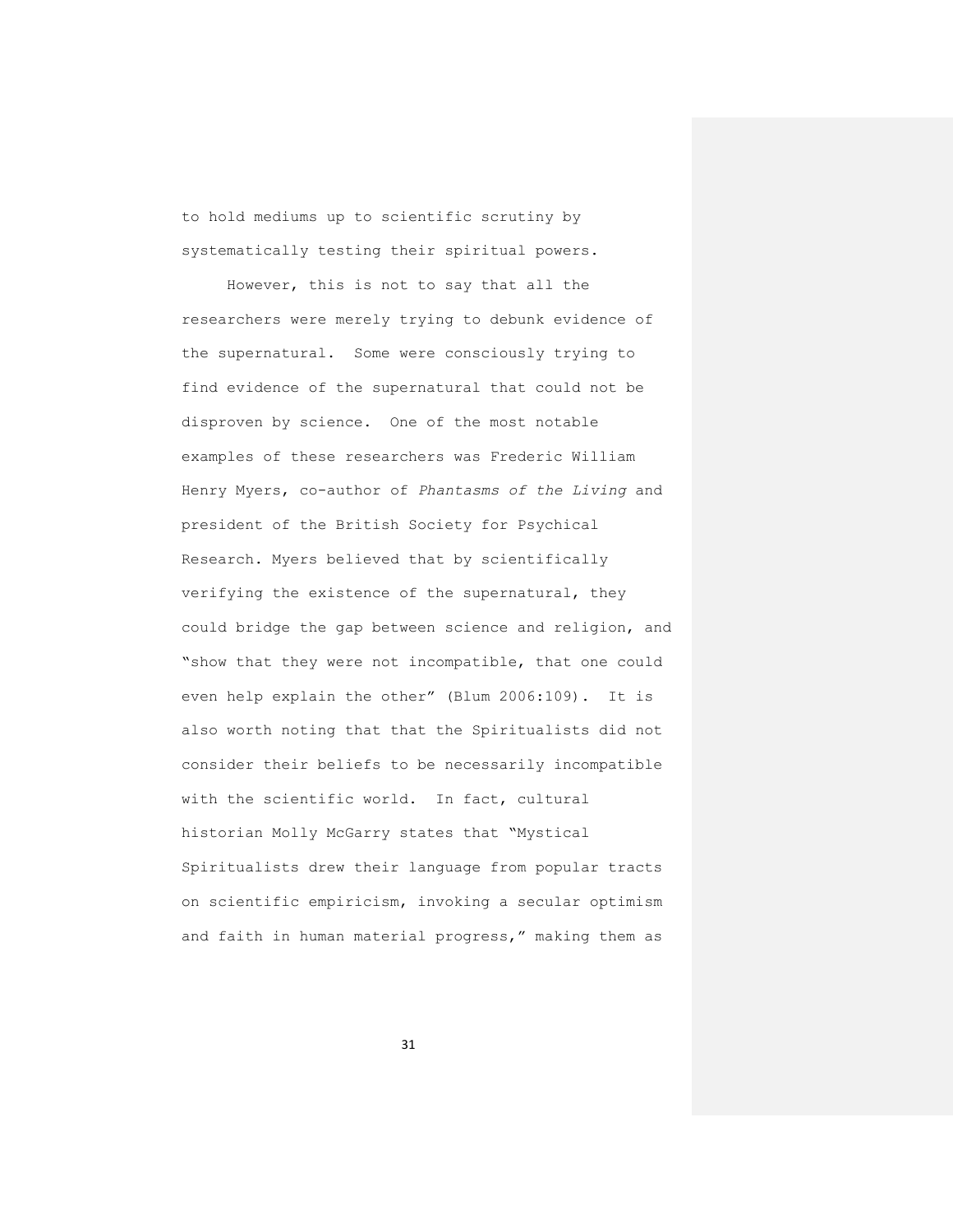"American and mainstream as they were counterculture" (2008:6).

This leads us to contemporary ghost culture. An examination of the history of ghosts in America brings to light two features of today's popular ghost culture. Those who participate are looking for one, to be entertained, and two, to see some indisputable evidence that hauntings are real. This explains the popularity of ghost hunting reality shows, which attempt to accomplish both of these

# *Social Scientific Theories*

In order to understand the relationship between popular ghost folklore and the supernatural beliefs of American Protestant Christianity, it is important to examine how classic anthropological theory and modern research in the social sciences reflects upon the supernatural. First of all, it is interesting to note that many anthropological theorists do not make any distinction between organized religion and the folkloric belief in 'spirits' or 'spiritual beings,' as we might in American culture. For example, consider the definition proposed by the founding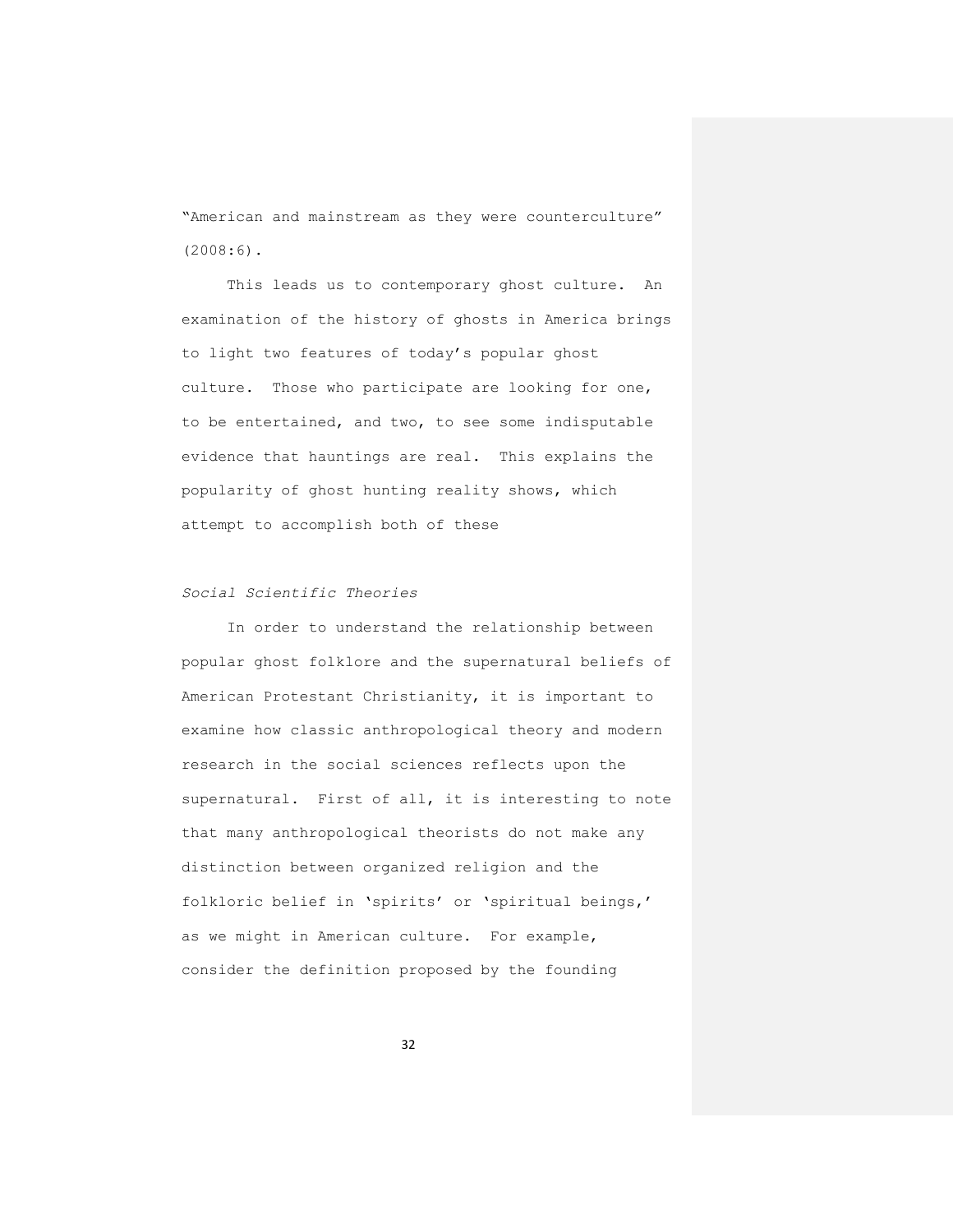father of the anthropology of religion, E.B. Tylor. In his classic work *Primitive Culture*, Tylor defined religion simply as a "belief in spiritual beings" (1871:424). There is also an equally minimal definition put forth by cultural anthropologist Melford Spiro. He described religious beliefs as "beliefs related to supernatural beings" (Spiro 1978:xii). This indicates that earlier anthropological theorists did not see the two sets of supernatural beliefs as mutually exclusive. In fact, it suggests that some theorists expected there to be cross-over supernatural beliefs, and because this blending will naturally occur within cultures, it is necessary to locate both supernatural folk beliefs and organized religion under one category.

However, does this conjecture hold true with American Protestant Christianity? Émile Durkheim stated in *[The Elementary Forms of Religious Life](https://webmail.bsu.edu/owa/redir.aspx?C=4844a1c620c6481b8c66906f915d4d78&URL=http%3a%2f%2fen.wikipedia.org%2fwiki%2fThe_Elementary_Forms_of_Religious_Life)*, that at certain times, "Christianity has forced itself to absorb and assimilate [folk belief]" (Durkheim 1915:36). Modern folklorist David Hufford concurs with this classic sociological belief. In his essay *Beings without Bodies*, he asserts that spiritual folk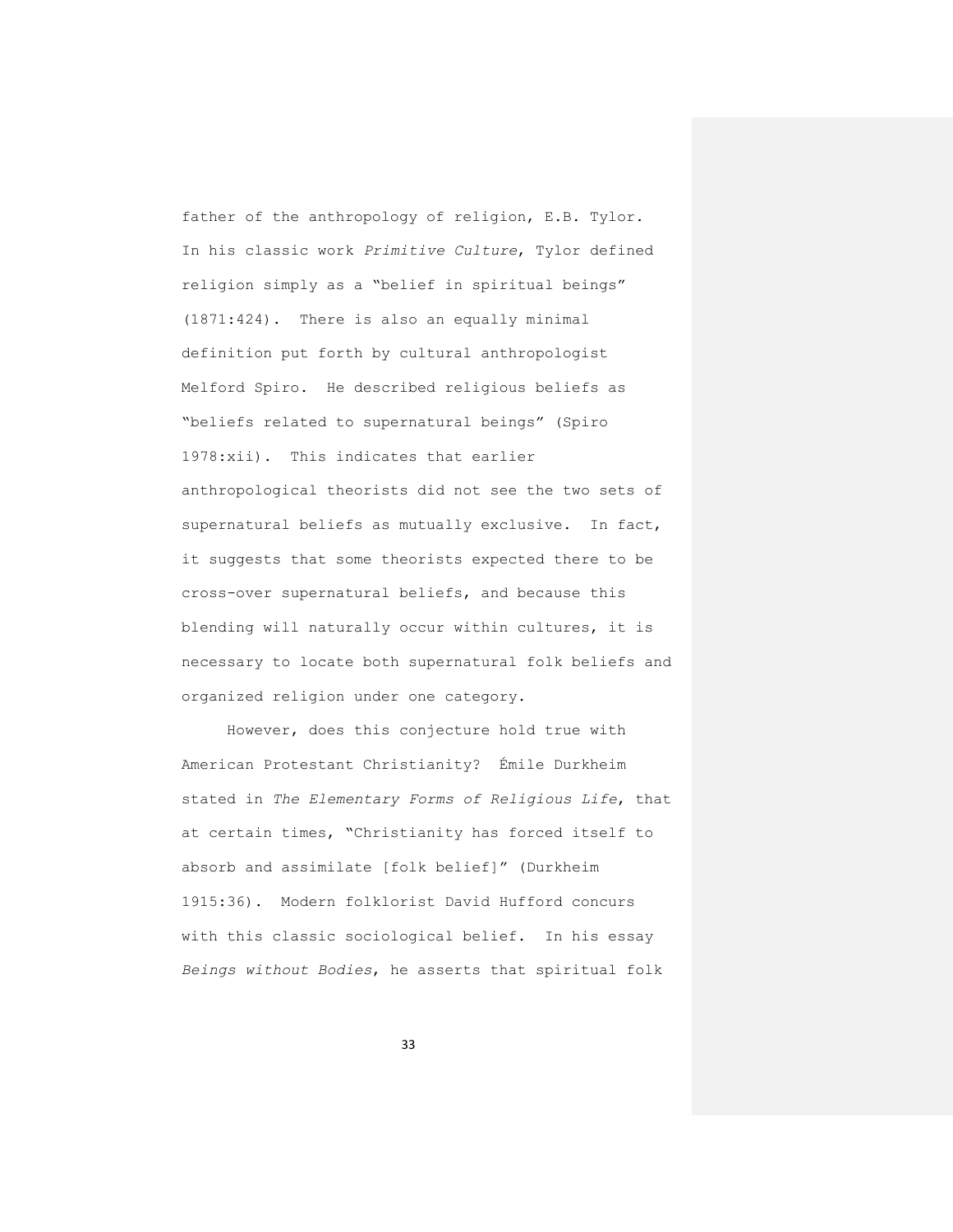belief should have long since been crushed by the "official pressure" of institutional religion in America (Hufford 1995:26). Despite this, he claims that in reality "Folk tradition has not only survived, it has given rise to a successful revival of spiritual beliefs within modern institutional religion" (Hufford 1995:26).

Folk beliefs, it seems, have a long history of integrating themselves into institutional religion. Such occurrences continue to appear in ethnographic research of the West today. For example, anthropologist Lawrence Taylor's fieldwork in Donegal, Ireland suggests folkloric healing rituals have been incorporated into local beliefs and practices of Roman Catholicism, most notably by the annual pilgrimage to the Well of the Holy Women (Taylor 1995:34). Anthropological research on minority populations identifies this phenomenon in America as well. Kristy Nabhan-Warren's work on a Mexican American community in Phoenix, AZ demonstrates how visions and appearances of the Virgin Mary and the "language of healing through [her] touch" have become an intricate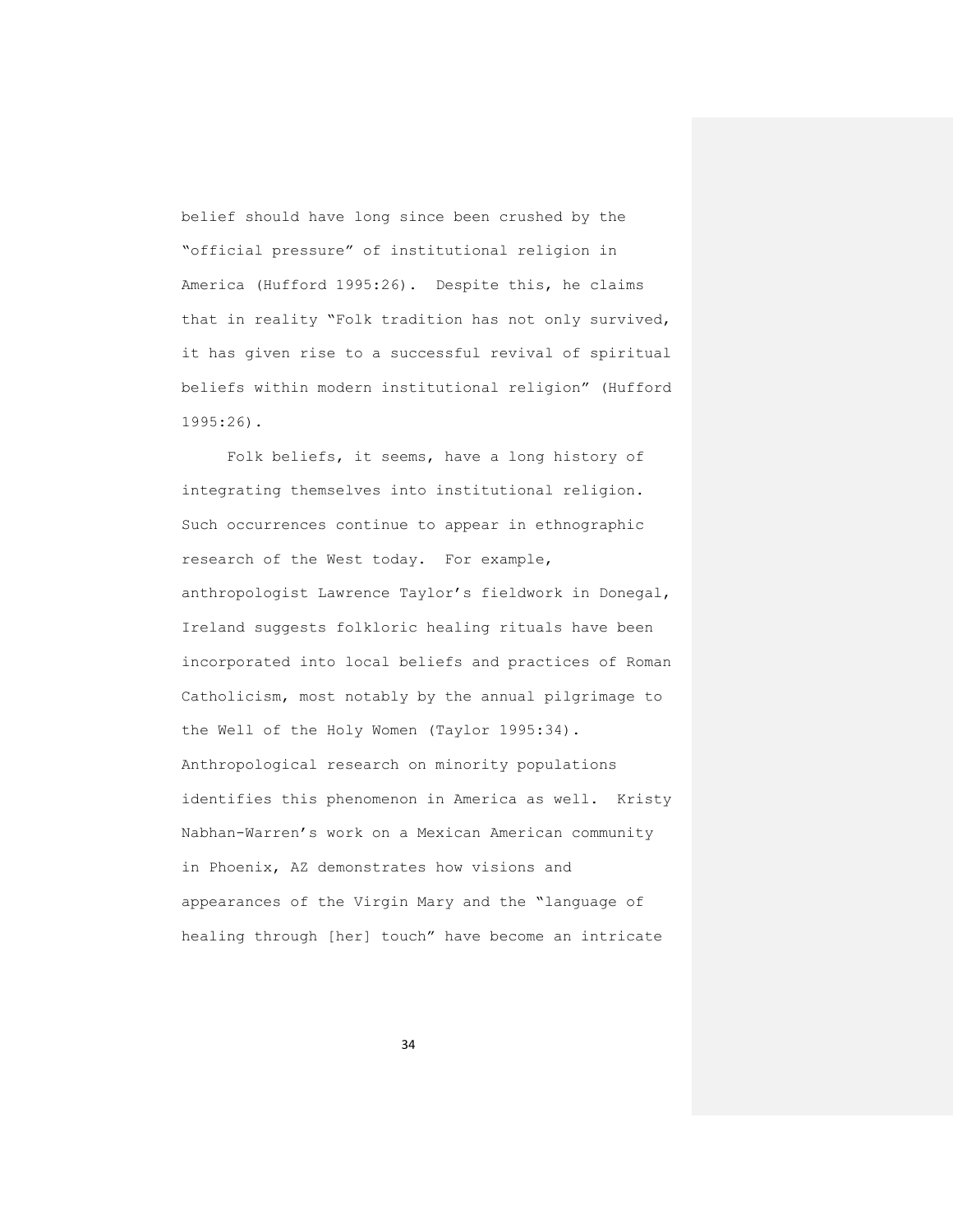part of their community's Catholic identity (Nabhan-Warren 2005:4).

In addition to the theory that the belief in ghosts could be lurking within the boundaries of Christianity, there is also the possibility that Americans are holding multiple, conflicting beliefs simultaneously as a means of strengthening their *supernatural security*. Such a phenomenon is explained by economist Lawrence Iannaccone by applying economic principles to religious belief. According to *Paranormal America*, a sociological examination of popular paranormal phenomena's relationship to religion in American culture, Iannaccone claims that following a religion is akin to making a risky investment:

…it is human nature to hedge our bets with regards to religion: given the option, people will naturally explore many different religious and spiritual alternatives…Should one religious investment strategy "fail," then at least there is another possibility for salvation to fall back on [In Bader 2011:88-89]

In other words, it might be logical for people to want to explore multiple supernatural belief systems concurrently. While individuals run the risk of experiencing spiritual contradiction, they are secure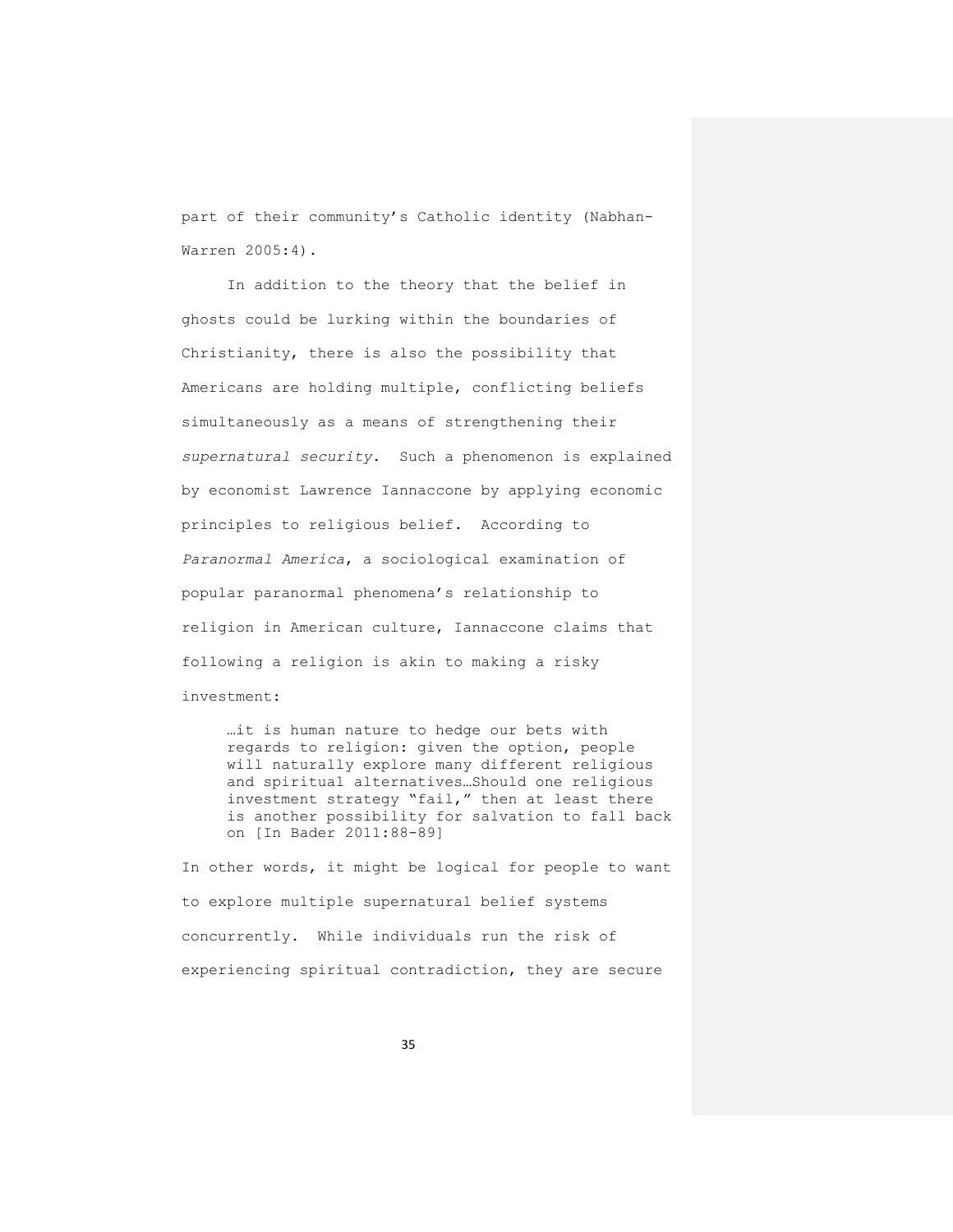in that should they suddenly lose their *spiritual currency*, or faith, in one supernatural approach, there is another to which they can turn. In American culture, holding the two folk beliefs of ghosts and Protestant Christianity simultaneously could increase the people's spiritual welfare.

On top of examining the role of folk belief within the Protestant belief system, it is important for the purposes of this research to consider the historical role of Protestants within Western culture. Sociologist Max Weber has been perhaps the most influential scholar on this subject. Despite the fact that religion is generally associated with moving away from the worldly and profane, Weber argued that the Protestants viewed hard work and personal economic venture as virtuous; it was the spending the money on luxuries that was sinful (Weber 2002:9-12). He saw this to be the case in the Calvinist, or Puritan sects, of Christianity, which included European Christians like Cotton Mather who first settled North America (Weber 2002:32-33). If Protestant culture is historically founded on having a strong work ethic and denying pleasure, how might this effect modern-day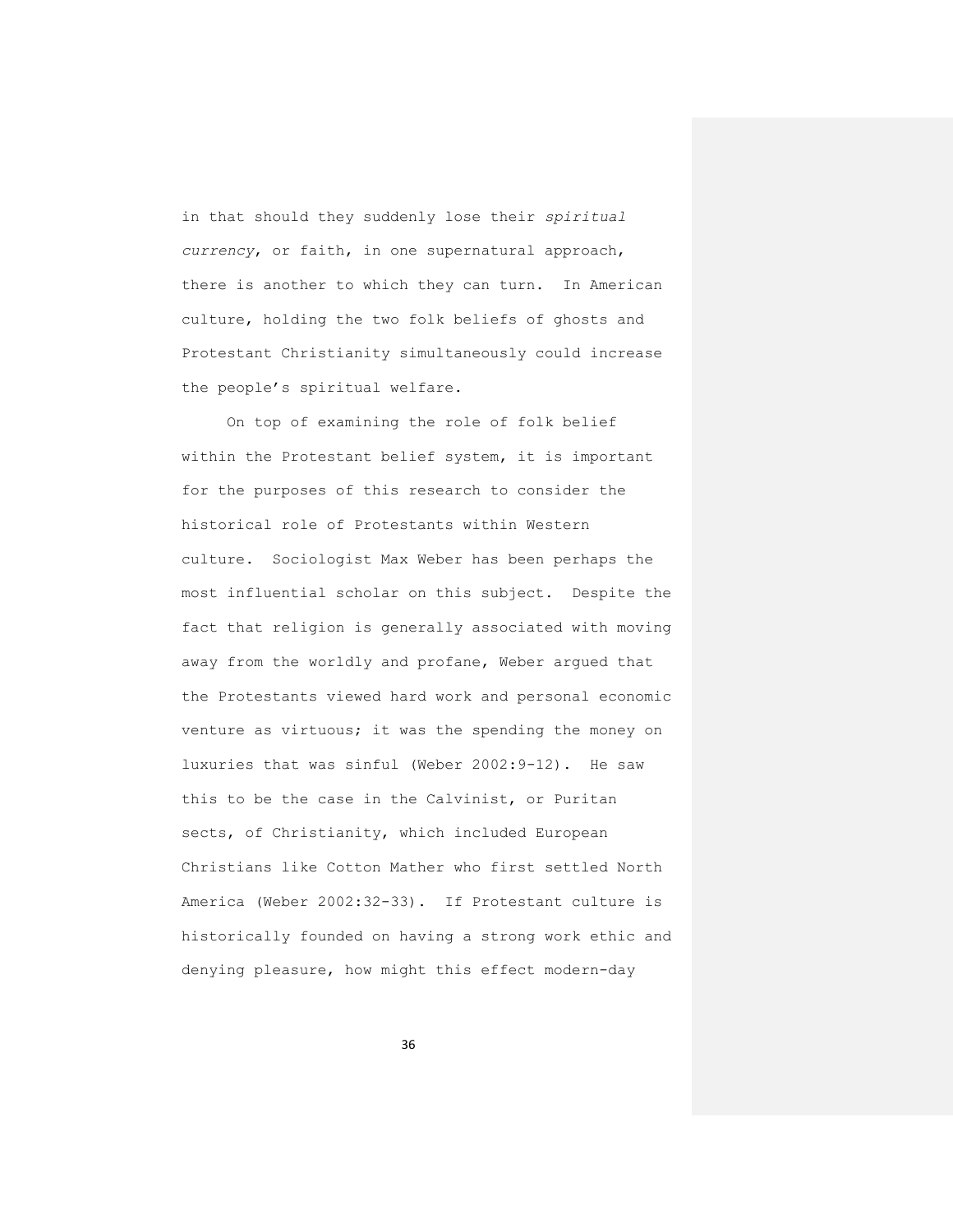Protestant Christians' participation in ghost culture? In the  $21^{st}$  century, the supernatural has come to be viewed as media "infotainment." Therefore, one might expect them to be less involved, as the supernatural tends to fall under that category of frivolous "entertainment" in American culture. On the other hand, there is also a lingering sense among Protestants that the supernatural is "dangerous" or "malevolent" as Thomas Neely clearly viewed it in the mid-19th century. This research will examine how historical beliefs and contemporary media culture might both encourage and undermine White, Protestant beliefs and participation in the supernatural.

*Middletown, USA: Background Research on Muncie, Indiana*

For this study, I selected the Midwestern community of Muncie, Indiana. Muncie is unique, as it was the site of the famous Middletown Studies project. In 1924, Robert and Helen Lynd came to Muncie to "study synchronously the interwoven trends that are the life of a small American city" (Lynd and Lynd 1929:3). Muncie was selected as their small city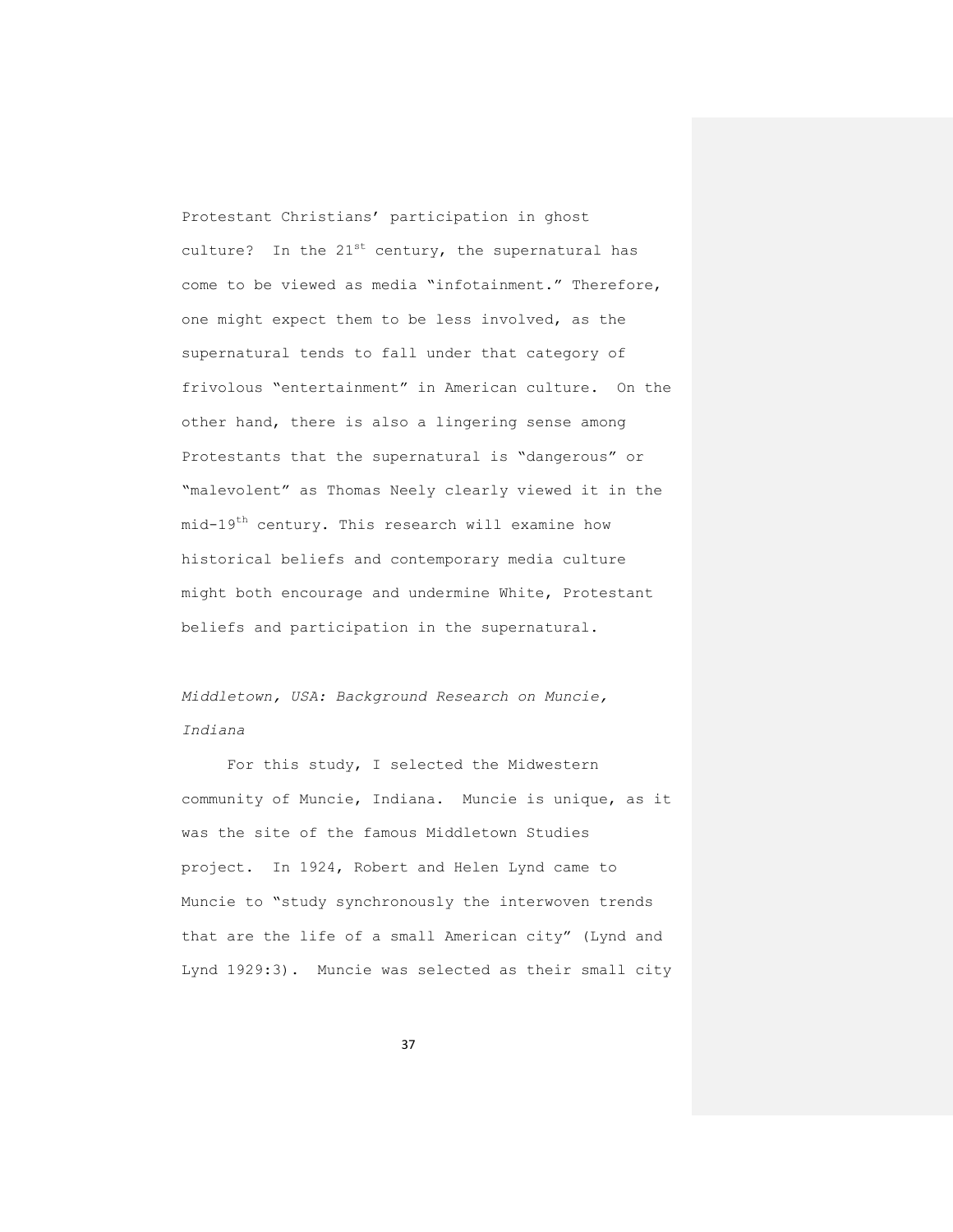study site as they believed it was highly representative of American life and was located "in that common-denominator of America, the Middle West" (Lynd and Lynd 1929:3). In other words, the Middletown Studies Project has made Muncie a model location for determining American opinions. Their original research has sparked several follow up studies over the last eighty years (Condran 1976; Caplow 1982, 1983; Geelhoed 2000; Johnson 1992; Johnson and Tamney 1983, 1984, 1987; Hoover 1986,



**Chart 2: Religious Preference of Residents of Muncie, Indiana (2004)**

**Chart 2 shows how the majority of Muncie's residents identify as a Protestant Christian Source: Association of Religion Data Archives (2011)**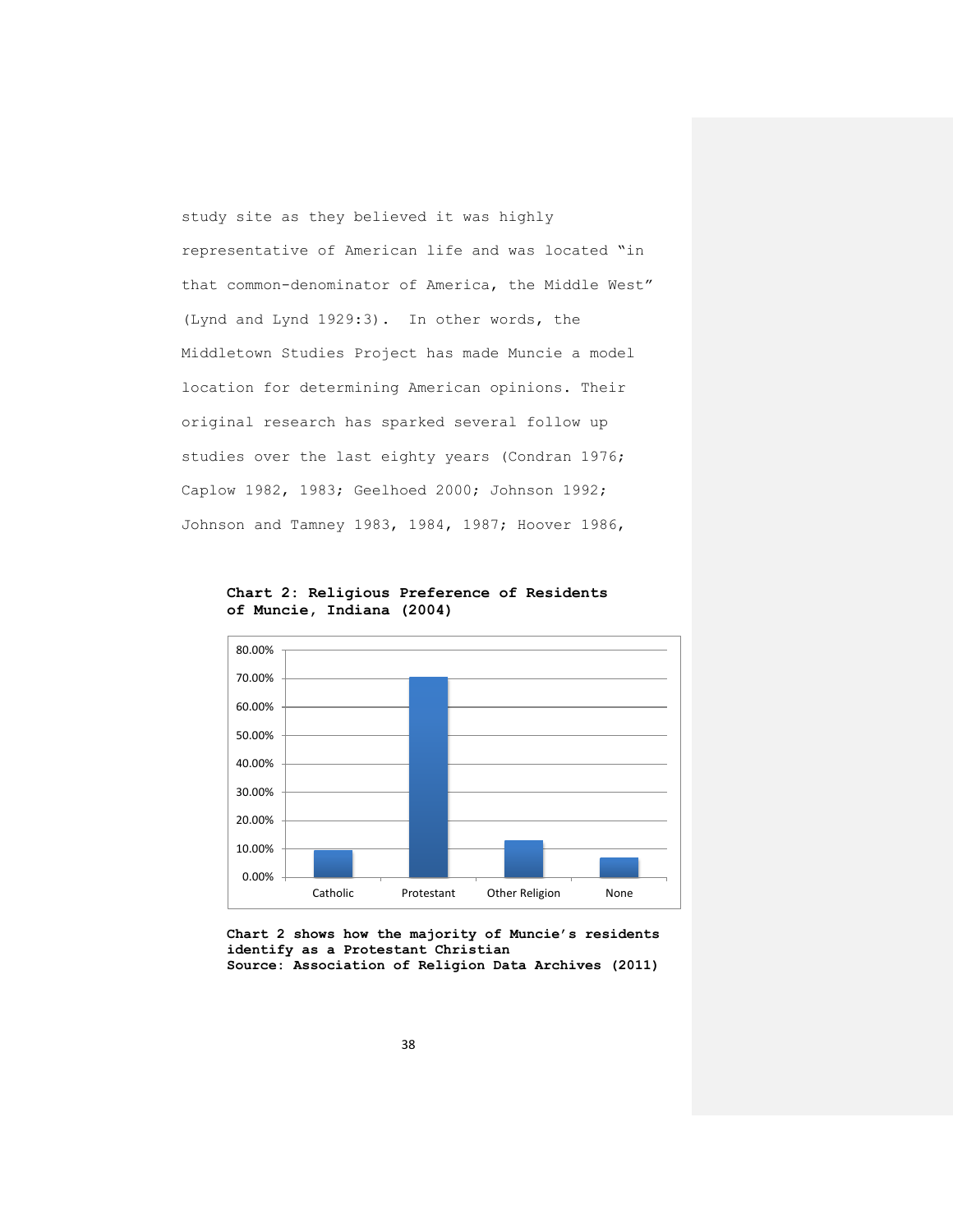1987; Tambo 1988), examining such categories established by the Lynds as employment, recreation, family, community education, and, of course, religion (Lynd and Lynd 1929:4. In addition, there has been research done to fill in the statistical racial gaps of the original Middletown Studies, such as Luke Eric Lassiter's *The Other Side of Middletown: Exploring Muncie's African American Community*. Today, Ball State University's Center for Middletown Studies retains as its mission support for research related to "Middletown" and small cities.

Historically, religion has played a significant role in the lives of Muncie's residents. This is clear from the book *All Faithful People* (1983), an expansion of the Middletown Studies devoted to exploring religious behavior in Muncie during the 1970s. For example, a quantitative analysis of their findings show that 71.6 percent of those surveyed identified themselves as a member of a Christian denomination (Caplow 1983:305). This is concurrent with contemporary data collected during the 2004 Middletown Area Study, which found that 70 percent of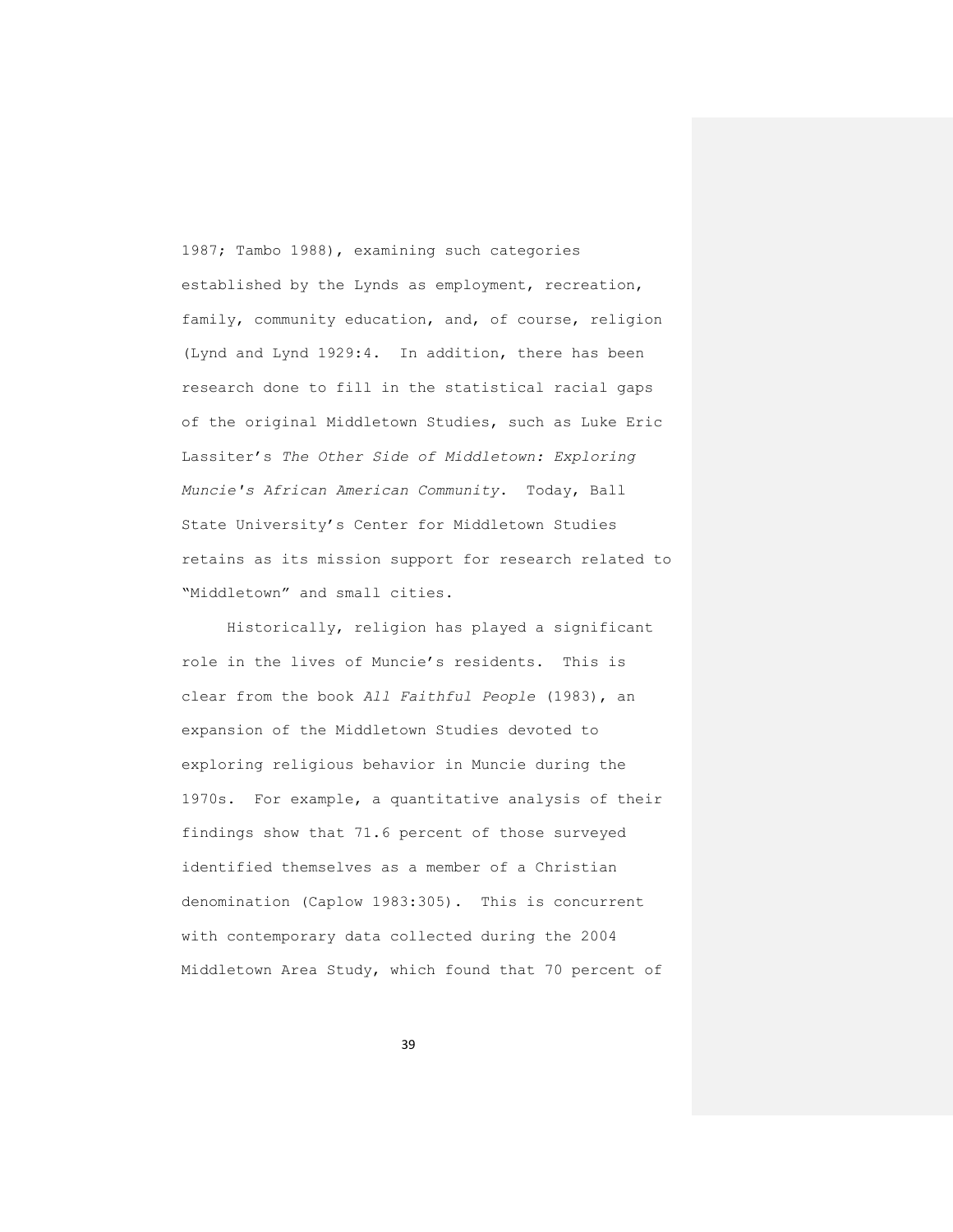those surveyed considered themselves to be members of the Protestant institution (Association of Religion Data Archives 2009). Muncie is an appropriate place to gather a population sample of my demographic interest due to its majority population of White Protestants and its location in the heart of Middle America.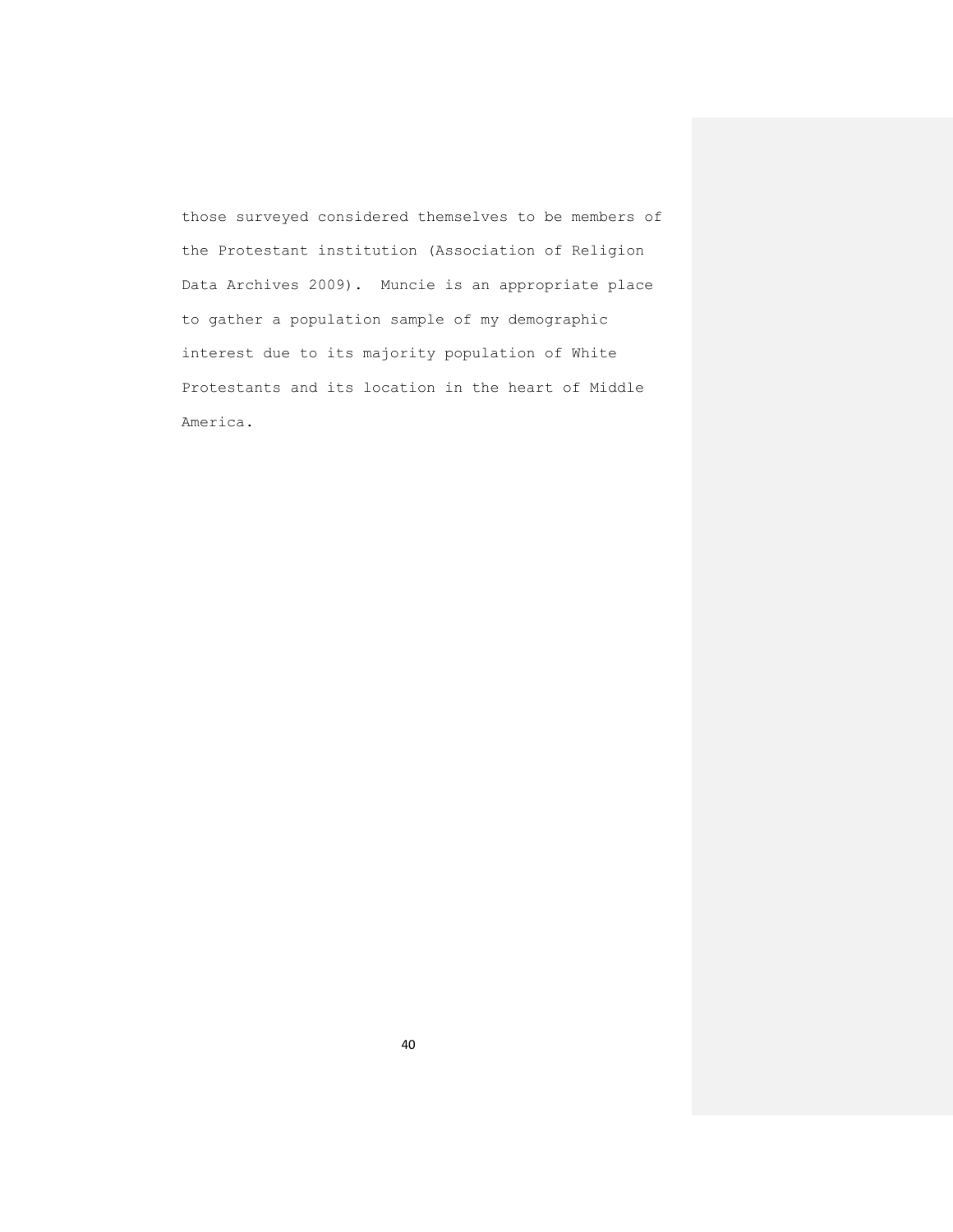## **Chapter III: Methods**

Ghosts have made their mark on Western religious and cultural history. Yet, what exactly do they mean to modern Americans? Their overwhelming presence in the media suggests they are a subject of interest, but in what way? What of the religious element? Does the history of interplay between Protestant Christianity and popular ghost folklore still apply to contemporary religious beliefs? Are contemporary White, Anglo-Saxon Protestants among the consumers of popular ghost folklore? There have been, unfortunately, little very few studies delving into these questions. The methods for this study were developed to help answer these questions.

# *The Use of Qualitative Methods*

 Despite the historical connection between Protestant Christianity and popular ghost folklore discussed in the literature section, there has been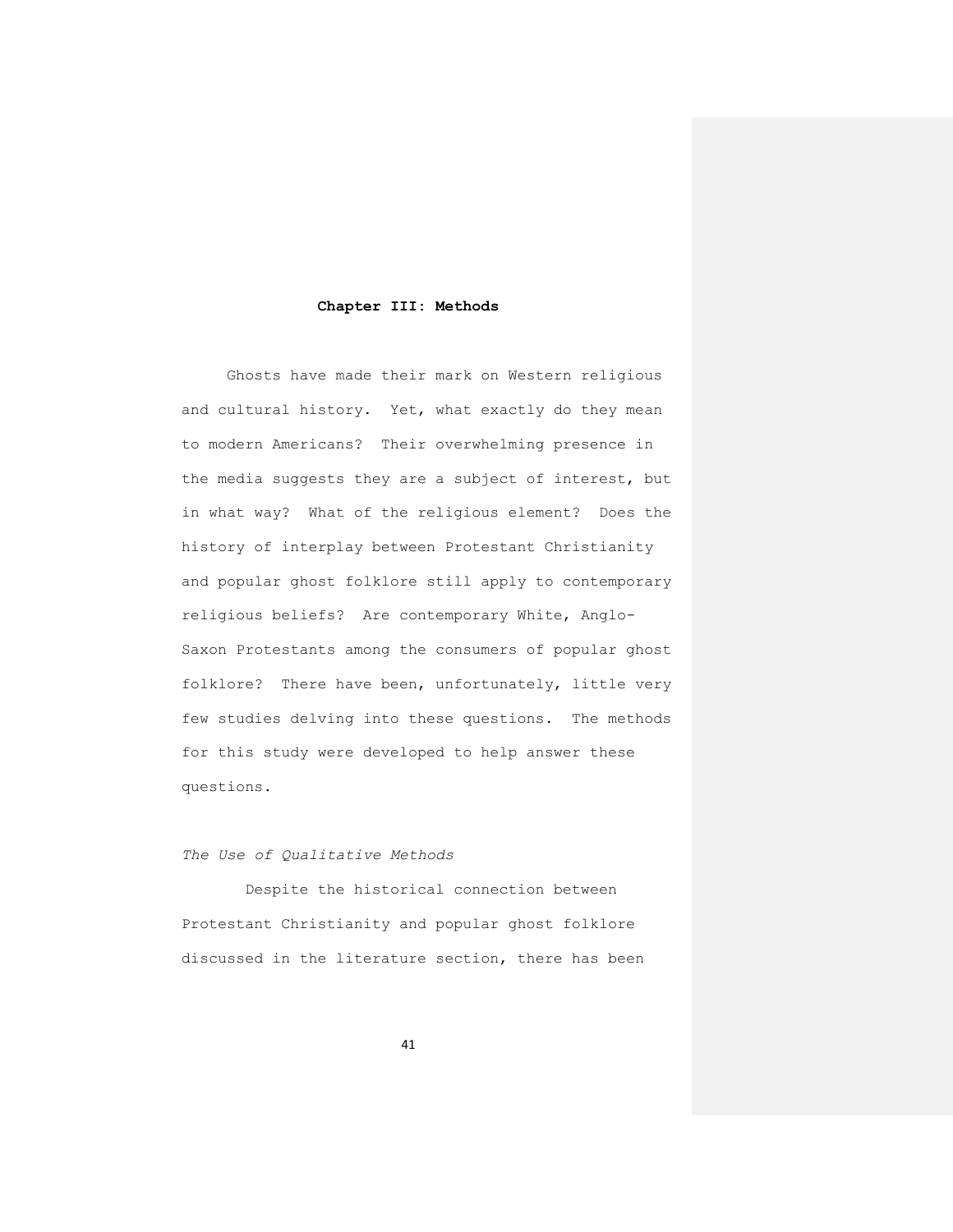little effort to explore their relationship using the tools of ethnography or the theories of anthropology. While there have been a number of studies comparing Christian, particularly Protestant, beliefs and church attendance to paranormal beliefs (Emmons and Sobal 1981; Markovsky and Thye 2001; McKinnon 2003; Orenstein 2002; Rice 2003), these works focus on other areas of the uncanny, such as extrasensory perception (ESP), reincarnation, astrology, psychic healing and unidentified flying objects (UFOs), including little to no discussion on the belief in ghosts or hauntings. In addition, all of these studies were based on quantitative methods, mainly by using data gathered from national poll samplings, such as the Southern Focus Poll (Rice 2003), Project Canada (McKinnon 2003; Orenstein 2002) and the Gallup Poll (Emmons and Sobal 1981). There has been essentially no religious studies research using qualitative and ethnographic data for the purposes of analyzing contemporary Protestant beliefs about supernatural experiences. By providing a qualitative perspective on the relationship between Protestant and supernatural beliefs, this study will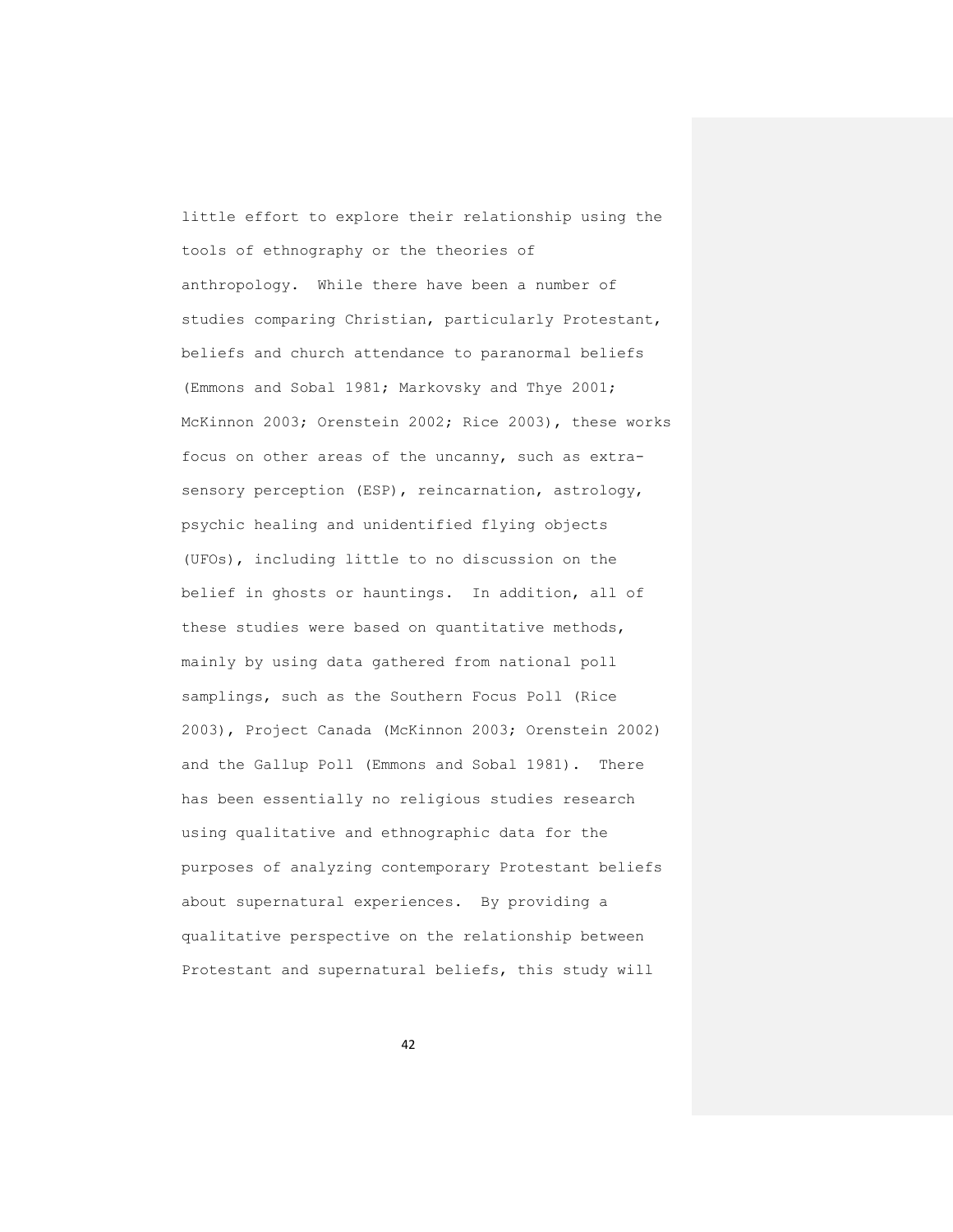contribute additional information to anthropological and religious studies literature.

*Data Collection*

In order to better understand historic and contemporary demographic data already available about the belief system of White Protestants, I developed qualitative methods to determine how people in Muncie integrate Christian beliefs with popular ghost folklore. Since the relationship between religion and supernatural beliefs is one of the primary focuses of the study, the "sampling frame" (see Bernard 2006:149) was drawn from local Protestant churches whose congregations are primarily comprised of white middleclass parishioners. I chose to focus exclusively on the white middle-class demographic of the Protestant community, as this sub-culture of the American population is rarely studied anthropologically (Aitken 1998; Beuka 2004; Dorst 1989).

In order to get as extensive a view of Muncie's Protestant population as possible, I took a small sample from several types of Protestant churches. Using the church listing section of the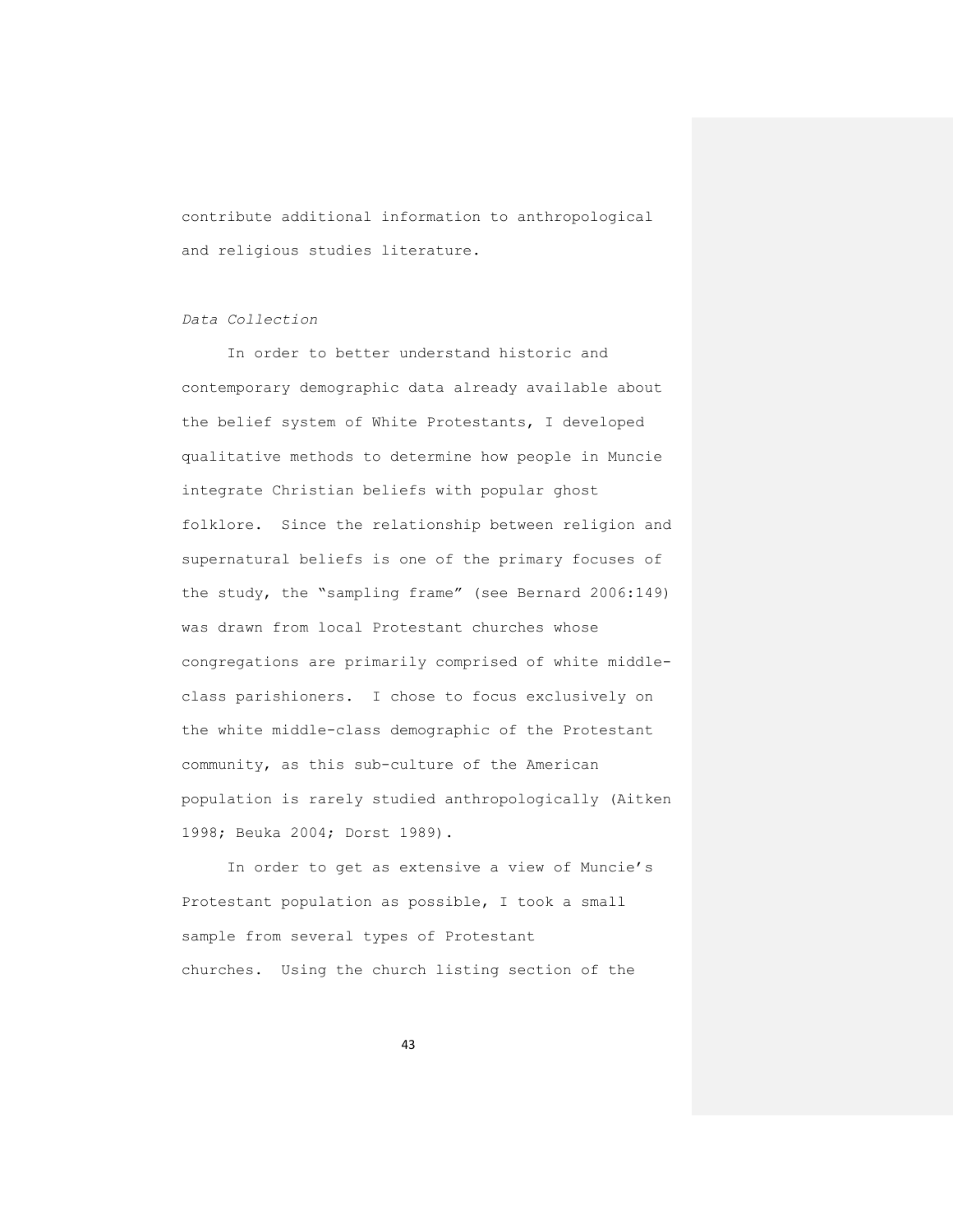City of Muncie website (City of Muncie) as a guide, I determined which Protestant denominations were most representative of the white population of Muncie. So that I could get an accurate representation of Muncie's white Protestant population, I concluded my sample needed to include at least one representative from each of the following denominations- Baptist, Episcopal, Lutheran, Methodist, Non-Denominational, Presbyterian, and Quaker.

Methods for recruiting were done using the snowball method, which allowed me to tap existing social networks for recruitment (Bernard 2011:144; Davis and Wagner 2003). The fieldwork contained participant observation, including attending church services and church-organized Bible studies. However, the bulk of the data was gathered from semistructured personal interviews with individuals about their religious beliefs and their participation in popular ghost culture. In the end, I gathered data from 18 informants (10 women, 8 men), representing 6 Protestant denominations (see

Table 1) and ranging in ages between 20-79. Although all were residents, two were members of churches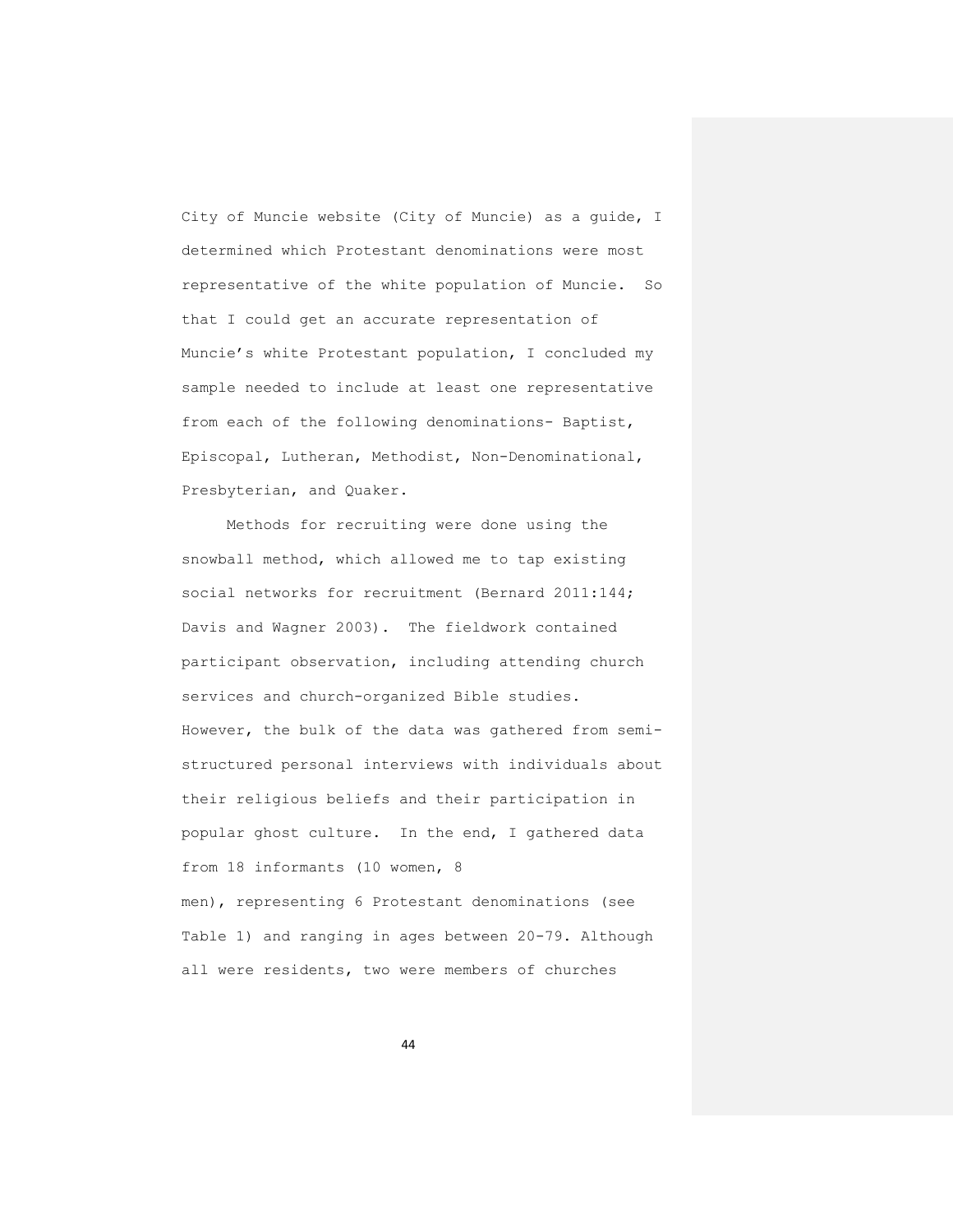

**Chart 3: Ethnicity in Muncie, Indiana (2000)**

**Chart 3 shows a how Muncie, Indiana contains a large, white majority, showing that it is an appropriate place to gather a data sample. Source: U.S. Census Bureau, State and County QuickFacts**

outside of Muncie. However, in both cases, the churches are located nearby, and therefore would still be representative of central Indiana Protestantism.

## *Interviews*

The semi-structured interviews conducted for this study consisted mainly of talking to individuals about their beliefs in the supernatural, both religious and ghost-related, as well as their participation in popular ghost culture, such as using Ouija boards or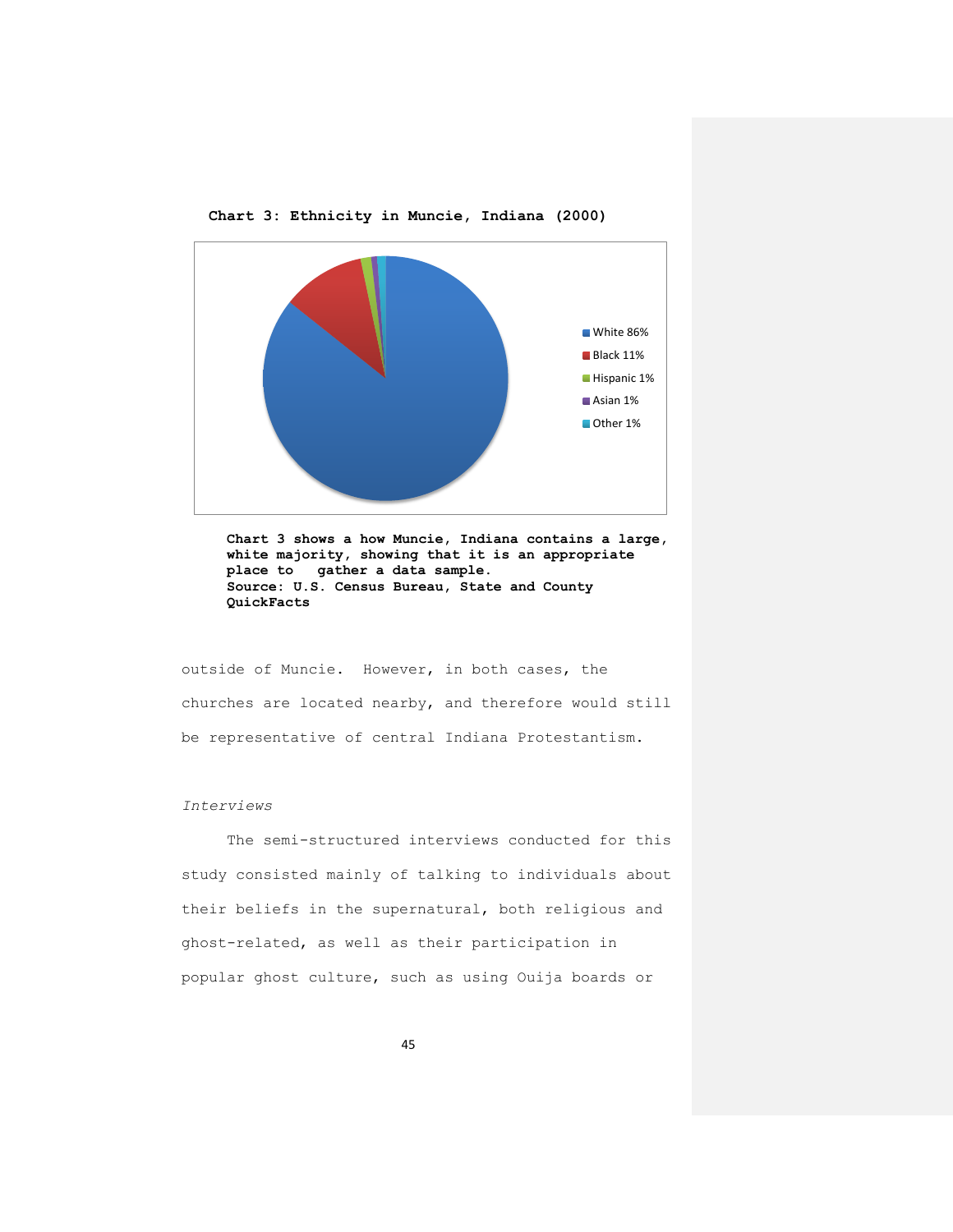watching reality television shows with paranormal themes. Interviews ranged in length between 20-87 minutes, although the average length was between 35-40 minutes. Interviews were conducted in a variety of settings according to the convenience of individual informant, including offices, cafes, restaurants and their church. All but two of the interviews were digitally recorded and transcribed, as these informants requested to not be tape recorded. Extensive notes were taken during the interviews of these two informants.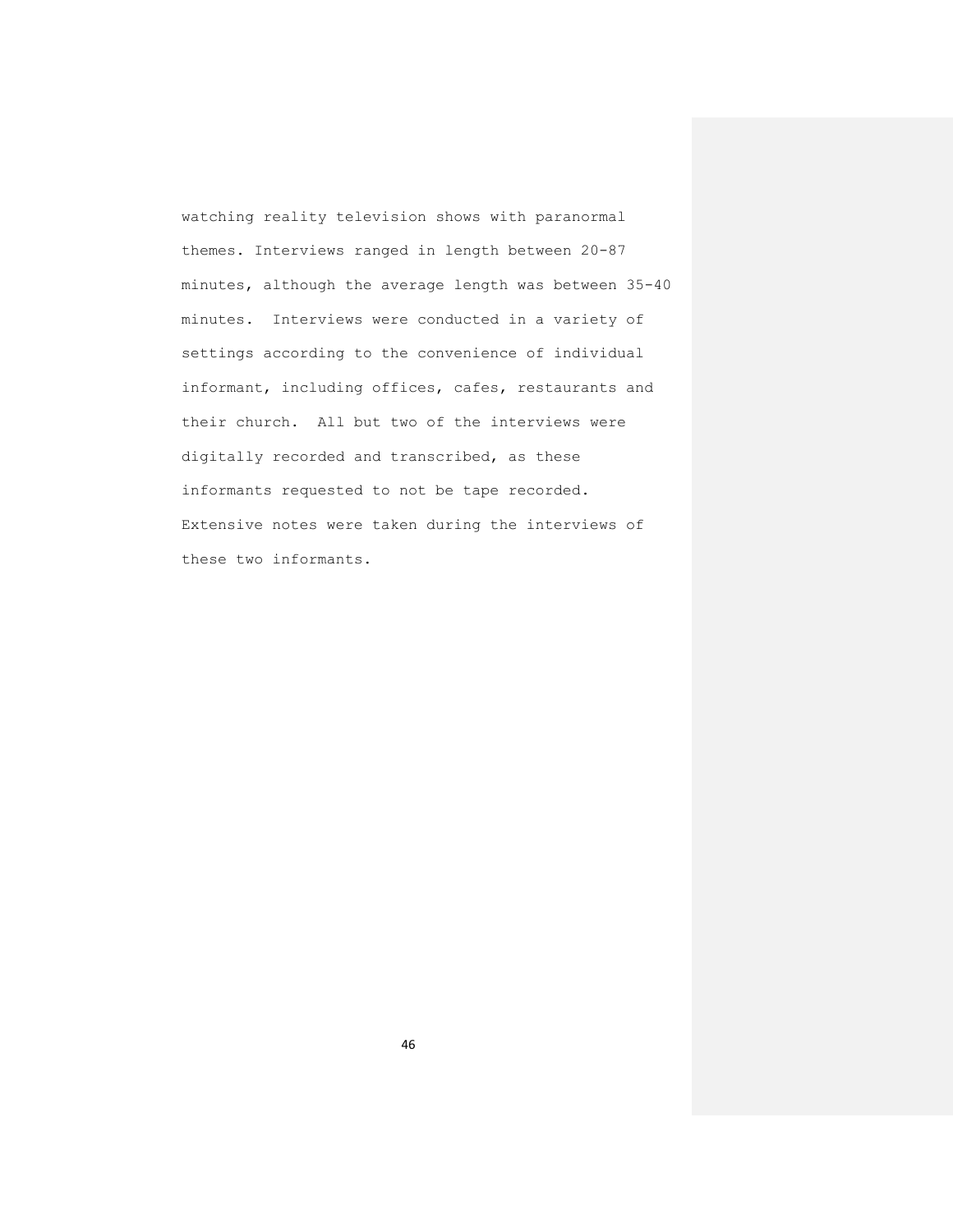|        |                 | Table 1: Informant Demographics |
|--------|-----------------|---------------------------------|
| Gender | Age             | Denomination                    |
| Man    | 24              | Baptist                         |
| Man    | 26              | Non-Denominational              |
| Man    | 26              | Quaker                          |
| Man    | 28              | Episcopalian                    |
| Man    | $\overline{32}$ | Lutheran                        |
| Man    | 46              | Non-Denominational              |
| Man    | 57              | Baptist                         |
| Woman  | 20              | Quaker                          |
| Woman  | 21              | Baptist                         |
| Woman  | 21              | Non-Denominational              |
| Woman  | 22              | Non-Denominational              |
| Woman  | 22              | Non-Denominational              |
| Woman  | $\overline{25}$ | Episcopalian                    |
| Woman  | $\overline{29}$ | Non-Denominational              |
| Woman  | 47              | Methodist                       |
| Woman  | 61              | Methodist                       |
| Woman  | 79              | Episcopalian                    |

**Table 1 Informants by Gender, Age and Denomination**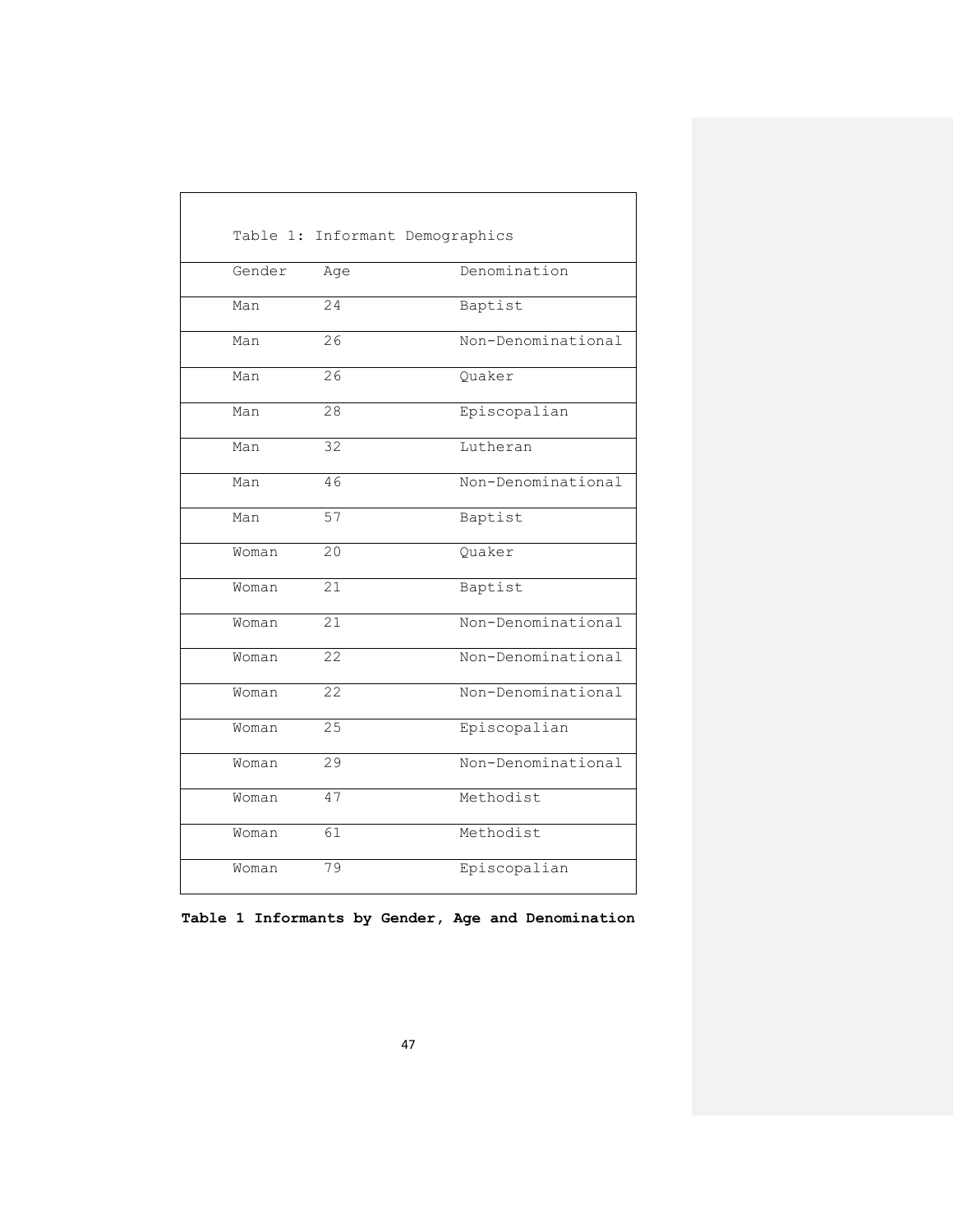#### **Chapter IV: Results**

*Ghostly Experiences*

Of the 18 Protestants interviewed, 11 responded yes when asked if they believed a location could be haunted by some kind of supernatural force, though not necessarily by a ghost. These beliefs are based highly on personal experiences, either their own or those had by sources they trust, such as friends or family. Eight of the informants described their own supernatural experiences and three knew people who reported supernatural experiences, though they did not report any of their own. Only four of the informants believed that these haunting supernatural forces where actually ghosts, or the souls of departed humans. Three out of the four of these informants base their belief on their own supernatural experiences.

The ghost experiences of the informants varied. A 29 year-old woman belonging to a non-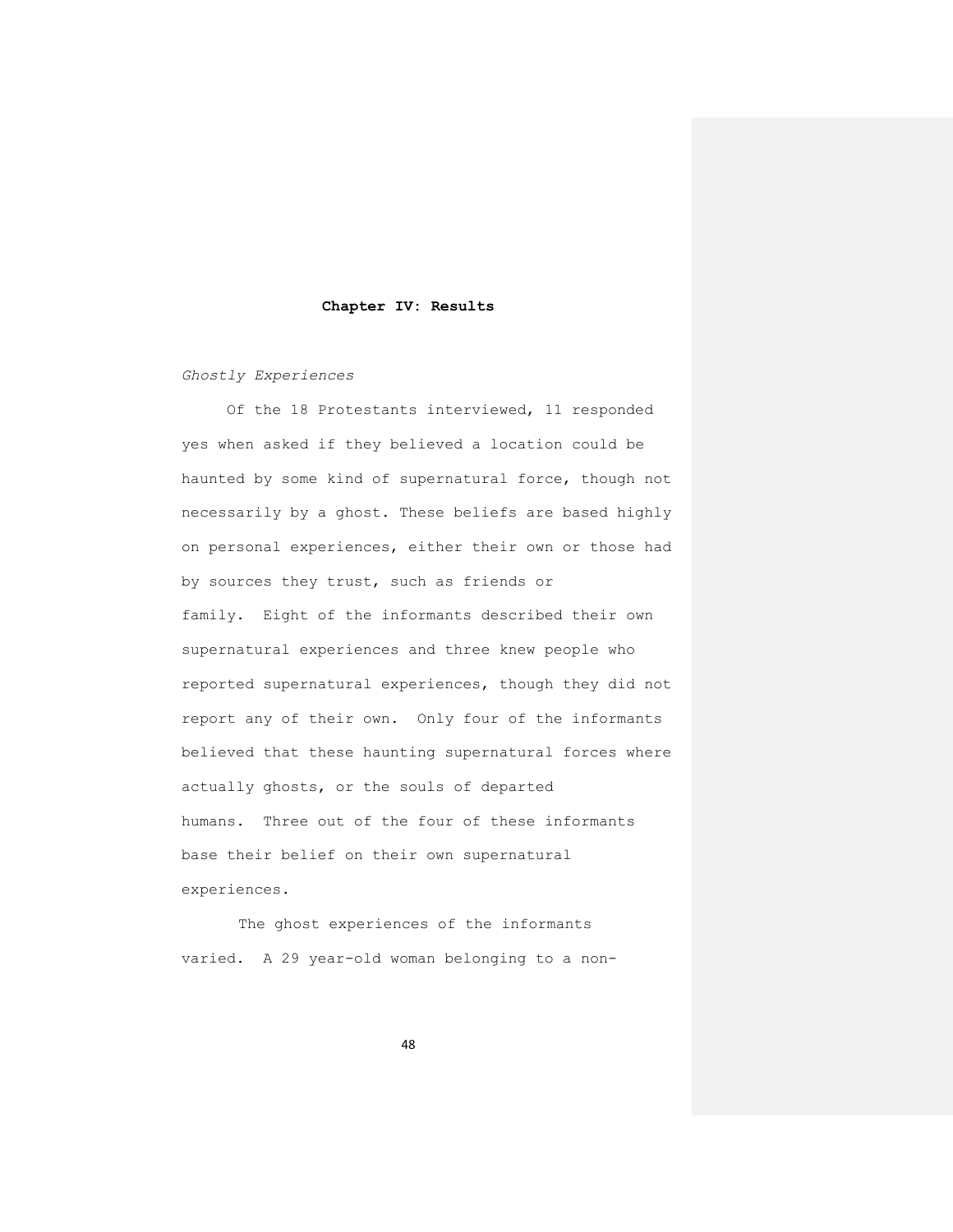denominational church described working in what she described as a haunted gas station:

Um, I worked at a gas station that was haunted. Sometimes, like the freezer doors would open, one by one, and then they'd all shut. We would hear things fly in the kitchen and we'd find things on the floor. Um, one night I was closing, and there was only one other person was with me, and it sounded like every single thing in the kitchen clattered to the floor. All the silverware, all of the pans, all of the boxes in the backed, it was just like a huge crash. And we went back there to look and not a thing had moved. Um, I never personally experienced this but the women who opened say they have heard someone call their names. Um, but mostly it was just things like that. We would, we would um, things would fly around, the doors would open. Sometimes the phone would ring on line 2 even though there was no one on line 1. And every time you answered there would be nobody there. And it would do that for an hour or so, and then stop.

A 26 year-old male member of a Non-Denominational church described two experiences he could recall:

> I have seen strange things happen you know out at my folks, you know out in their woods. I can't really explain but at the same time I would see stuff…Like you know I have seen you know, the silhouette of an image you know of somebody in the middle of the night wasn't there. I mean that only happened in like the terms of twice. And, you know, it's kind of a happy fortune I haven't seen it again. But it was just like someone was standing up against a tree looking at ya, you know. But this house has, you know my folk's house has history. There's, you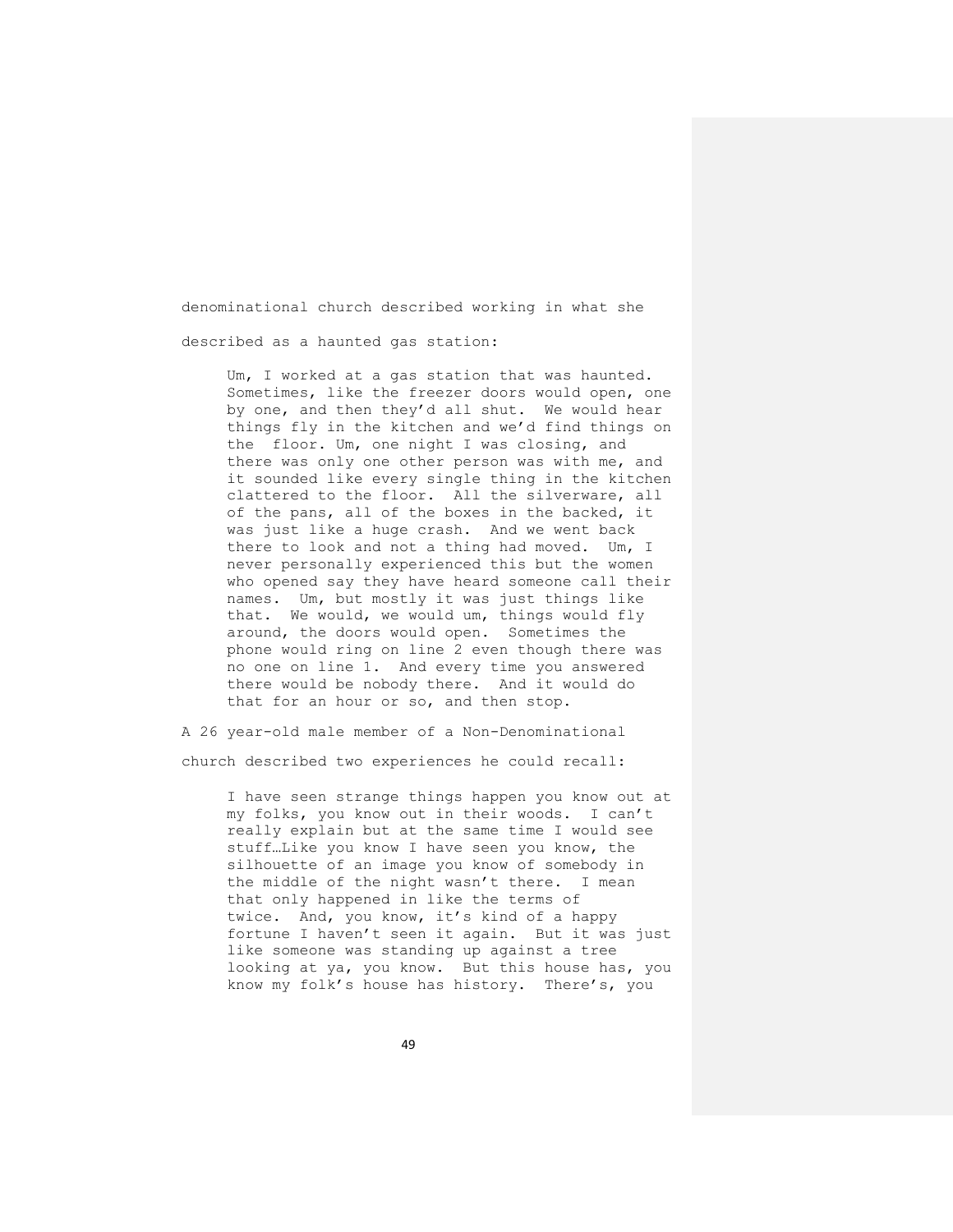know, a guy there that died. It was their property you know years back, so…it was drug overdose, I think, and the guy drowned. What I was told anyway.

Uh, you know at [my friend's] house we'd hear children late at night at lot, because there used to be children that lived there somewhere. It would sound like footsteps and people would just, people laughing…Yeah, so we used to hear children up there at night, a lot if no one was up there. Like footsteps and a lot of laughter. And sometimes you'd hear like, someone was throwing a ball.

Finally, a 47 year-old Methodist woman had two experiences she shared, including a visitation from a friend who had passed away:

There have been instances where I believe that there are spirits that occupy the house prior to the person moving in and/or is built on something that is, it shouldn't be, like a burial ground. The reason I believe this my sister's house in Phoenix, her first home was built on an Indian burial ground. And, nobody said anything, except that you'd be sleeping and all of a sudden you would awaken and you would see images. And it wasn't that I believe they were going to get me or something like this, or they were going to get her. But it just was, this was there place. And they were living in their space.

I have had experiences where I have been visited. I lived in Terra Haute for a long time. And a friend of mine died. He committed suicide. It was very difficult for me. So I have this big green stability ball that I always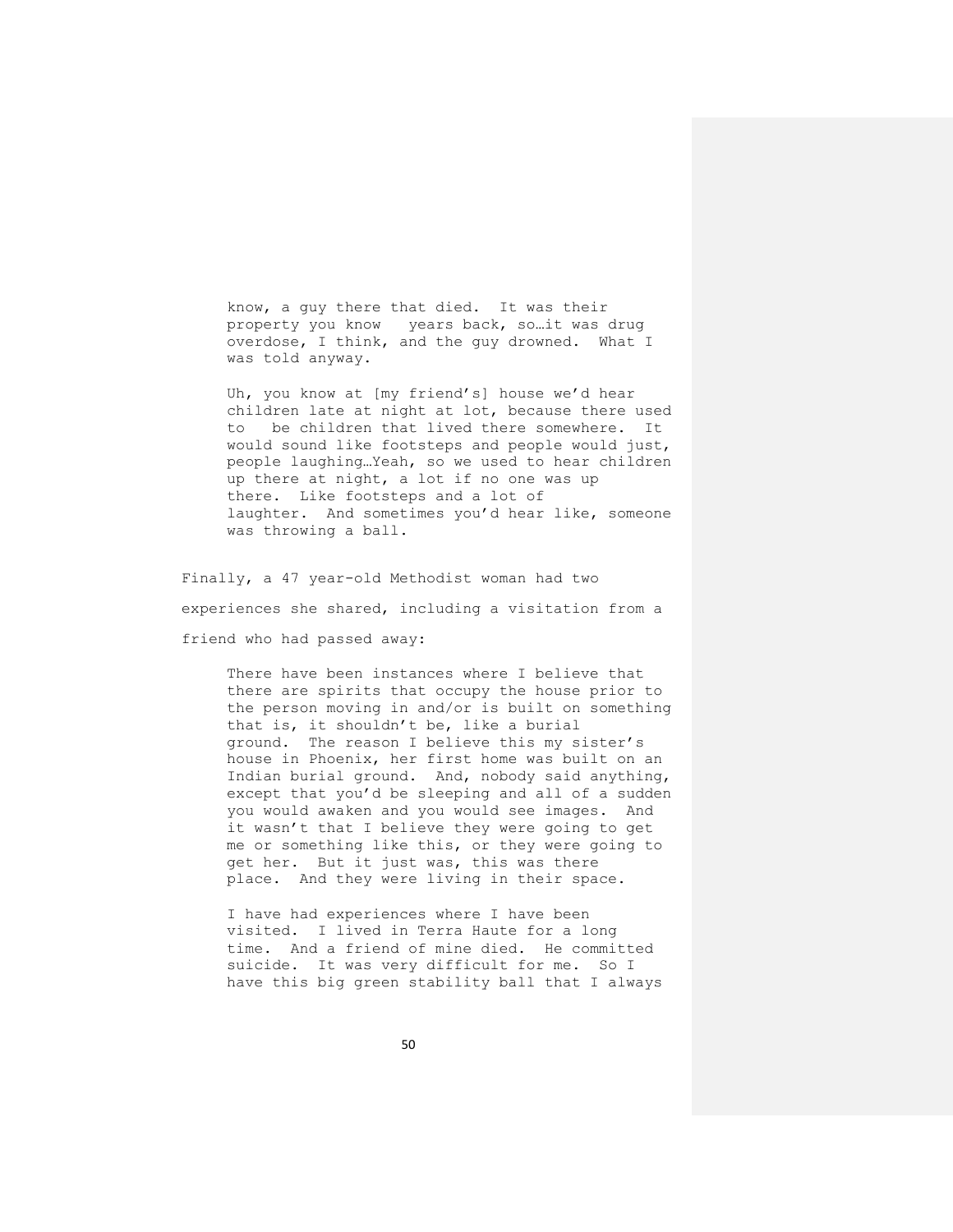keep on a rocking chair. And I am kind of particular about how things work. But, I would wake up in the morning and the stability ball would be in the middle of the floor.

Completely off of the chair. The first time I was like, really? There was no ventilation in the room where the ball was at. There was no way it could not have been moved by something else. So, I believe it was my friend Paul, because after about a week of this, I called his wife and I said, alright, have you noticed anything odd? And she said She said, I find toys out, I find all kinds of stuff all over the house. When I go to work and come home, and the dogs are completely exhausted because they have been playing all day. So, I do believe.

The informant who did not have any personal experiences with ghosts was not positive that they existed, but accepted it as a firm possibility. When describing her beliefs about ghosts, the 22 year-old female Quaker tended to reference popular cultural belief, such as the concept of unfinished business. She believed:

I think if a person had some like unfinished business, or like they weren't ready to, to move on, to the next um, to the afterlife they would…if something needed to be done still on earth, it would be keeping them and tying them down and keeping them from moving on.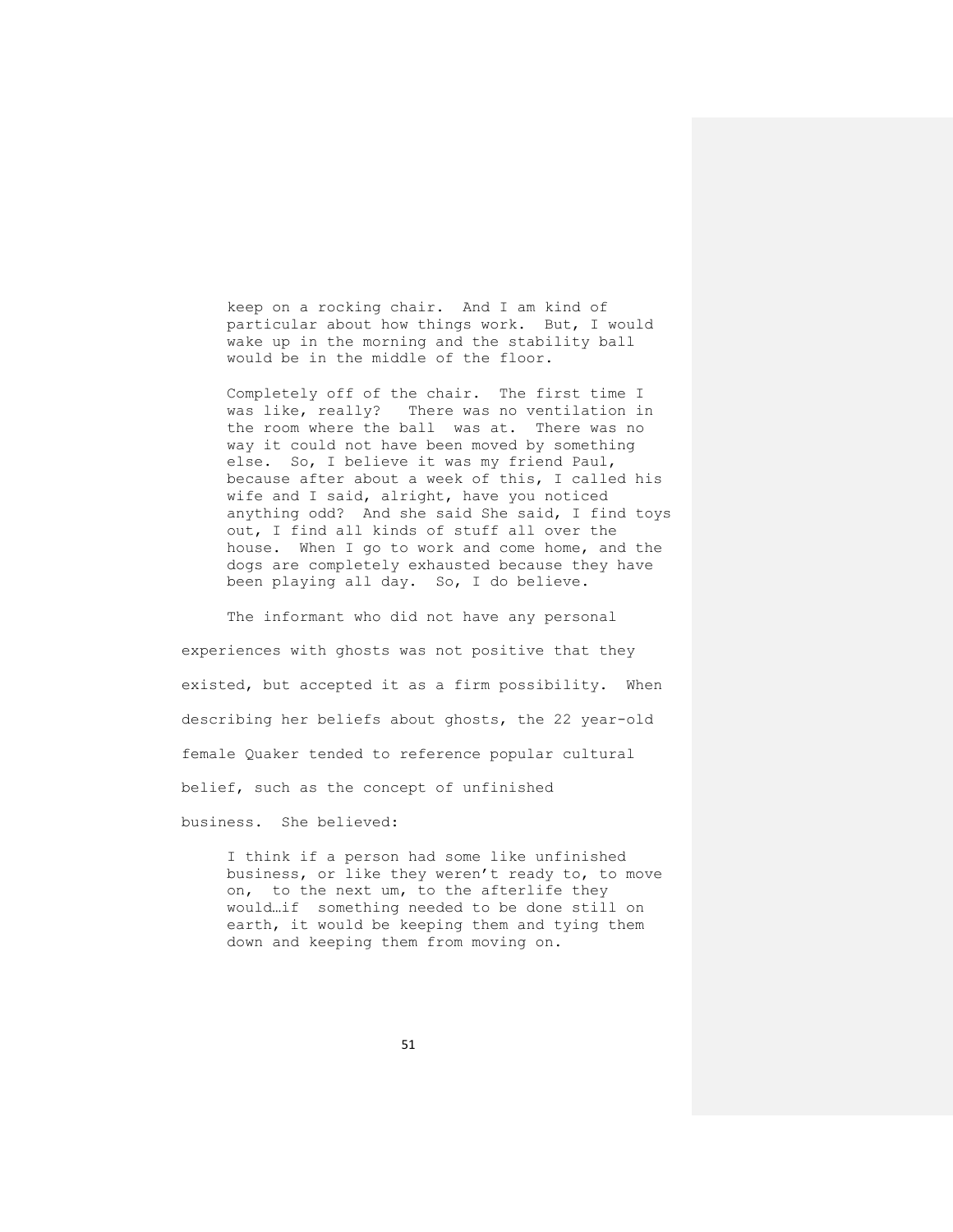It is also worthwhile to note that there was negative correlation between the belief in ghosts and authority in the church. The positions amongst the informants are one pastor, one Bible study leader, one Minister of Music, and 15 members of the congregation. Only general congregation members professed haunting experiences or would consider possibility that ghosts are real. This is most likely due to do their not having an official position within the church. As part of the theoretical center of supernatural authority, those given titles by their church have a greater incentive to preserve the institutions of Christianity. The parishioners, on the other hand, are freer to dabble into the alternative options of paranormal popular culture.

### *Alternative Theories and Demonic Forces*

Many of the informants had alternative views over what constituted a haunting. Seventy-seven percent of the informants interviewed did not believe that human souls could be present on earth. When prompted as to why they do not accept this possibility, most would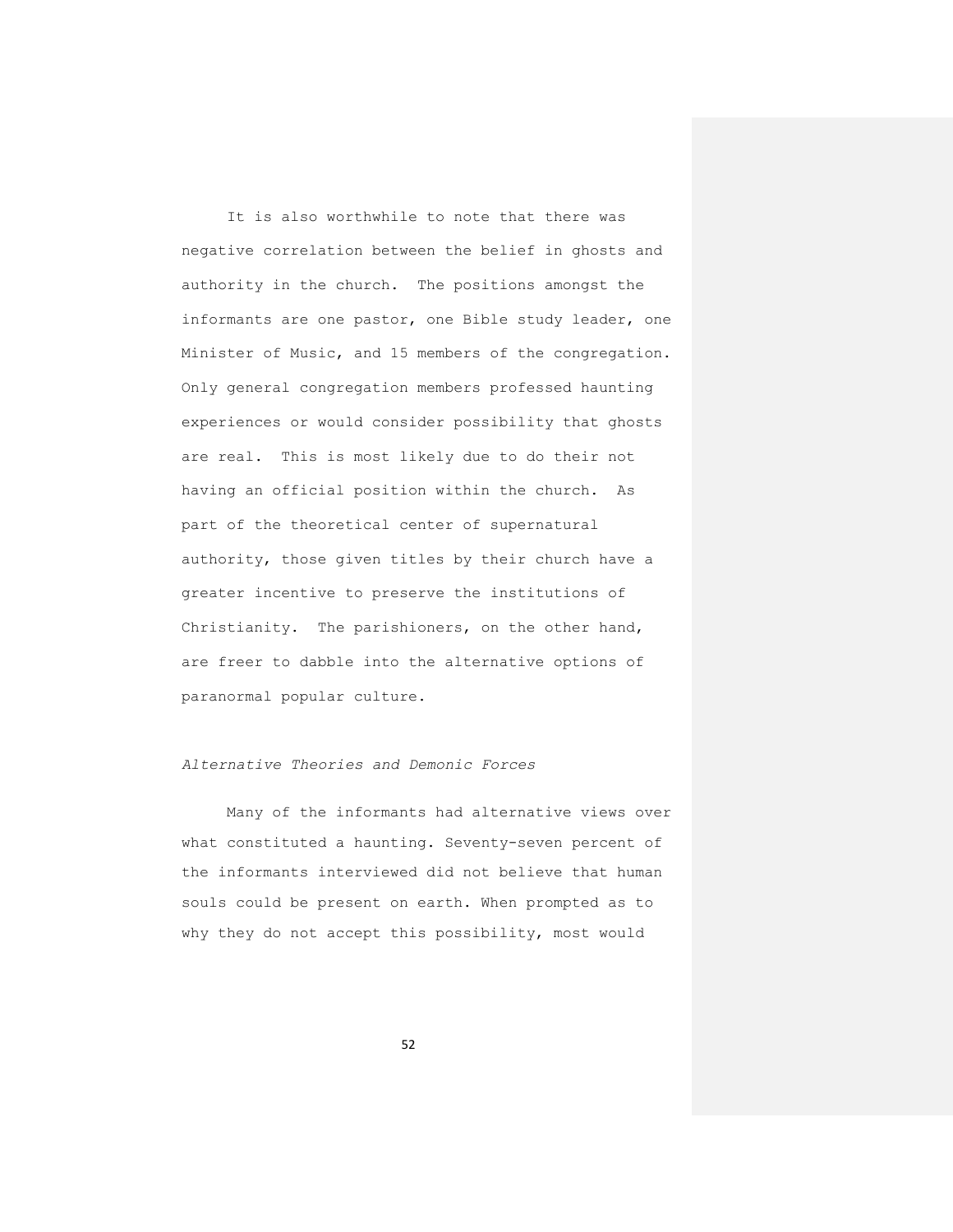cite the authority of the Bible and the belief in Heaven. For instance, a 57 year-old Baptist man said,

No, I don't believe that [souls can stay on earth]. Why I don't believe that, my study of the Bible. I think it's pretty clear that, I think when somebody dies, they are not confined by time and space.

Despite this reasoning, every informant believed the basic Christian tenant of Heaven, including those who accepted the possibility of ghosts. The Christian afterlife was interpreted in four ways amongst the informants. One, all souls of those who have passed away immediately enter Heaven and are reunited with loved ones. A 47 year-old Methodist woman described this view:

I believe that we go to Heaven. I am not of the belief that there is a purgatory. Um, I am not of the belief that, I am of the belief that when my time comes, that God will send an angel and my spirit will go to Heaven. And I am going to be held accountable for my actions here, which I am pretty well ok with that. I have had my moments. I hold the belief that I am going to be in Heaven…I am going to be reunited with people who have gone there before me…if my parents go before me, I would think that they would send my Mom or Dad when it is my turn.

Two, upon death, all souls immediately enter Heaven or Hell. A 21 year-old woman who was a member of a Baptist-based, non-denominational church said,

I think I just believe in, like the afterworld, like Heaven and Hell. I don't really believe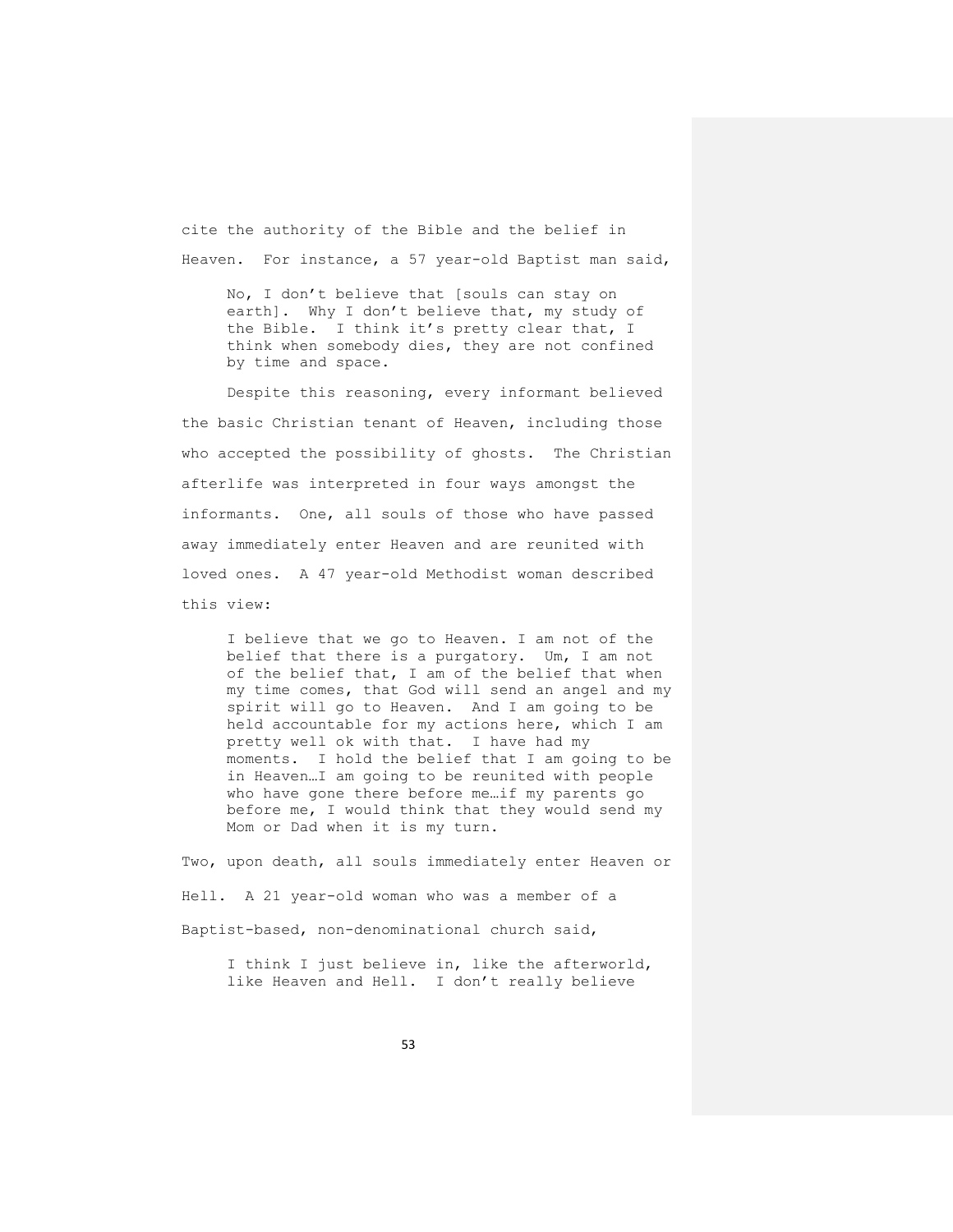people can be like stuck on earth. When they die, I believe they go to either. I don't believe in people being stuck.

Three, souls lay dormant until Judgment Day, and then will enter Heaven or Hell. This was held by the 57 year-old Baptist man, who said:

So to say that you die today as a Christian, and instantly, you're in Heaven, or you are not a Christian and you are in Hell, you know. I don't buy that. So I think that, uh, too many places especially in the Book of Revelations in talks about the dead and Christ shall rise first, on that day. But if there weren't going to rise then, where are they now? So I think the person that dies today and the person that died in 1300 all have this realization of being somewhere at the same moment, on that day. So do they go to sleep, and Catholics have the belief in Purgatory, the Mormons have sort of like Purgatory. I am not sure they are all wrong, uh, but I go to too many funerals where they say well, you know, Lauren is with her daddy now, you know, and she's with grandma, or you know and all that. I think people say those things to make them feel better. I fundamentally don't believe that. I think that when you die, for lack of a better phrase you go to sleep. That's a live term, not a dead term, that's all I can think of. The bible also says you see Christ in that moment.

Finally, one informant, a 61 year-old Methodist woman held a fourth theory, that we experience Heaven, but it is more of a symbolic state of peace than an actual location:

I do believe that we are promised peace after death. I don't know that that is, I don't read in the Bible, nor do I personally believe, that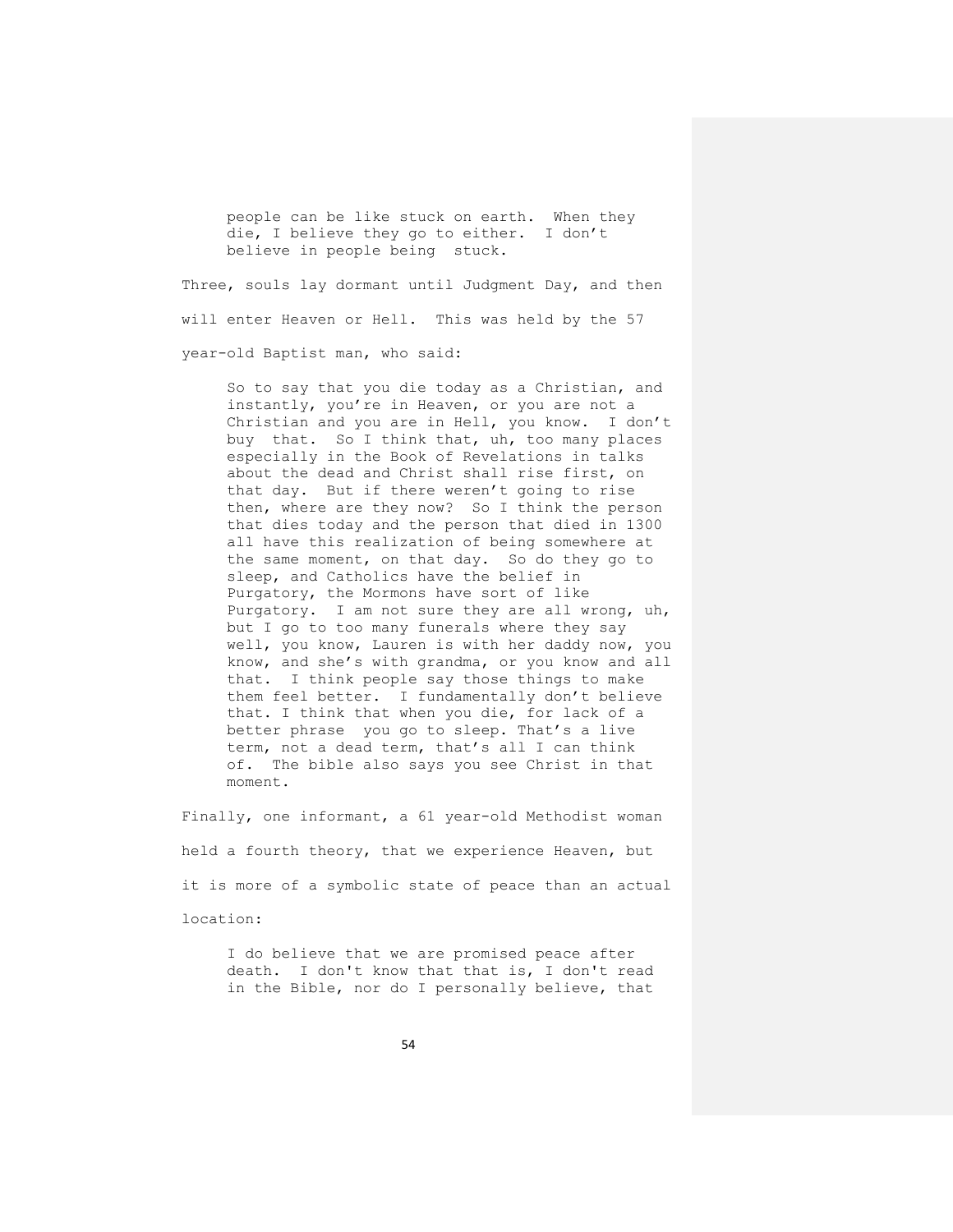that means that I am going to walk smack up to my mother after I'm dead. I don't believe that. That may not typical though. Um, especially working with our small rural congregation, I definitely hear the other part of that and they're Methodists, too. So, I don't know how typical I am in my belief with that. But, I don't read myself anything that suggests to me that I am going to get to say hi to my mama again. It's not like that. I do believe that having worked hard and um, to feel the closeness of God's will in my life, and work toward God's will in my life, that when I die, there will be peace. Now, what that peace looks like after death may be the absence of any other reality. It may just be that I am gone and that Heaven then is um, just the absence of chaos in your life, and the closeness to God, and I don't though believe that there are pearly gates and walking on clouds and playing a harp. I don't think it's like that. I think its spirits uniting in the universe with God, into peace.

Another alternative theory mentioned to explain the causes of hauntings is non-sentient residual energy. For example, a 21 year-old female belonging to a non-denominational church said that

I think that, like an energy can just, be tied to the house…I don't feel like I believe in, ghosts, like as a, like as people think of it. I believe in, um, in an impression, maybe? Like someone can leave an impression and you can just feel it, in a way…Like a person who was maybe emotionally um, like really highly emotional. A highly emotional event or a highly emotional person.

The most common alternative theory about hauntings among the informants was the belief in nonhuman evil entities. Informants would refer to these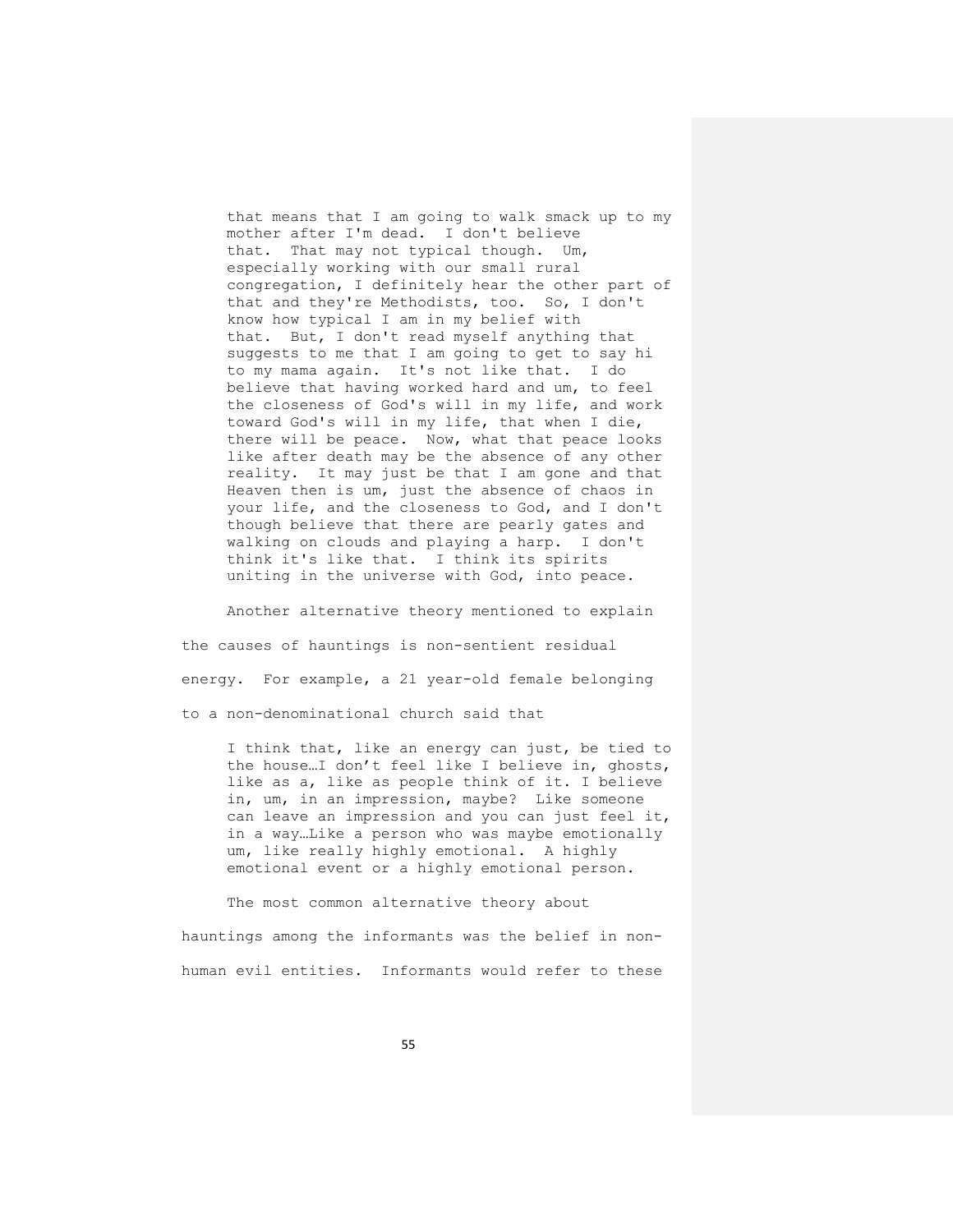entities as either demons or evil spirits, but the terms appear to be used interchangeably. Both refer to supernatural creatures that exist to influence people, particularly Christians, away from God's path. With the exception of mentioning Satan's influence, informants do not use any traditional mythologies, Christian or not, to identify these evil entities. They have no names, no identity. They are anonymous, sentient beings that exist to cause malevolence in the world. This seems to be a popular view outside of the Muncie community as well, as evidenced by the supposed presence of evil entities on popular culture reality shows like *Paranormal State*.

A large percentage of the informants felt that those who think they have seen ghosts actually had encounters with evil forces masquerading as deceased humans. Unlike ghost beliefs, ideas about the presence of demons in the world are not based on personal experiences or the occurrences of other trusted sources. Only one of the informants professed to have met face-to face with evil forces, a 32 year-old Lutheran man. He believes he has experienced multiple encounters with demons. He described one encounter: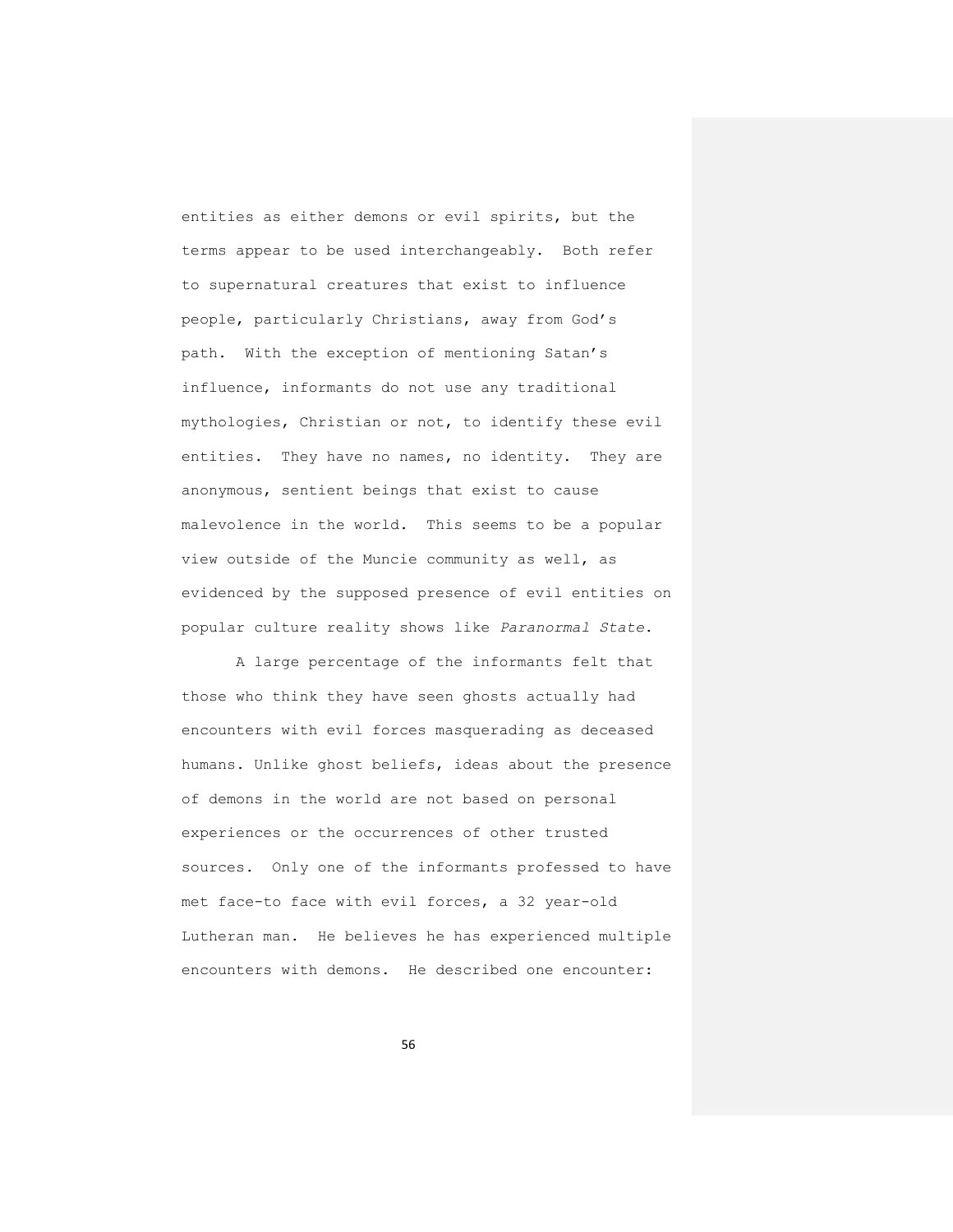I 'saw' but not saw evil spirits before. I saw them, but not like I see you, not with my eyes. It's hard to explain. This one time, this was when I was 27 living in Colorado, I woke up and saw this man in my room without face. He had a fedora, his legs were crossed, black shoes, dressed nice. He looked at me, well not looked but turned his head so he would have been looking at me and said 'ran 13 miles today what did you do?' I said I hate myself, then a grey hand started choking me on the bed. Then it made a withering sound as it withered away.

Later in the interview, this informant highlighted another demonic encounter,

There were these furry things with glowing eyes, 15 in all. They lifted me off the bed, and I said, "In the name of Jesus Christ, go away!"

And they did, and I fell 4-5 feet down on the bed.

Lastly, he described a third encounter,

When I was 24, I was on a bus, and the holy spirit/God sensed to me that this person was at the front of the bus was inflicted by an evil spirit. I prayed for them, and when I got off they snarled at me!

Despite the lack of experiential evidence among the majority of informants, the belief that demons have real influence on the world and people's individual behavior influences their actions, especially when it came to participating in supernatural popular culture experiences.

Although those in positions of authority do not include ghosts in their spectrum of supernatural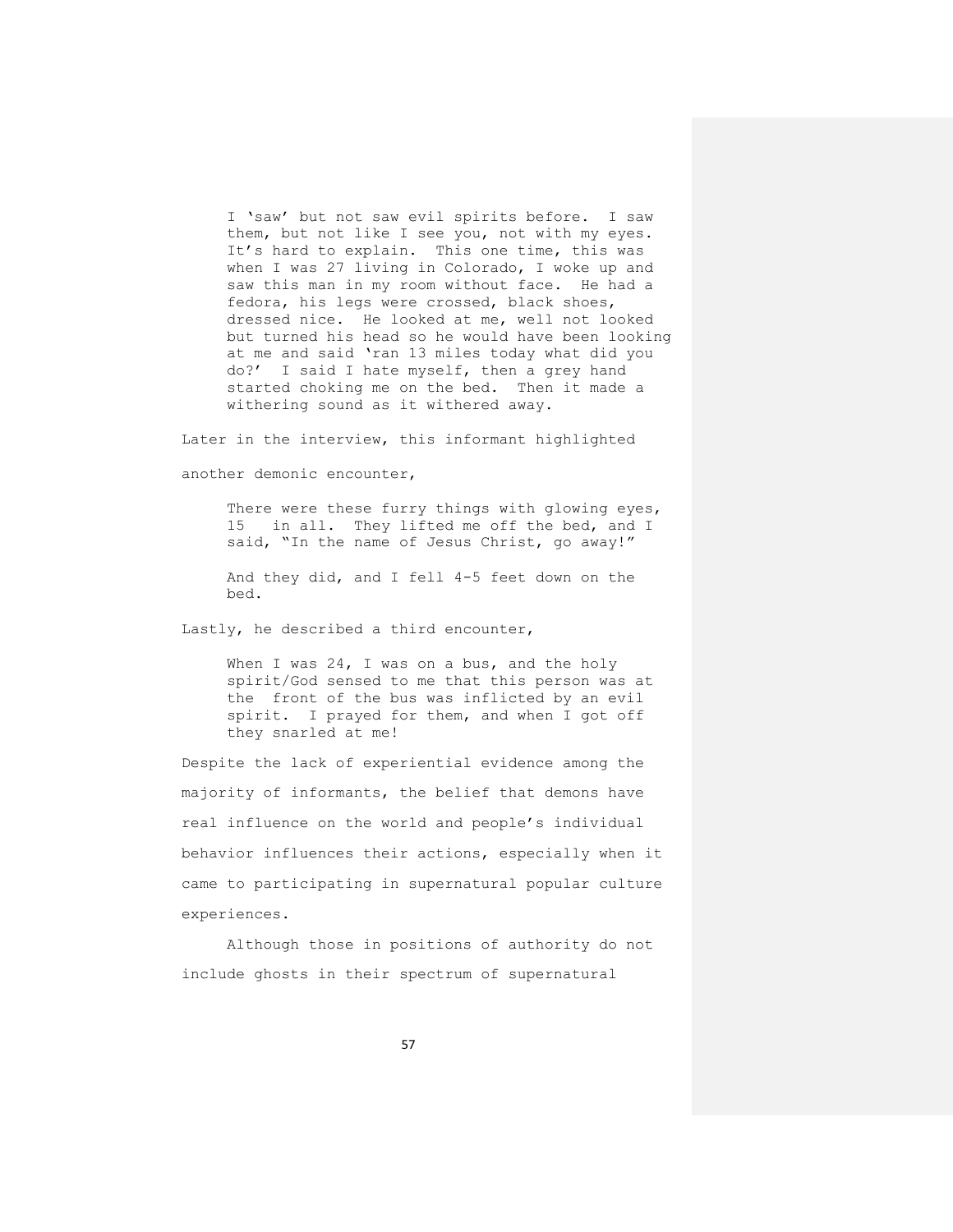belief, all three do believe in demonic influences. When asked if he believed an area could be occupied by a demon, a 57 year-old Baptist man and Bible study leader, said,

Yeah, I think there are demon spirits around. I think there could be one right next to you right now…I think that just they are there and they are part of the devil's crew. Just like angels, they are not human beings, they are part of God's crew, and there is this war going on.

Again, he emphasizes the fact that these ethereal creatures are separate from deceased human beings. In accordance with Christian history, it seems more important for those involved in positions of church authority to strictly follow Biblical teachings over popular culture when it comes to the supernatural.

### *The Holy Spirit as an Anti-Viral System*

The informants were clear that they do not believe one could talk to deceased people through ghost activities, or pastimes which involve trying to communicate with the dead such as Ouija boards and séances. Active efforts to communicate with the dead do not fit into their framework of the afterlife. This was stressed by a 22 year-old woman belonging to a non-denominational church, who stated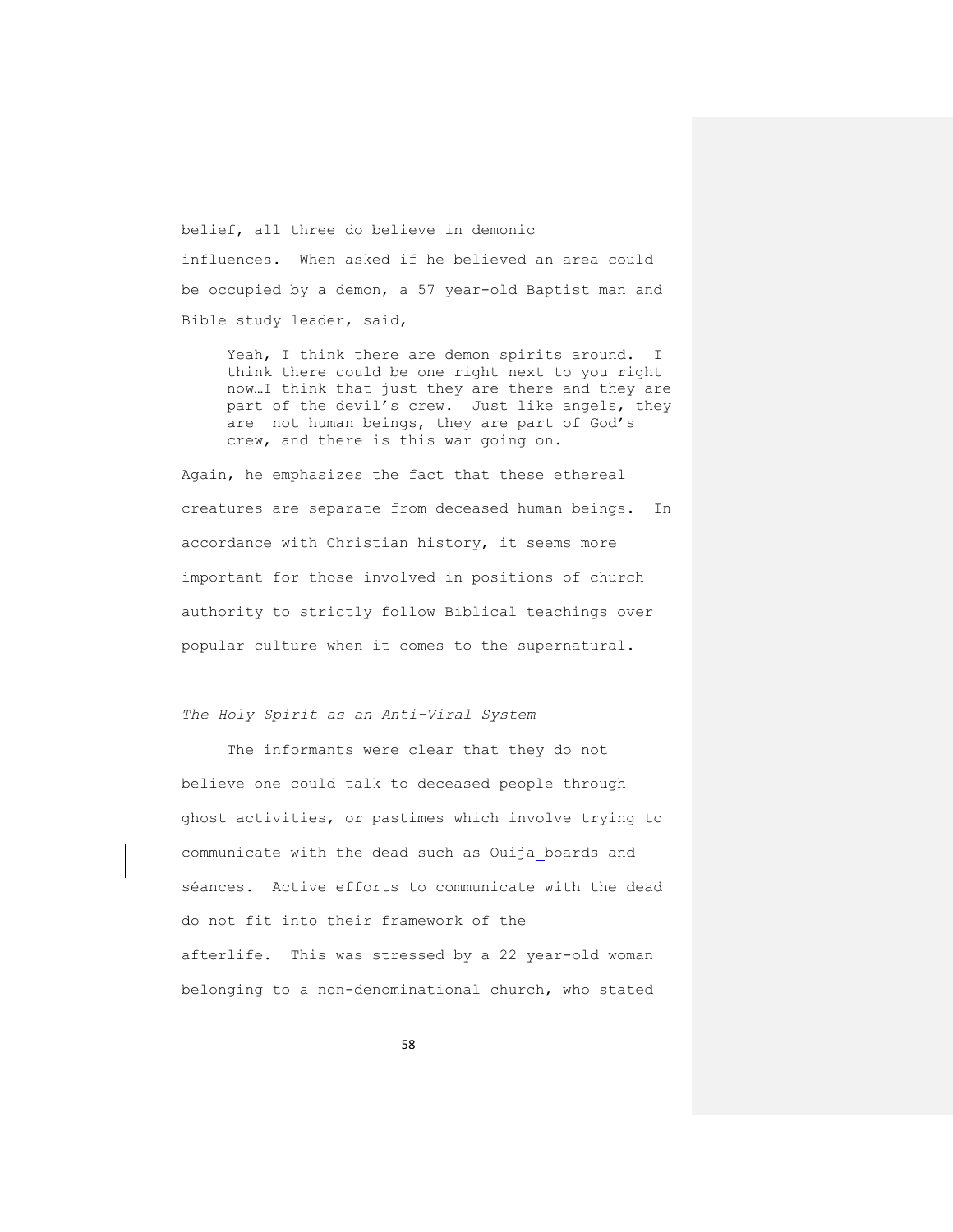"I don't think that souls have the ability to communicate with uh, people still on earth like that." Although most denied that one could use the activities to speak to ghosts, the majority of the informants felt that participating in such rituals was risky as it was highly likely one could end up talking to an evil entity. This concern was noted by a 21

year-old Baptist woman, who said:

I think they're bad ideas, I don't think good can come from them. The thought of them is just scary, people think that they will bring about spiritual activity. I think trying to engage in that kind of stuff is a bad idea…I feel like Ouija boards are more of like a demonic thing. You're more likely to talk to a demon. Her beliefs were shared by other informants. A 32

year-old Lutheran man stated that: It's possible they are communicating with supernatural, almost as though, communicating with some sort of spiritual entity. The problem is sometimes evil can use that to talk to people. It can be an [inherent]danger to communicating with supernatural cause there are malevolent forces out there.

The "[inherent] danger" in such activities was

reiterated by a24 year-old Baptist man, who stated:

**Deleted:** 

**Deleted:** ¶

**Deleted:** ¶

I think it is the actions of humans that bring about, I mean, if a demon wants to be there, a demon's going to be there to do what it wants. But I believe people make themselves susceptible to demons by like Ouija boards. We were always taught never to play with Ouija boards, cause anything you do, anytime you have an unhealthy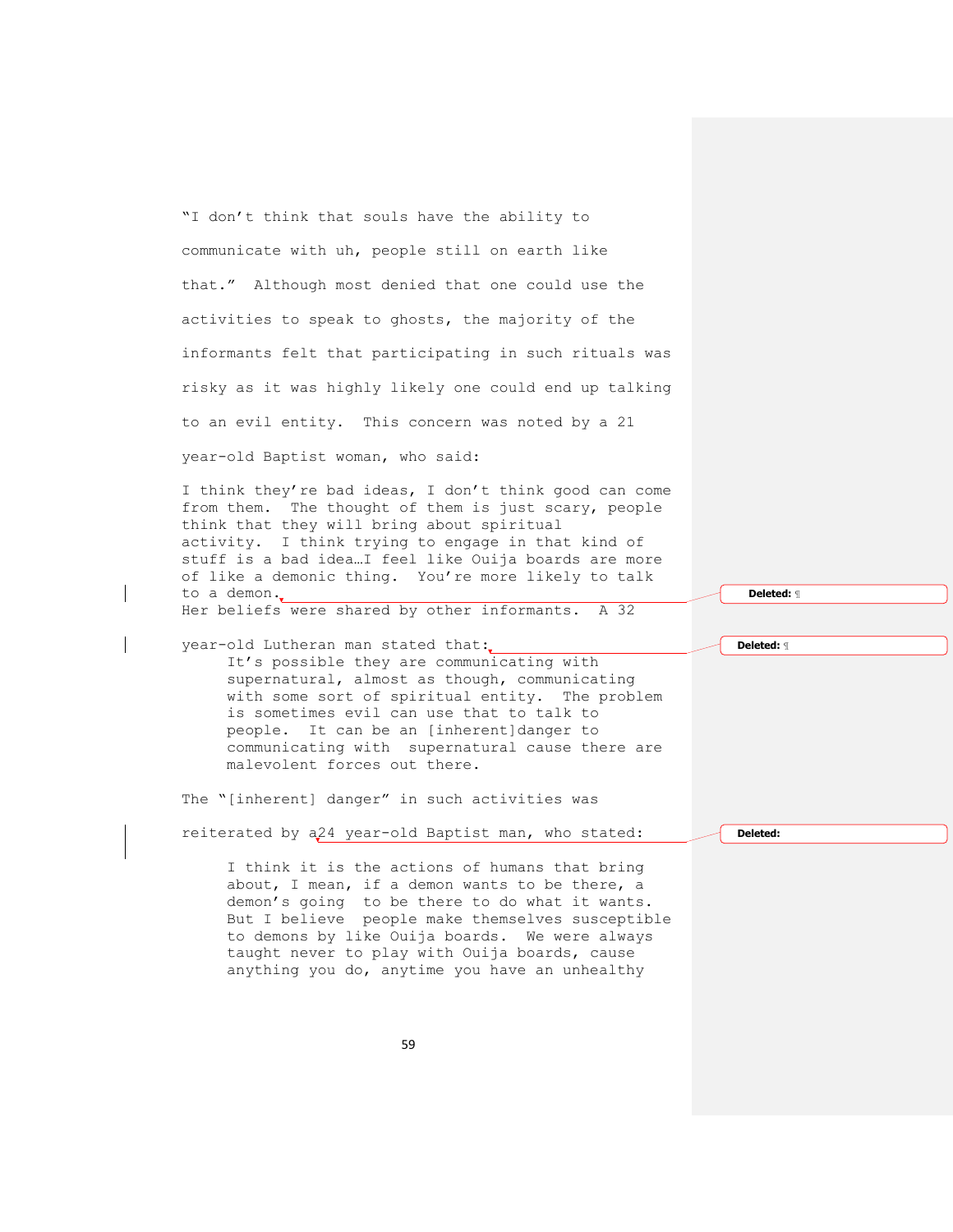interest in the occult, when you have an but unhealthy interest, you need a healthy respect, when you have an unhealthy interest and you don't know what you are doing and you are not a strong Christian person about such things, I feel like you get into uncharted territory. And you don't know what you are doing and you leave yourself open to, you know, attacks.

Only two of the informants revealed having ever experimented with occult devices, and in both cases it was with a spirit board. One, a 61 year-old Methodist woman, made it clear that she did not believe in of either ghosts or demons. She stated that,

I have done Ouija board, I think it's fun! It's not true. I don't think it's real but it is fun to play with. I like the idea of it. I don't think I can communicate with the dead or anything else.

The second, a 26 year-old Quaker also claimed to not believe in that spirit boards could allow a person to communicate with supernatural entities. However, that did not stop him from feeling scared of it. He

said:

I was brought up to think Ouija boards are really evil. I think when I was 22, I went out and bought one, and me and a friend messed around with it. It didn't really work, it just seemed like nonsense. So I put it back in my closet, and I think the next day I was like, I just feel weird having it in my house. I mean I felt like it was evil. I was worried that I don't know, that something bad was going to happen to me. So I just took it and I threw it away. So I guess my answer would be, I don't believe in them but I have played around with one, and it kind of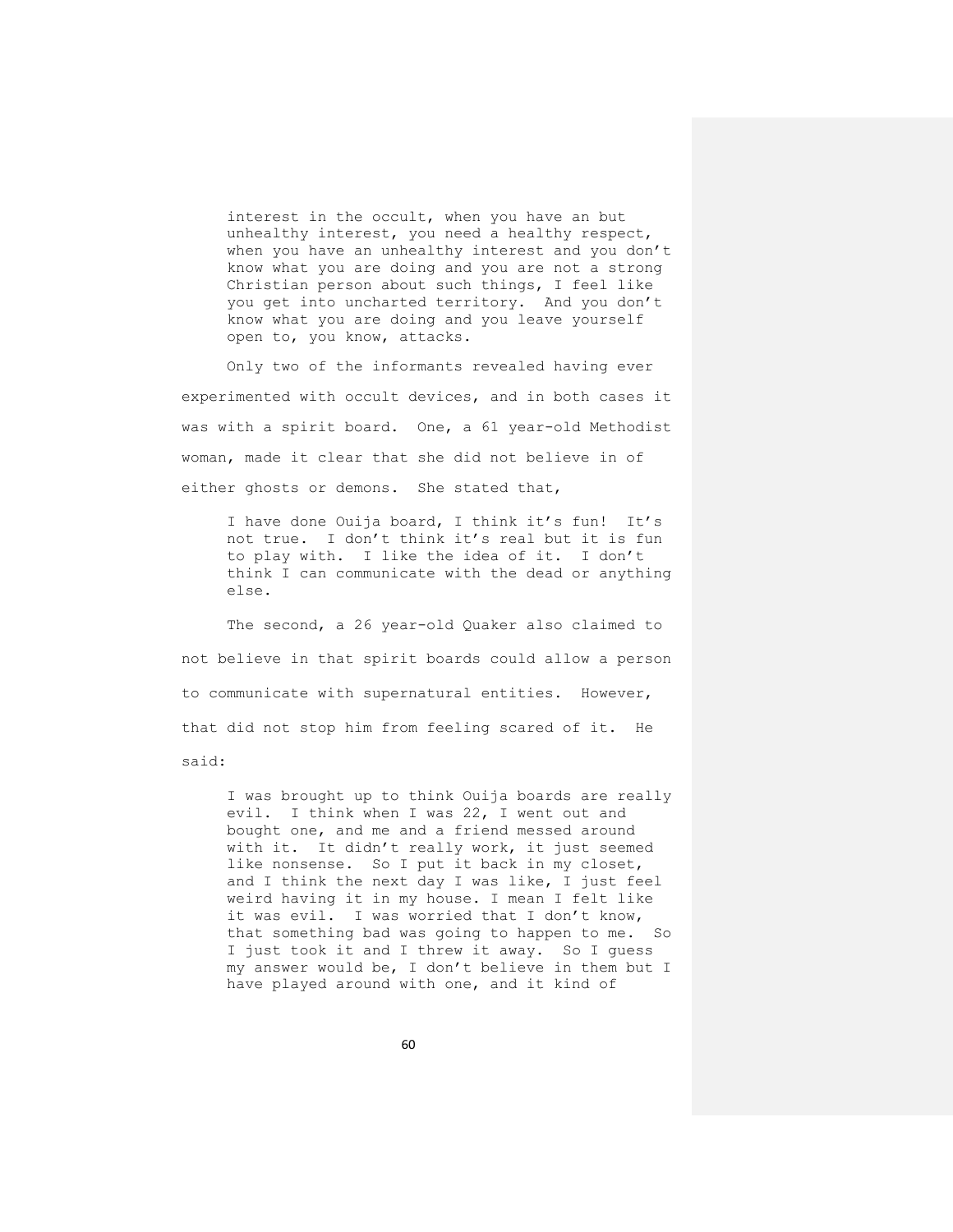creeped me out. So while I don't necessarily believe they are evil, you know I acted like I thought it was evil. I threw it away out of my possession.

Informants reported that feeling a sense of evil from these kinds of supernatural activities even extended beyond actual spirit boards into replica items. A 20 year-old Quaker woman described being fearful of keychain Ouija board her aunt gave her for Christmas, saying "…it like scared me so much I like had to get rid of it, cause I just felt there was something like evil."

The idea that a demon could take control of a Parker Brother's game board and manipulate the minds of its users is very real to the Muncie Protestants who were interviewed. When asked why a demon would want to speak to a person playing on an Ouija board, the 22 year-old non-denominational woman responded:

To fuck with you! Like, that's the whole, that's the whole purpose of, demonic force is to uh, is to make humans uh, stray or uh, think differently or act differently and, so I think a demonic force, would um, be more likely to, to pick up on a uh, Ouija board or someone trying to communicate like that. And then you fall to their advantage.

Some of the informants were against the idea of participating themselves, but were not adverse to the idea of a "professional" dabbling in such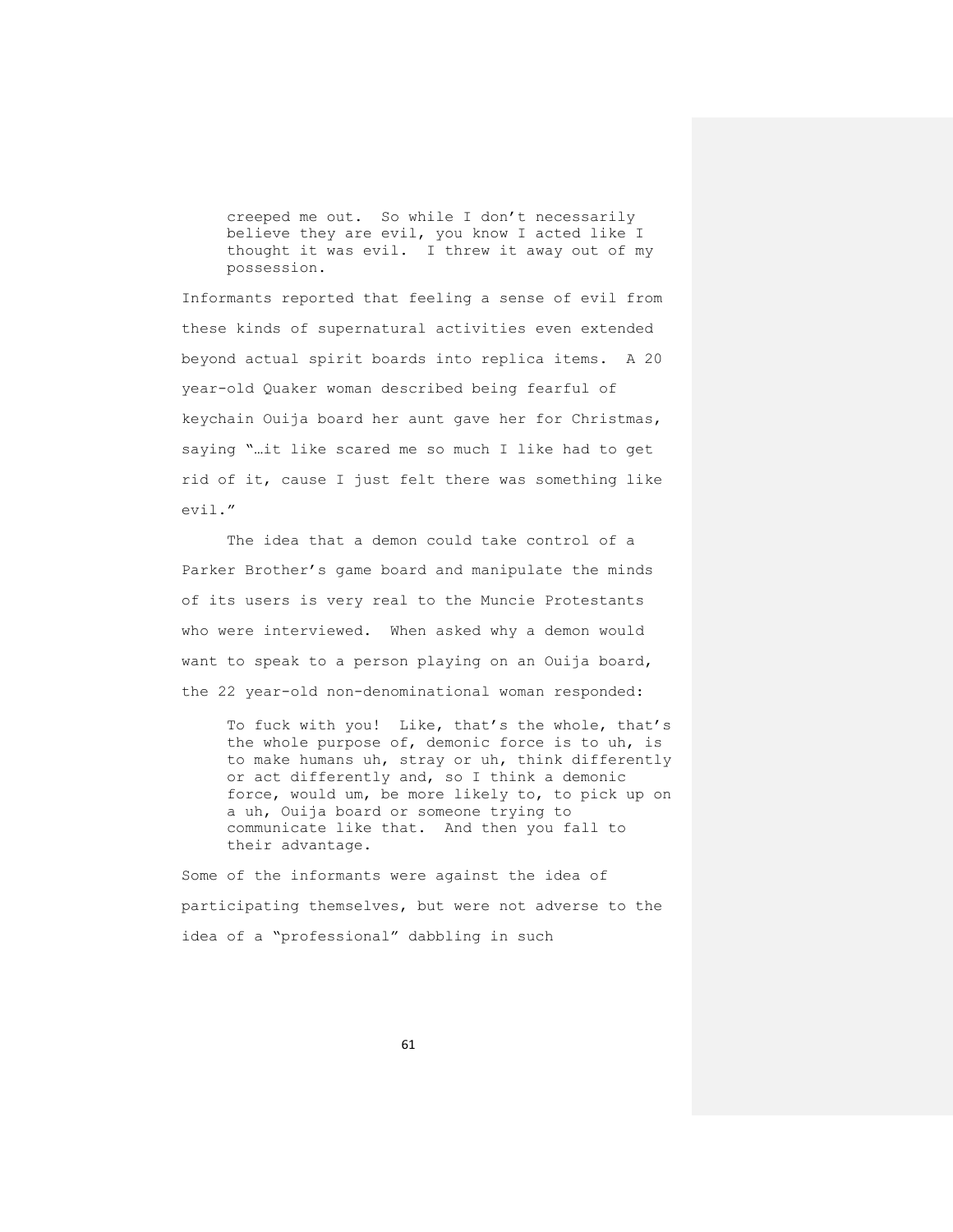rituals. For example, the 20 year-old Quaker who was afraid of an Ouija keychain admitted that:

…if you are like a professional and you have valid like reason to do that and experience. Then maybe like I could, I wouldn't say that it was like totally wrong, but otherwise I think you shouldn't play around with stuff like that. You don't really know what you are doing.

A 46 year-old male member of a different nondenominational church described it being particularly unsafe for Christians, stating "To seek out demons, ghosts, outside of a Holy connection is dangerous for a Christian. It's like getting on the Internet without an anti-viral system… you should exercise caution." In addition to being dangerous, he saw testing those waters as unnecessary, as it is not a way to communicate with God. In other words, he believed that "the spiritual world affects [him], but it must be through God." His opinion was shared by a 21 year-old Baptist woman, who said:

If I was to have an experience with an angel, I feel like God would bring it around. I don't know His ways, but I feel like God can do it in so many ways that He doesn't need me to seek it out…When people sincerely use them, it's because they want answers. That's why God gave us prayer. If they talk to God, they wouldn't need man-made ways of seeking answers. He answers all prayers, just not always exactly the way we want it. And I am glad, because I mess up and sin daily. Why would we need any human made object when we can talk to Him through prayer? Ouija boards are a human thing that was made.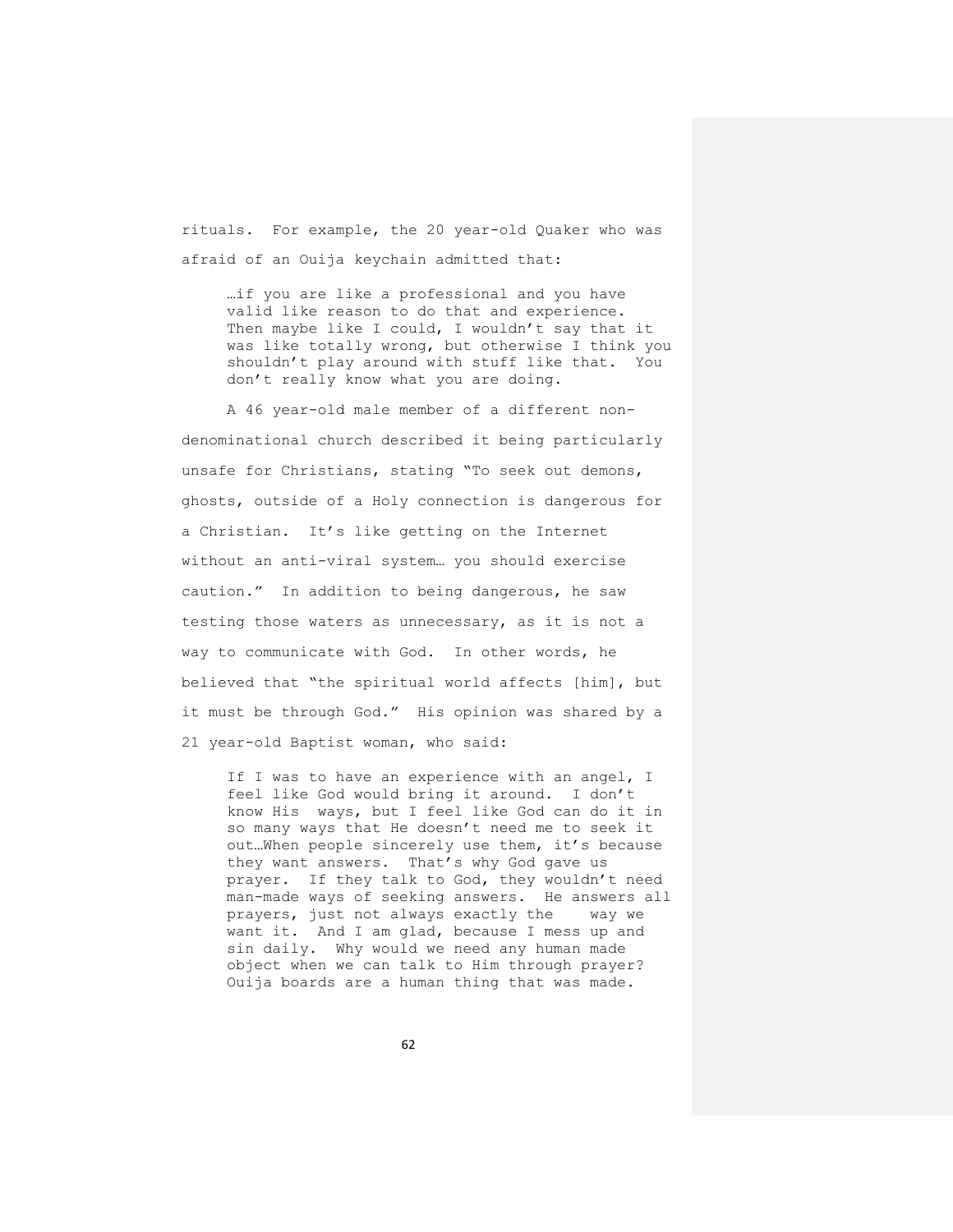*Paranormal Reality-based Television Shows*

Despite the caution the informants applied to the ghost games, many of them stated that they often watched ghost reality shows. 13 out of the 18 informants said they enjoyed watching paranormal investigation shows such as *Ghost Hunters*. Interestingly, when asked why, few could give a straight answer, other than it was "fun". A 61 yearold Methodist woman said:

Um, I think the idea of it is titillating. The whole idea of having a life living after this one is titillating. It's such an interesting idea…I don't know I think it's just a fun idea to play with.

It is significant that the informant describes watching ghosts shows as "playing" with different ideas about the supernatural. The amount of informants watching ghost shows suggests that they have the desire to experiment with supernatural ideas outside their own. Media scholar Annette Hill states that "In popular culture, paranormal attitudes and beliefs are transformed into lifestyle choices" (2010:37). Perhaps in the case of informants, popular culture provides a way for them to experiment with alternative lifestyle choices outside of their faith.

And yet, their fear of the Ouija boards shows that many informants also believe it is unsafe to get too personally involved in popular ghost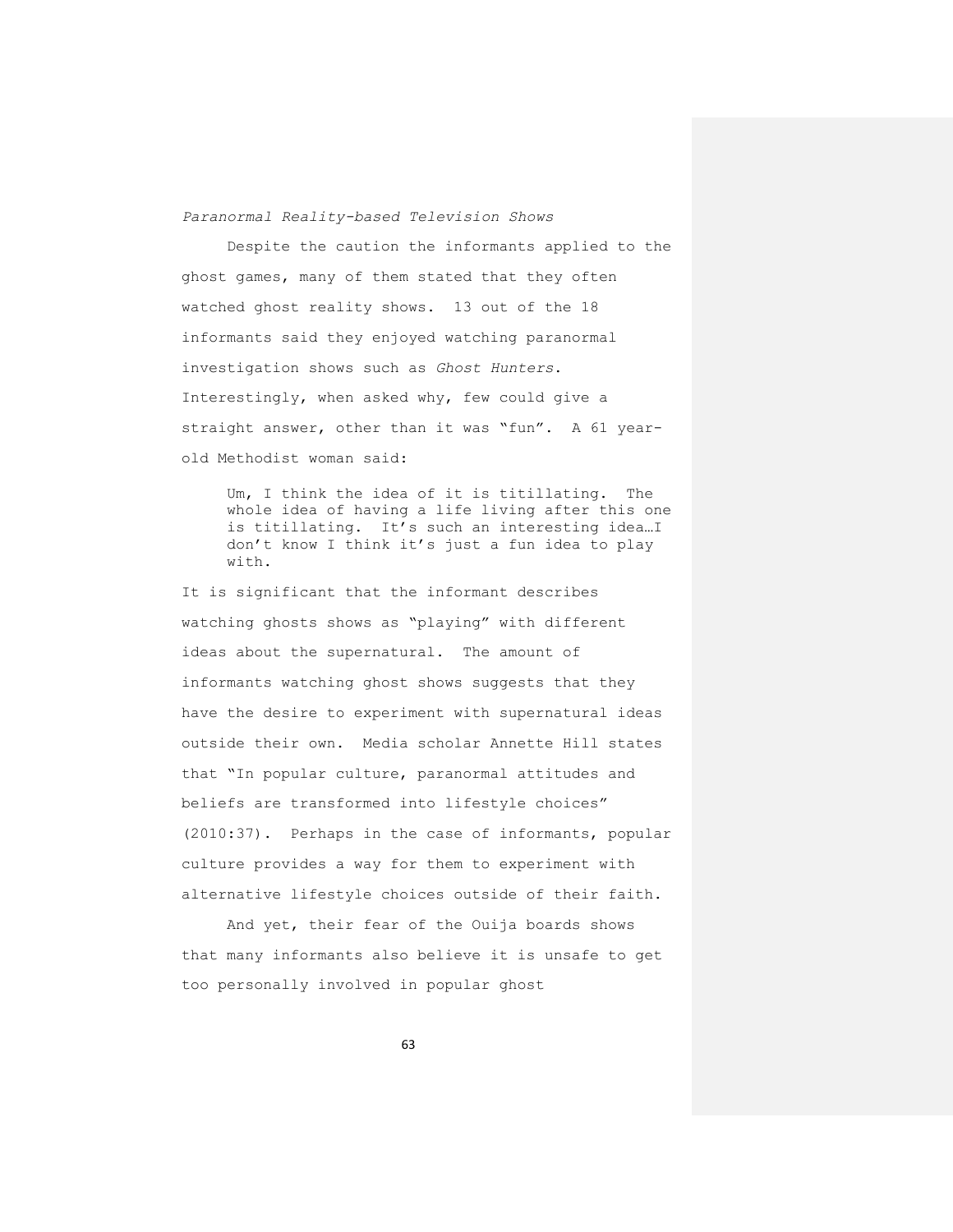culture. This is what makes television significantit provides a screen through which they can experience the paranormal "safely". As a 21 year-old Baptist woman said:

It's interesting cause like, why would you put yourself into that circumstance? Plus it's on TV so you don't know how much of it is true. It's always same thing, like 'oh my gosh I am getting cold.' I haven't experienced anything like that so it's hard to believe if it's true or not. They keep making more but nothing ever happens. Ghostbusters machines suck up goo, doesn't really happen. They are ridiculous, nothing happens. They just scare themselves, like me in house by myself. That's common with everything. Same appeal as like scary movies, gives you a thrill even though it's not real.

Here, the informant illustrates their sense of safety of indulging in this kind of ghostly activity. To the informant, watching people perform these activities is no longer dangerous because the experience is filtered through technology. She is experiencing it remotely from a place of security- her living room. Thanks to the television, viewers can experience what it is like to participate in a ghost hunt without personally provoking the supernatural. It works, perhaps, as a hazmat suit against the "viral" nature of the supernatural discussed in the previous section. Furthermore, their experiences are legitimized by the programs being reality shows, making their second-hand supernatural encounter more real than watching a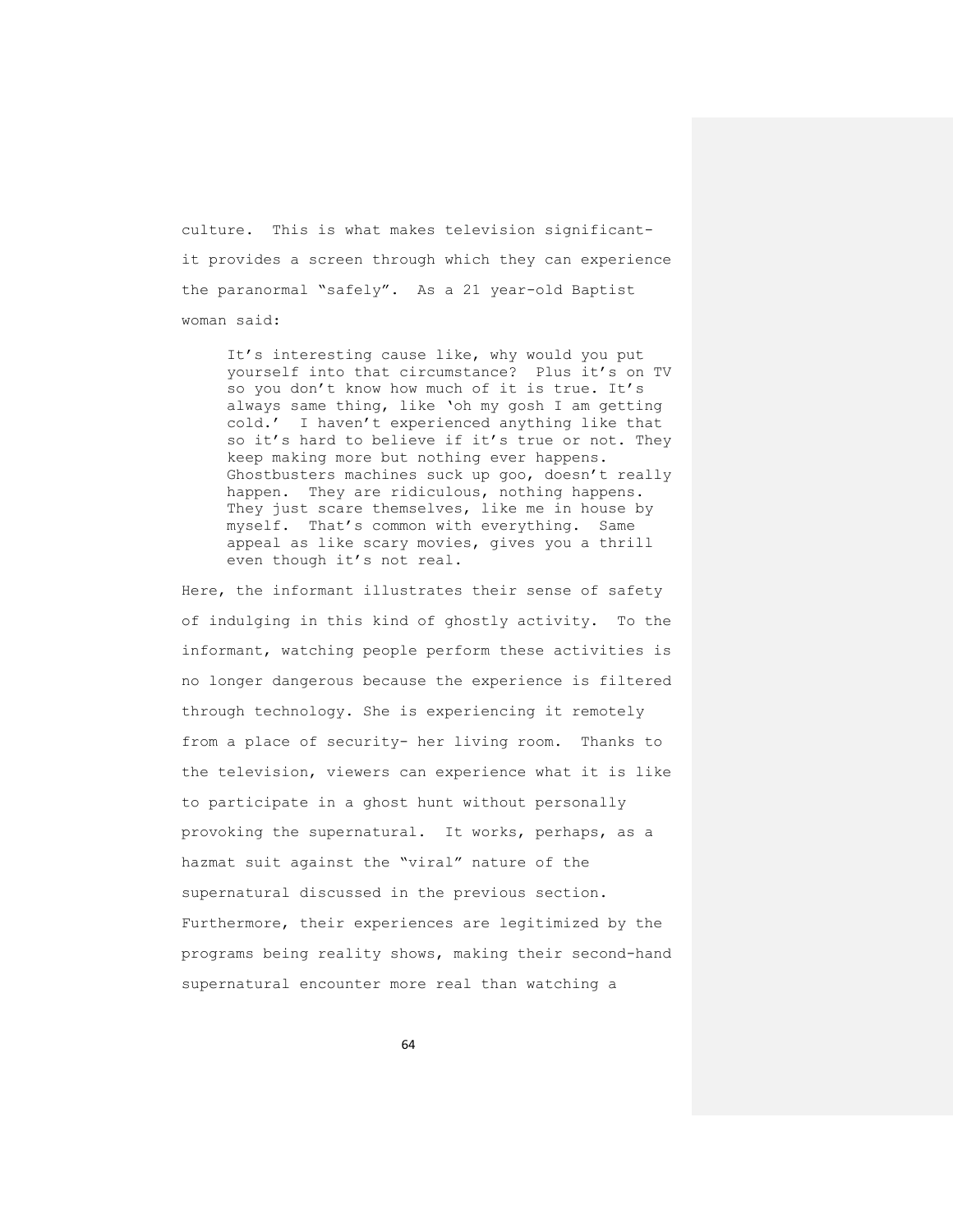fictional horror television show or movie. On the other hand, as the informant implied, there is security in the idea that because it is on television, it is likely fictive. Either way, popular channels appear to have become more than just entertainment. They have become a safe realm.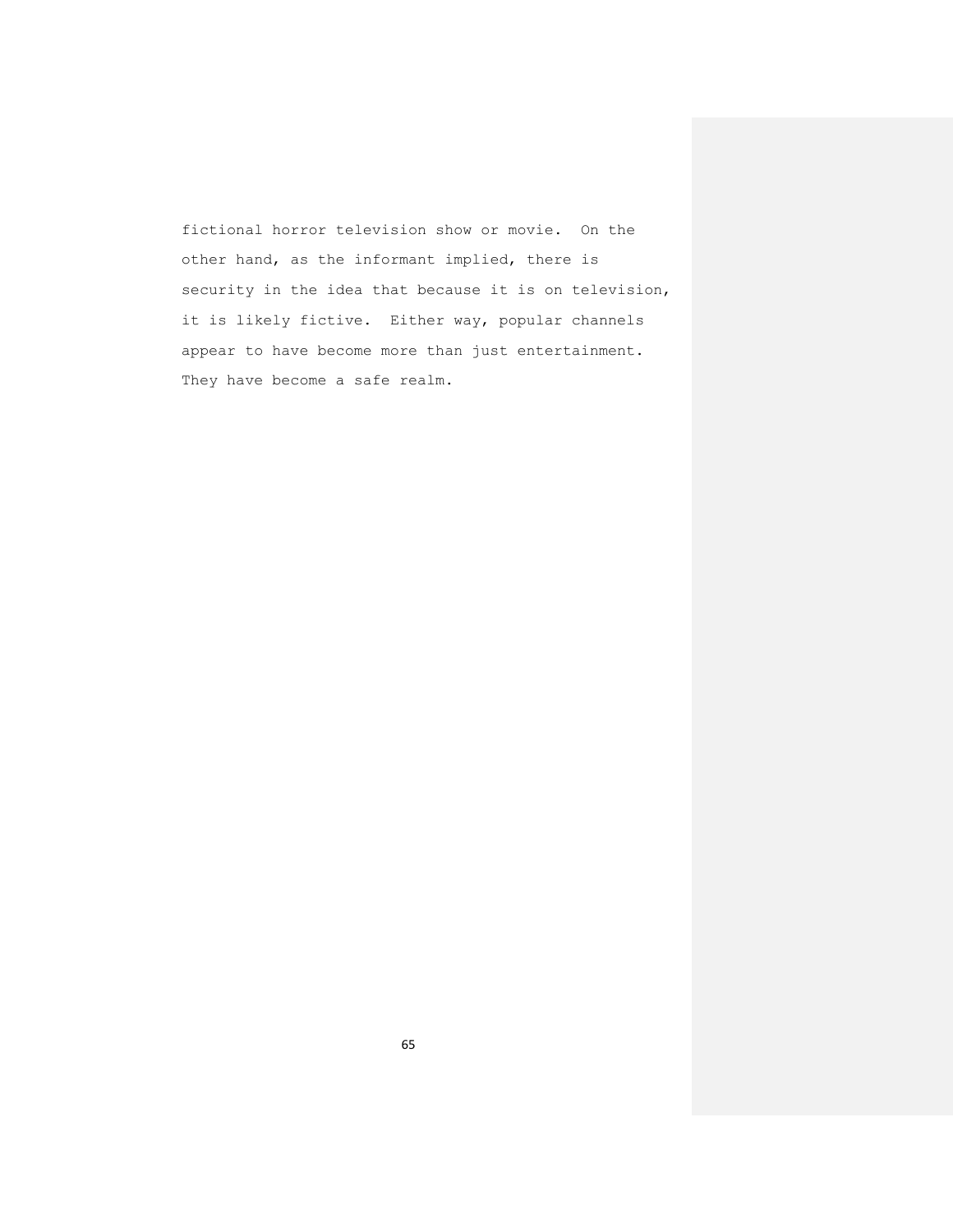#### **Chapter V: Discussion**

*Lack of Discussion in Church*

Despite the beliefs of congregation, the Protestant churches attended by the informants are generally not places where individuals have opportunities to explore the meanings of hauntings, ghostly or demonic. A 32 year-old Lutheran man said that in his case this is because "Lutherans are very traditional, not a lot of emphasis on the spiritual realm. In a Lutheran setting, if it were brought up, I think it would be awkward. If they wanted to talk about it, they wouldn't do it in church cause it would seem foolish." Only one informant, the 61 year-old female member of a Methodist Church, said that ghost beliefs were discussed in the church setting. In this case, she said that the subject appeared as part of a small group discussion between the pastor and teenage members of the congregation. While it was not the designated topic of the group discussion for that day, the teenagers asked ghost-related questions and the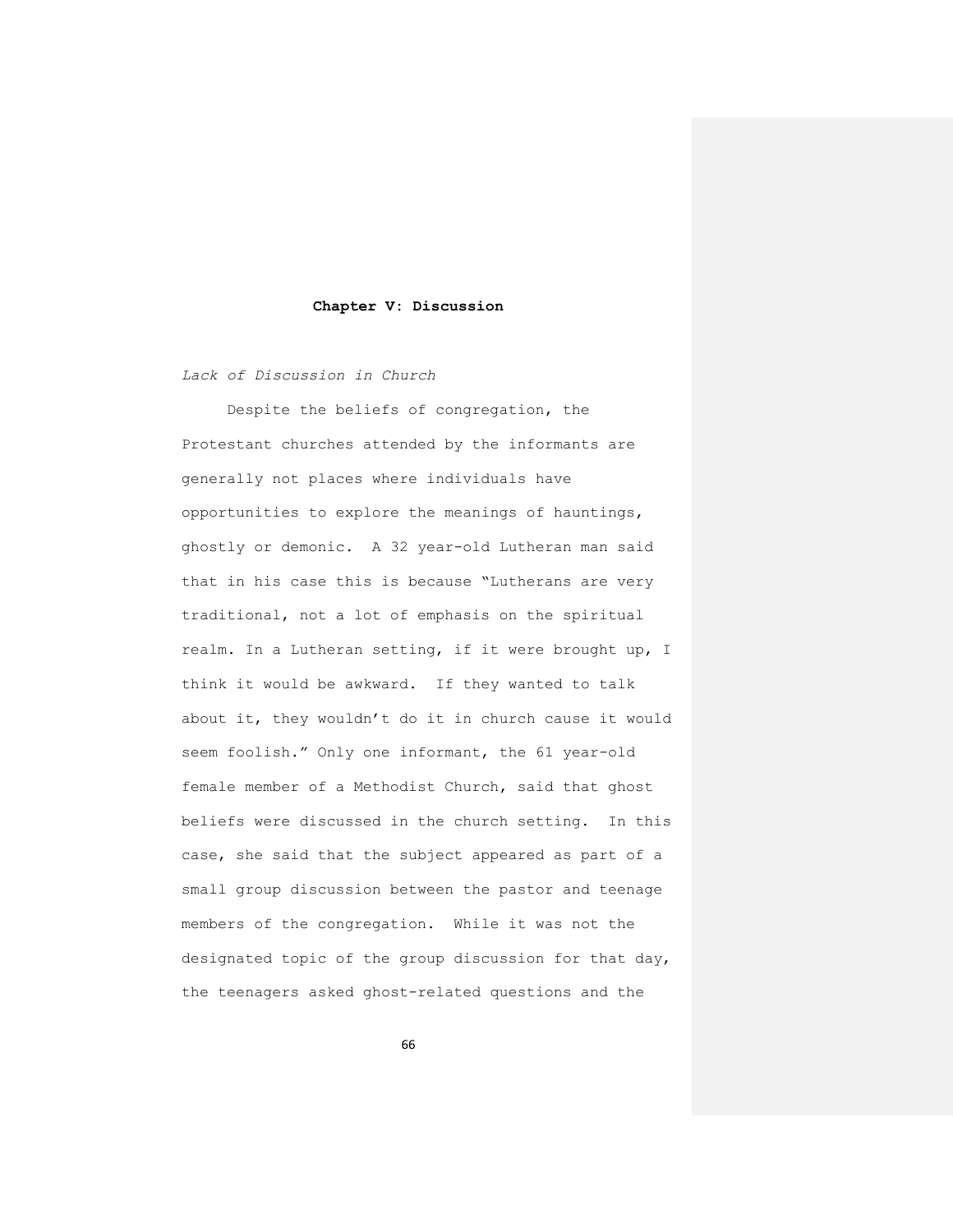pastor was willing to talk about it. However, she also stated that ghosts and hauntings have never been included as part of a sermon, and would most likely never be. When asked why, she stated that "the message of the church puts more emphasis on life than the hereafter".

Another theory was presented by a 47 year-old woman who was a member of a different Methodist Church, who said:

I believe that a lot of the people went to seminary in another era. And the ministers that we've had, with the exception of two, have been older than me. So, that would not have been addressed in seminary as much as forgiveness and sin. It's not a top ten sermon kind of a thing. Now the younger probably have more of an awareness of this but, I don't know. That would be my guess. We talk about faith and we talk about what we know. And if we are unsure or unaware, you are not going to bring it up in church.

This is an interesting perspective, considering one of the main issues that organized religions deals with is providing explanations for life's unknowns. Why would Muncie's Protestant churches choose only to deal with one kind of supernatural and not another? When asked about this, she responded, "Uh yes, but there is that book, the Bible. The Bible tells us this [Christian supernatural phenomenon], but the Bible does not really address that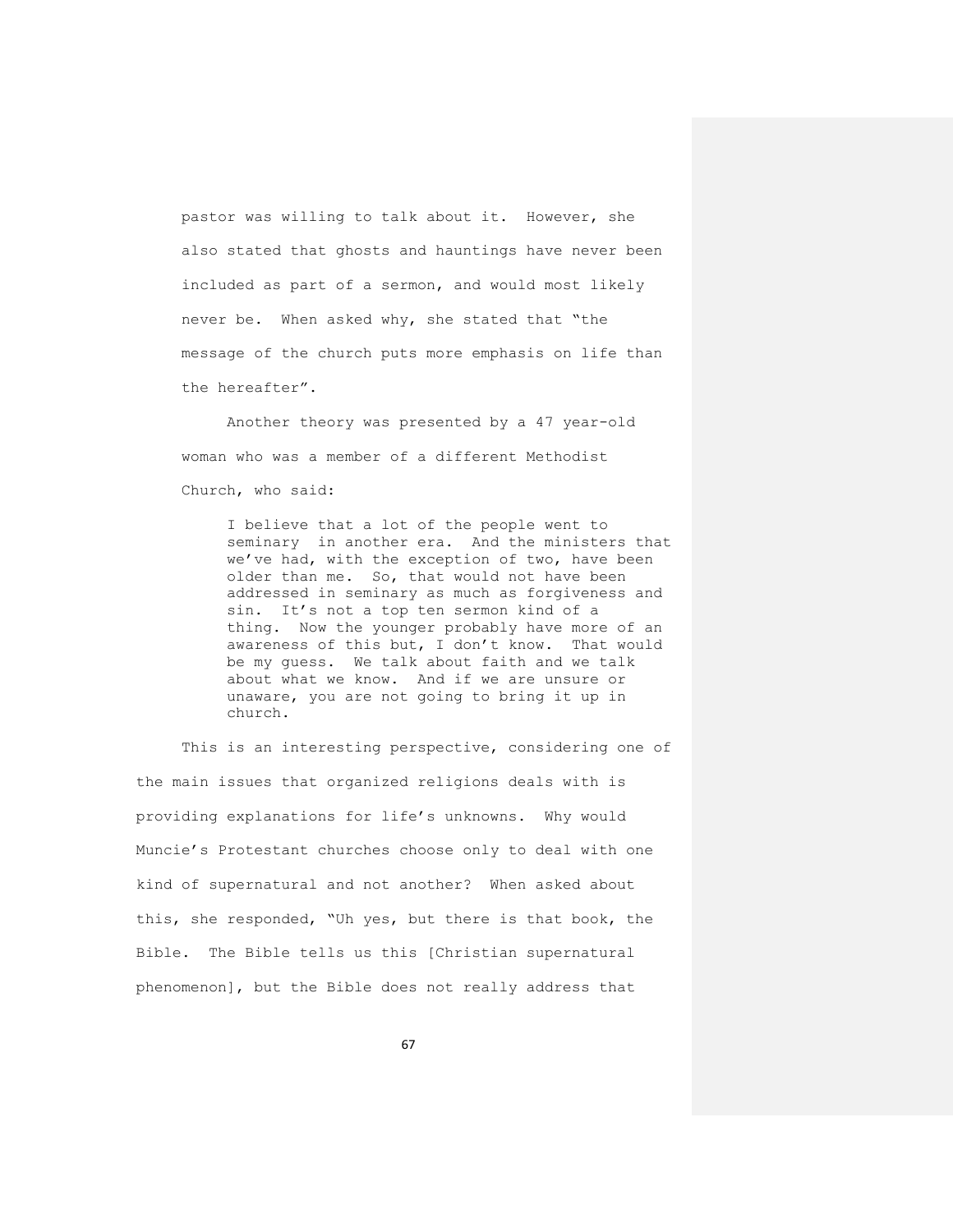[ghosts and hauntings] in here." The Bible, it seems, legitimizes certain uncanny events by including them, allowing them to be an acceptable subject for discussion in a church setting.

The closest that most of these churches came to discussing supernatural phenomena relating to popular culture was in the form of spiritual warfare. Four of the informants mentioned spiritual warfare when asked about discussion of ghosts and demons in a church setting. Spiritual warfare was described in two different ways. One was the external fight, or the war going on in the world around us. For example, a 46 year-old non-denominational man described this world as being in a "constant fight between good and evil." This battle is waged through influencing humans, but this is not to say we automatically bend to the will of good or evil supernatural forces. A 24 year-old Baptist man said:

> Yes, I believe there are angels…I believe there is spiritual warfare…A person has to choose to be susceptible to demons. [Because]if you are really spiritual and you are really seeking God, I don't think Satan has any power over God, so whatever Satan does, he is allowed to do by God. If you're really strong in your faith and you accept God completely, then I don't believe you will ever be susceptible to demons.

> > 68

.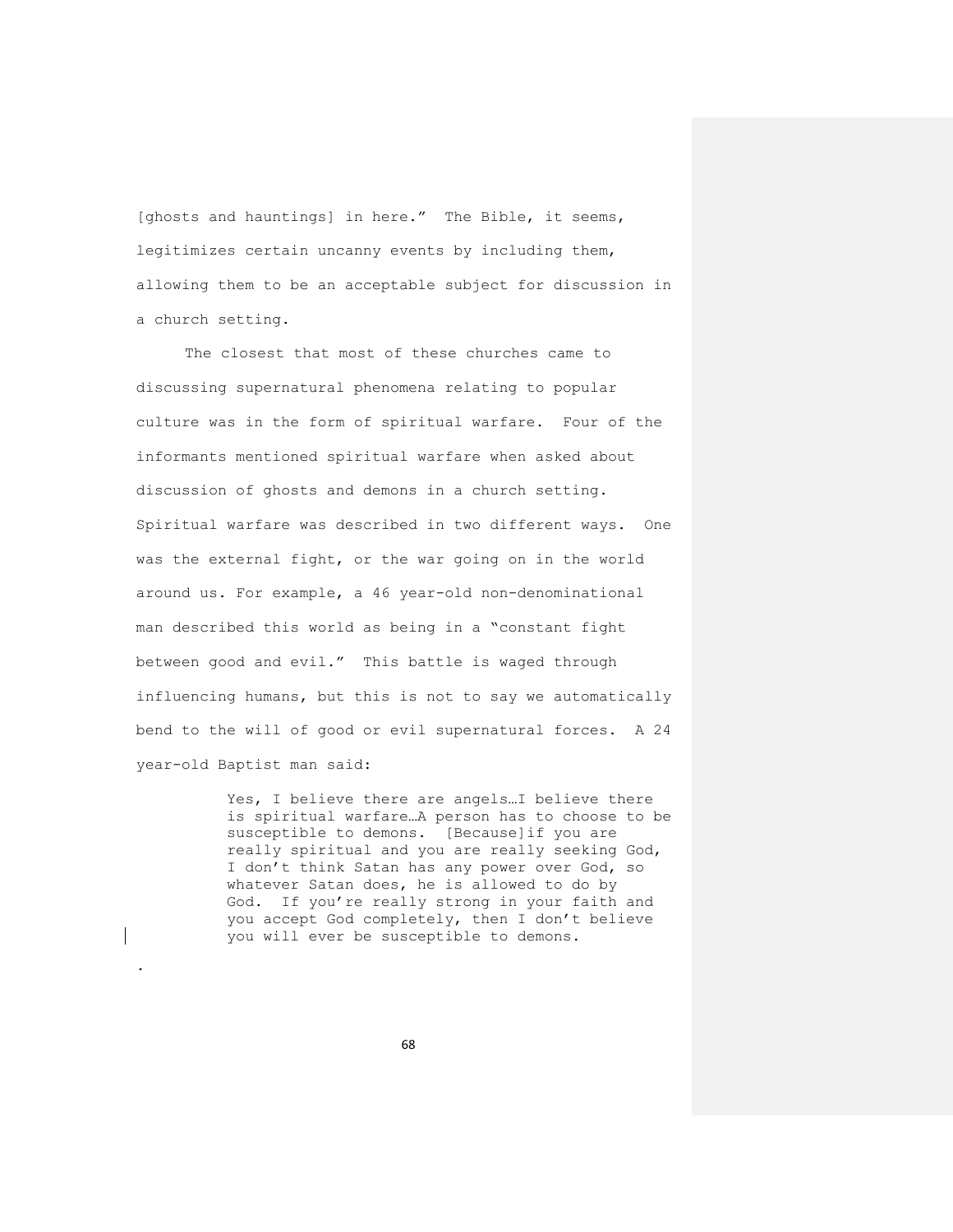The second was described as an internal struggle in individual Christians or people in general. A 21 year-old Baptist woman described is as being an "internal struggle," but not a symbolic one. She believed that:

**This** stuff rarely gets brought up in any church related setting. The most common form of it would be talked about is with spiritual warfare. Spiritual warfare is when demon attacking you. Satan having you question your beliefs…I think the other stuff is rarely talked about cause it makes people uneasy and spiritual warfare is more about internal struggle. People don't think about on a daily basis.

It is important to note that three out of the four informants who mentioned spiritual warfare were either members of a Baptist church or, in one case, a nondenominational but formerly Baptist church. Therefore, the presence of spiritual warfare may not be an accurate representation of all Muncie Protestants

### *Church Transitions*

One possible reason for the consistency of beliefs among members of different denominations is that the many of the informants have belonged to more than one Protestant denomination in their life. When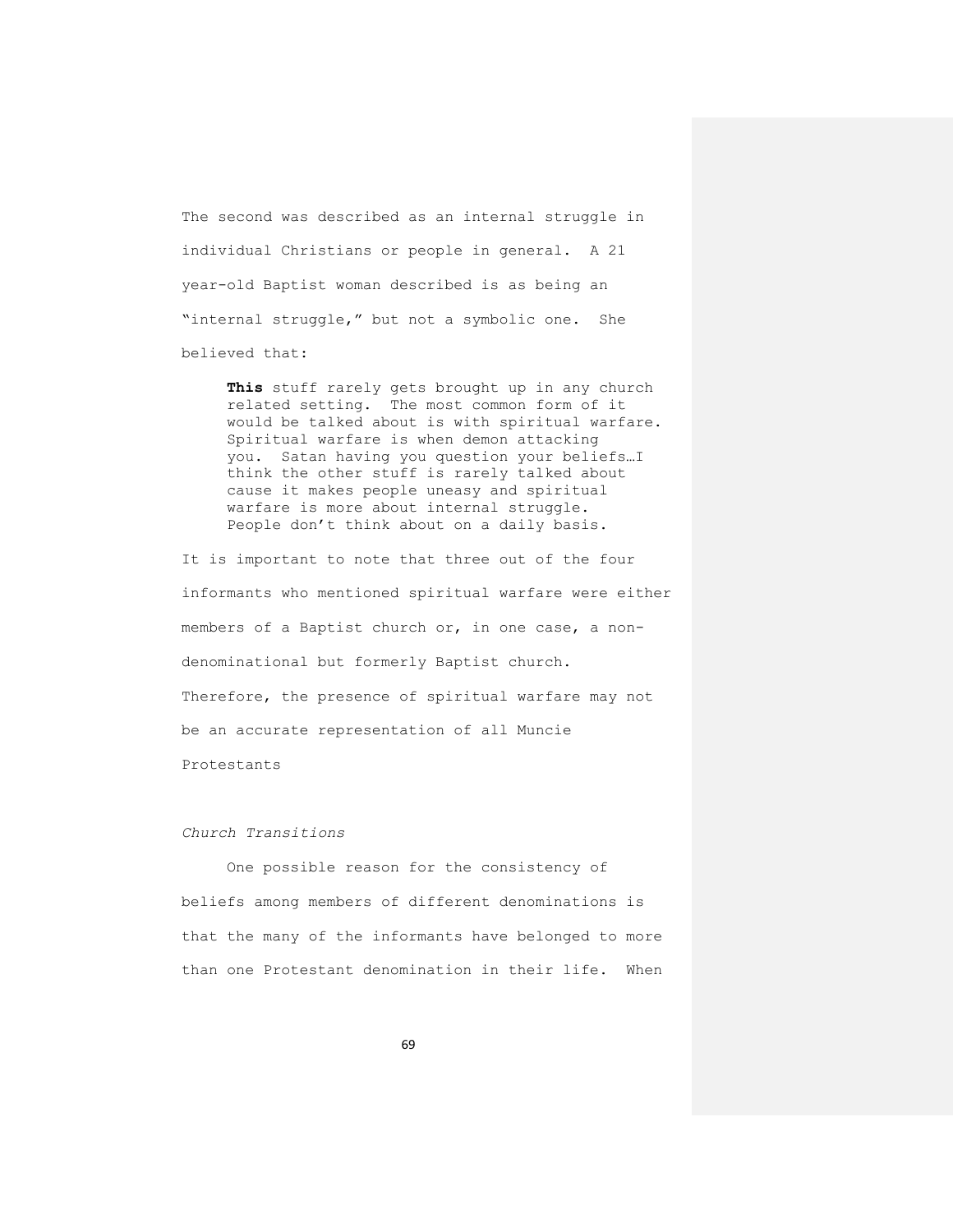asked about their history as a Christian, nine out of the 18 informants said they had belonged to more than one denomination in their life, ranging from two to four different denominations. Only one person had ever belonged to a belief system outside of Protestant Christianity, a 79 year-old Episcopalian woman who spent much of her life as a Catholic. 62 percent of men had belonged to more than one denomination throughout their life, while only 40 percent of women had changed denominations. This suggests the possibility that, among the individuals interviewed for this study, devotion to a specific church or denomination is more important to Muncie's Protestant women than men. Although a devout Christian, a 24 year-old man said that the only reason he specifically belongs to a Baptist church is because it's what his wife wants. He believed that "nowadays all churches, Wesleyan, Baptist, Methodist, have really similar doctrines anyways. I don't really distinguish too much between the three of them."

The informants' history of belonging to multiple Christian denominations throughout their lifetime suggests their beliefs are more fluid in nature than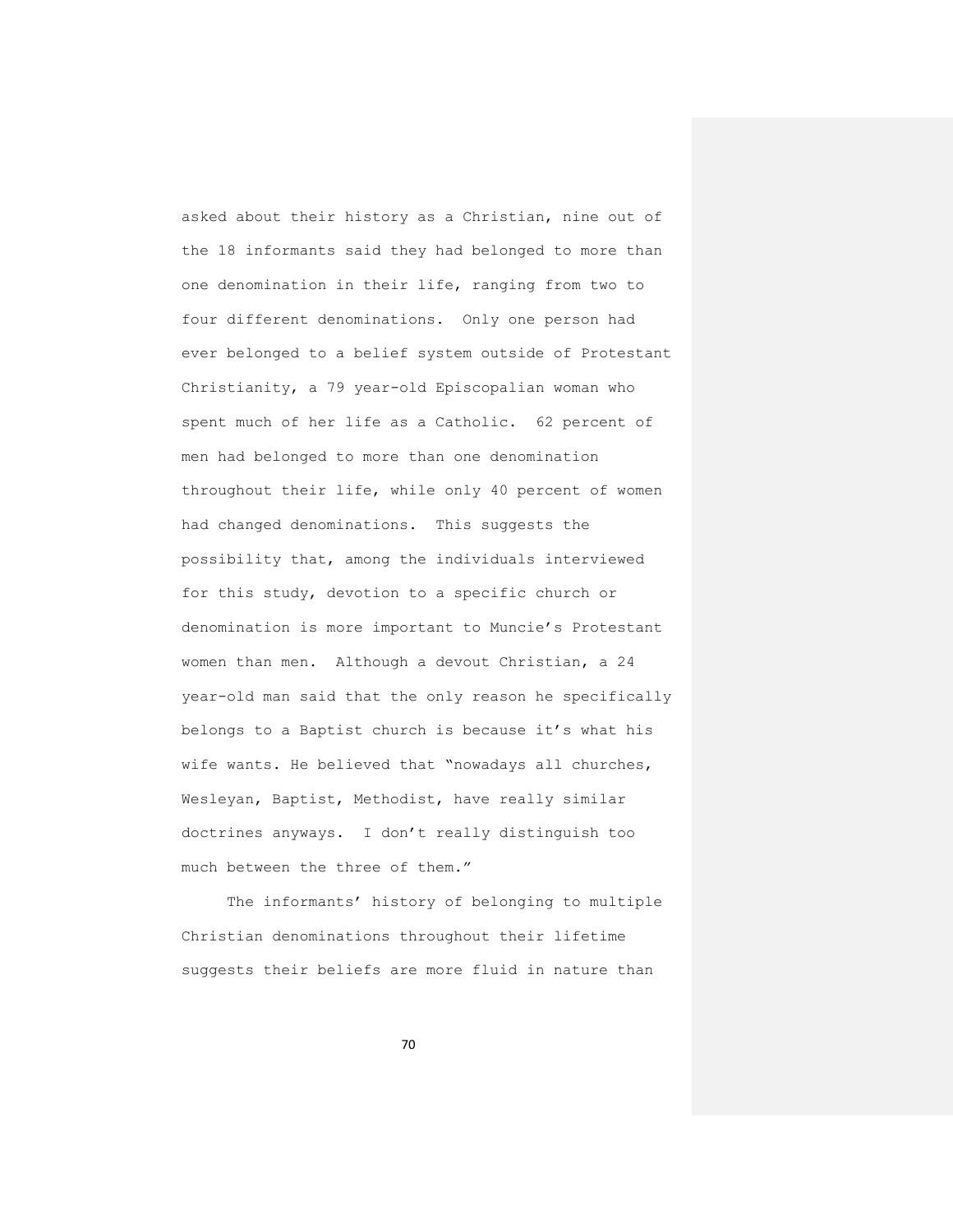stagnant. While firmly Christian, and generally Protestant, many of the informants have been willing to explore multiple ways of being "Christian" in America. Although there is the perception that many mainstream Protestant churches are the same, as shown in the quote by the 24 year-old Baptist man, there are discrepancies between different denominations. The informants are willing to accept new beliefs as long as they can make them work within their larger Christian context, such as interpreting hauntings as demonic encounters or residual energy instead of trapped souls.

# *David Hufford's Experiential Source Theory*

The results of this study greatly support David Hufford's experiential source theory in terms of ghosts. Hufford proposed that the primary reason spiritual beliefs continue to thrive is because they are often based on individual experiences (Hufford 1995:18). Almost all of the informants who believe in ghosts had previous personal encounters with the supernatural, which they in turn interpreted as "ghostly" or "supernatural" incidents. Hufford argues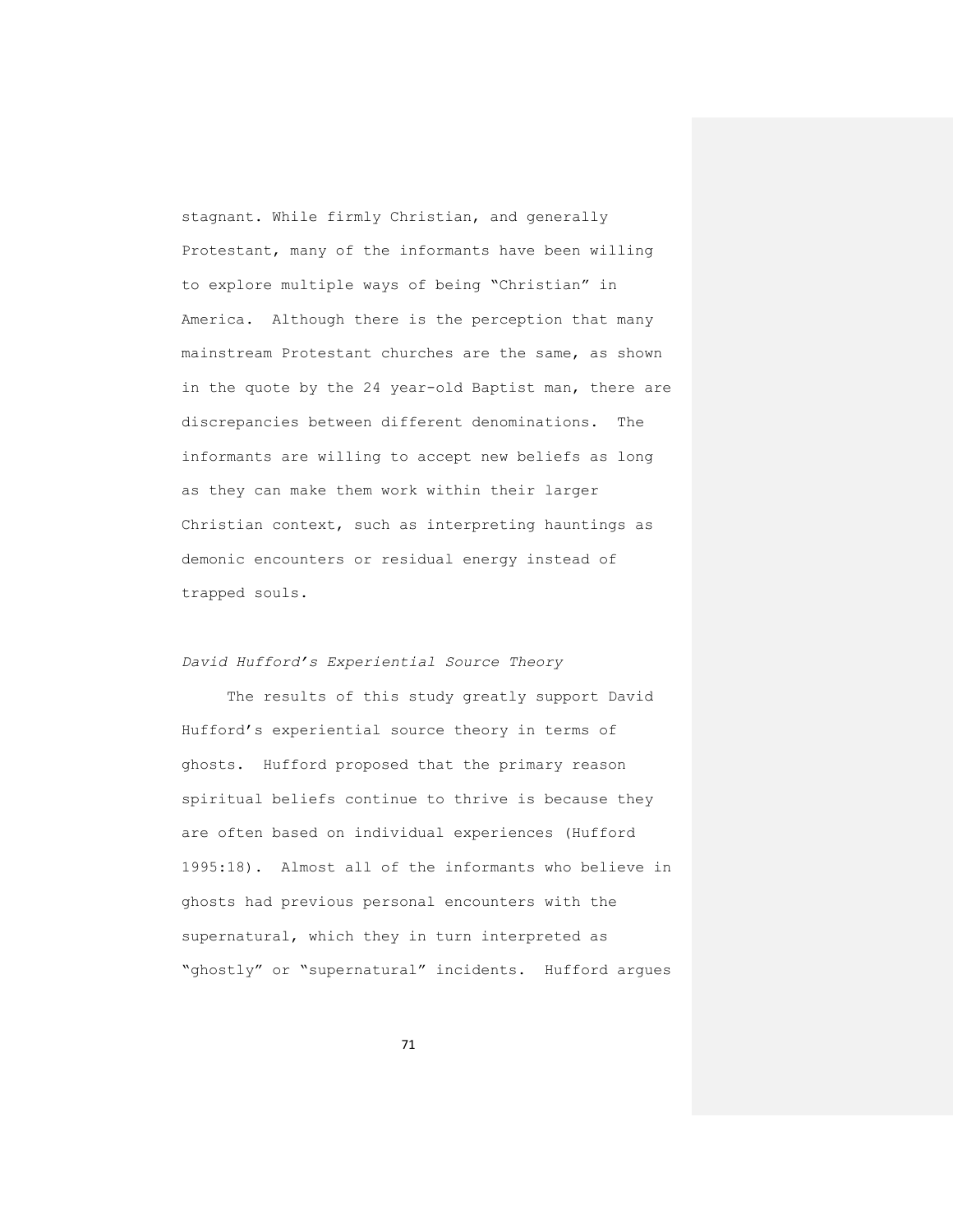that uncanny experiences "…provide a central empirical foundation from which some supernatural beliefs develop rationally" (Hufford 1995:28). Although only a few of the informants declared a belief in ghosts, the high correlation they expressed between personal experiences and belief in the supernatural upholds Hufford's theory.

However, these findings also suggest that the experiential source theory does not work when it comes to beliefs about demons. Although this was generally not a subject ever brought up in a church setting, many of the informants believed in the existence of demons, not as metaphorical symbols but rather as sentient creatures of evil actively trying to harm human beings. Despite this belief, only one of the informants claimed actually shared a "demonic" experience.

# *Role of the Media*

One of the most significant aspects of this study was the relationship between the informants and supernatural media. As discussed previously, many of the informants chose to watch ghost reality television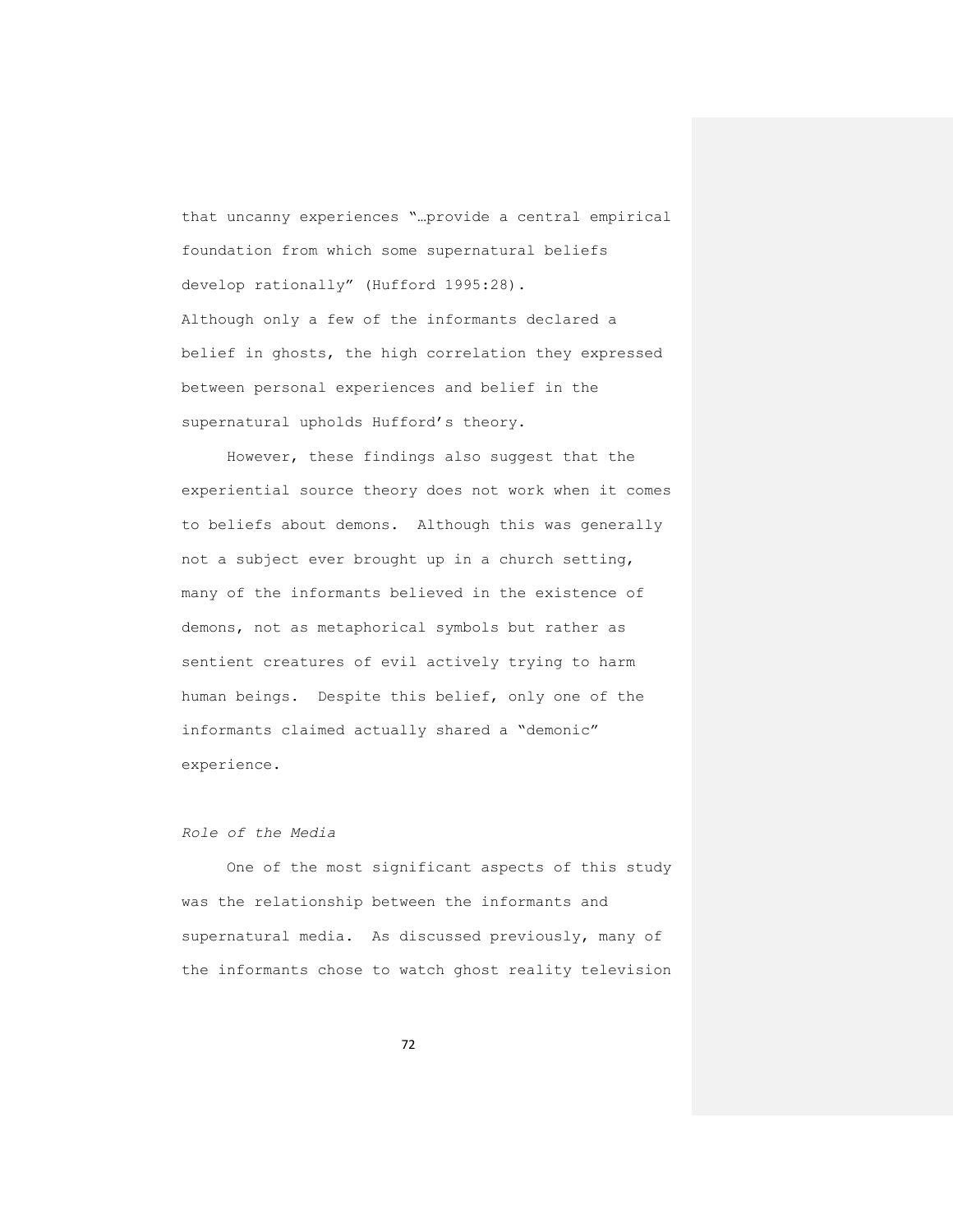shows for entertainment. They did not ascribe the same danger to these programs as they did other ghostrelated activities, such as Ouija boards. Media scholar Annette Hill suggests that the supernatural becomes more mundane when filtered through popular culture. She believes that, "As paranormal ideas and beliefs become part of popular culture, they change meaning. The extraordinary transforms into something more ordinary" (2010:37). This appears to hold true for ghosts in the media. However, I would argue that ghost games such as Ouija boards should also be considered to be part of popular ghost culture, and the informants held them in a much more serious and fearful regard. Therefore, I believe that Hill's statement holds true for supernatural media, but not popular culture in general.

It also appears that many Protestant Christians draw some of their ideas about demons from the media. Many alternative resources for religious information are found in media such as books, television programs and the Internet. Without any prompting, some informants provided examples of media sources from which they have taken a religious message. For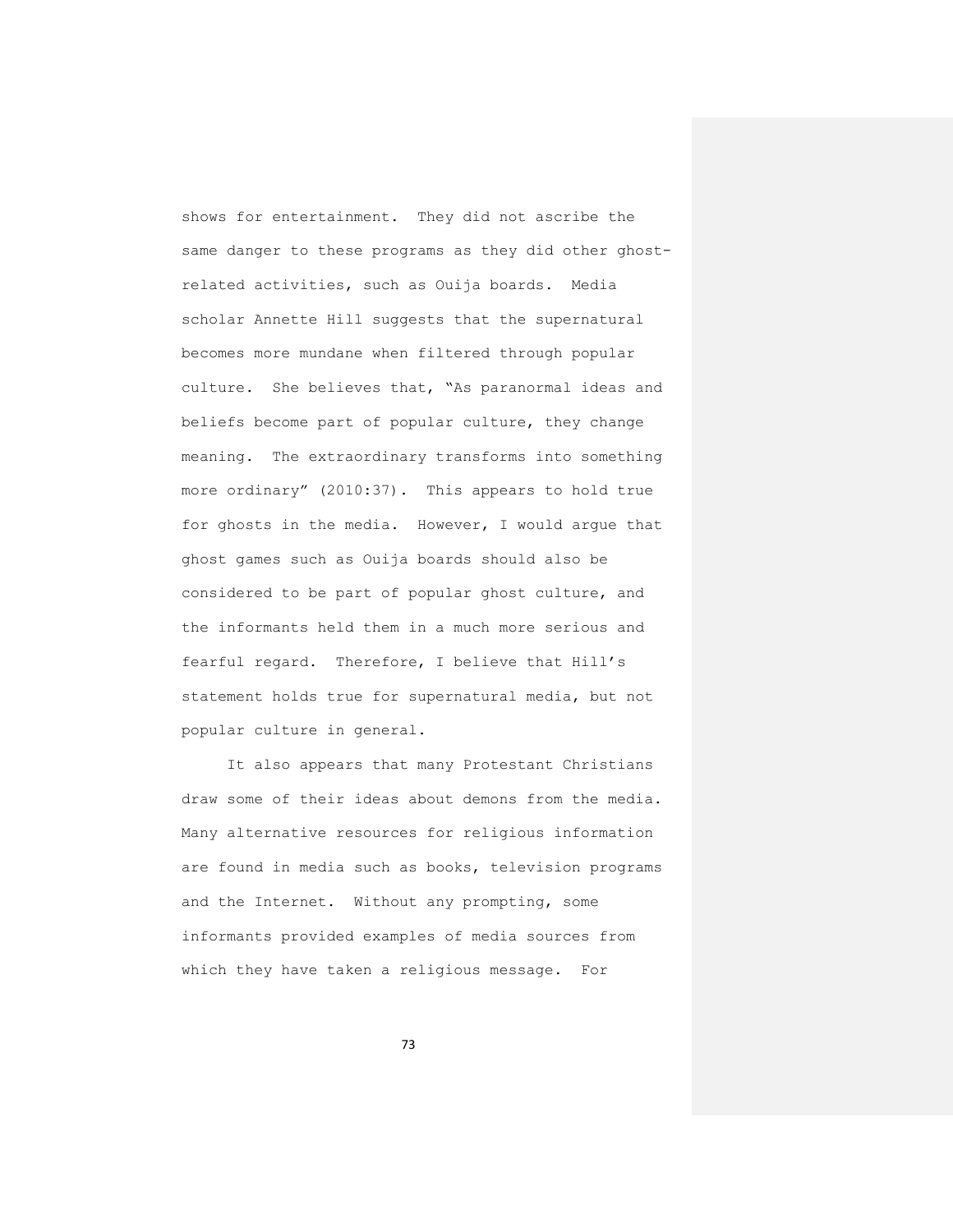example, several of the informants provided me with suggestions for further reading on various subjects, both fiction and non-fiction. However, all of the works contained lessons about understanding the modern world in a Christian context. A 24 year-old Baptist man described how his view of demons was influenced by

C. S. Lewis's *Screwtape Letters*:

You really need to read them. It gives you what I believe. C.S. Lewis was a Christian scholar… Basically he says the demons use little subversive ways to defeat you in that way. He made a comment that there's certain people who, when they pray, the demons don't have to ability to influence them. He said there's like a cloud that is impenetrable to demons. I know it's a little Hollywoodesque but he made the comment that there are certain people who are so strong in their faith that they are constantly within that cloud and they are completely impervious to attacks by demons.

Another strong media influence over Christian thought is the Internet. Many of the results in this study are further supported by opinions posted on Christian websites concerning the existence of ghosts. For example, the Christian Broadcasting Network's (CBN) website posted a commentary article entitled *Do You Believe in Ghosts?* The writer maintained that ghosts are not a biblical concept and the departed are in Heaven with God, and not on earth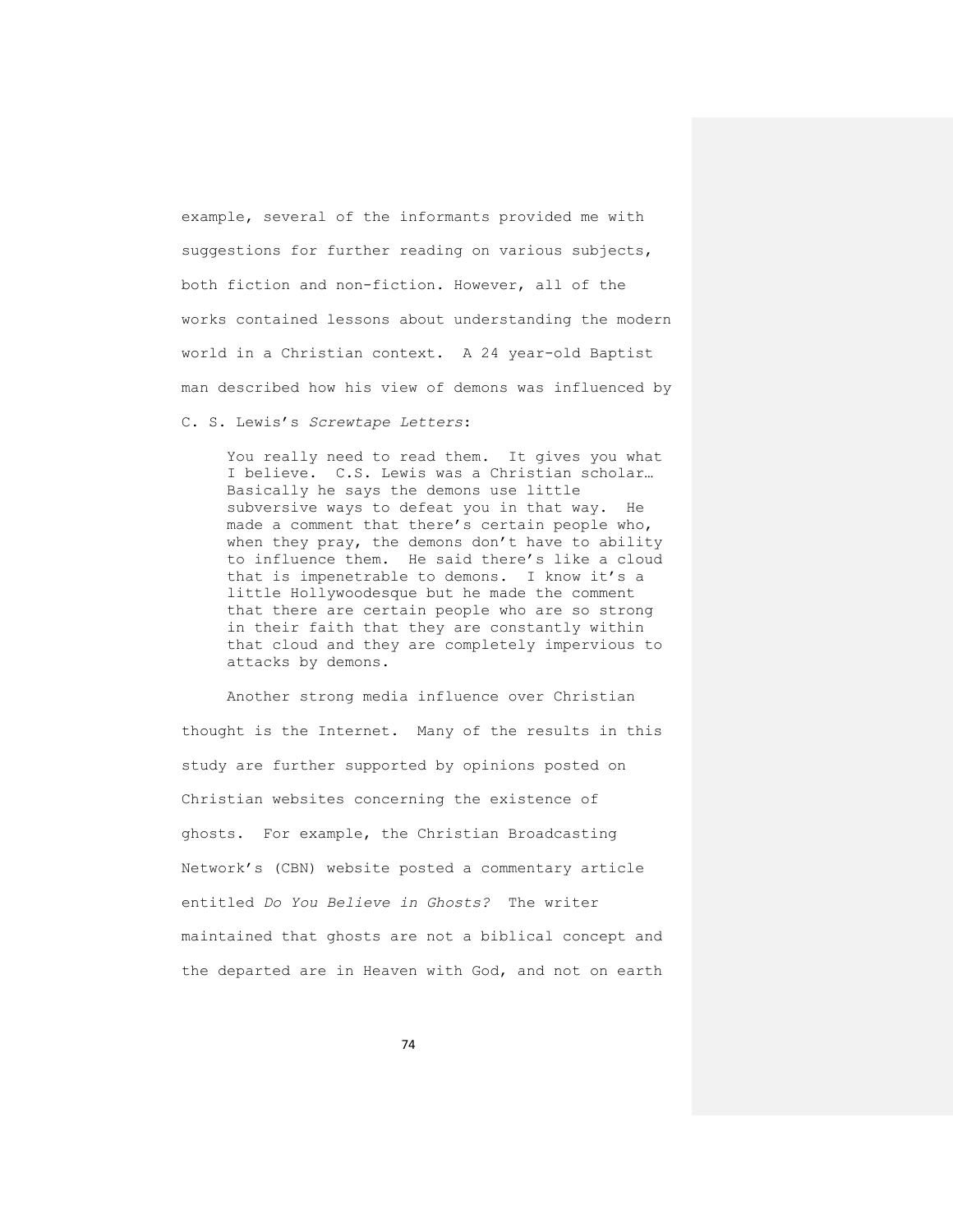with their living friends and relatives (CBN.com). Like informants in this study, the author of the article believed that those who think they have seen their deceased relatives were actually visited by demons (CBN.com). There was also reference to individuals "opening themselves up" to Satan's influence by showing interest in the spirit world (CBN.com).

CBN also plays a role in other areas of the paranormal, such as the Newswatch's discussion of UFO phenomenon, of which they conclude alien abductions as being caused by Satanic influences (Bader 2011:91). Research shows this is equally the case on smaller Christian websites. Two articles from associatedcontent.com maintain the interviewees' belief that ghosts are actually demons. In one, a pastor uses the bible to support his claim, describing how Ecclesiastes 9:5 explains that the dead are not conscious beings (Do Christians Believe in Ghosts?). Another explains that demonic impersonation of the dead is the Protestant interpretation of supernatural occurrences. Yet another article goes so far as to say that it is not possible for Christianity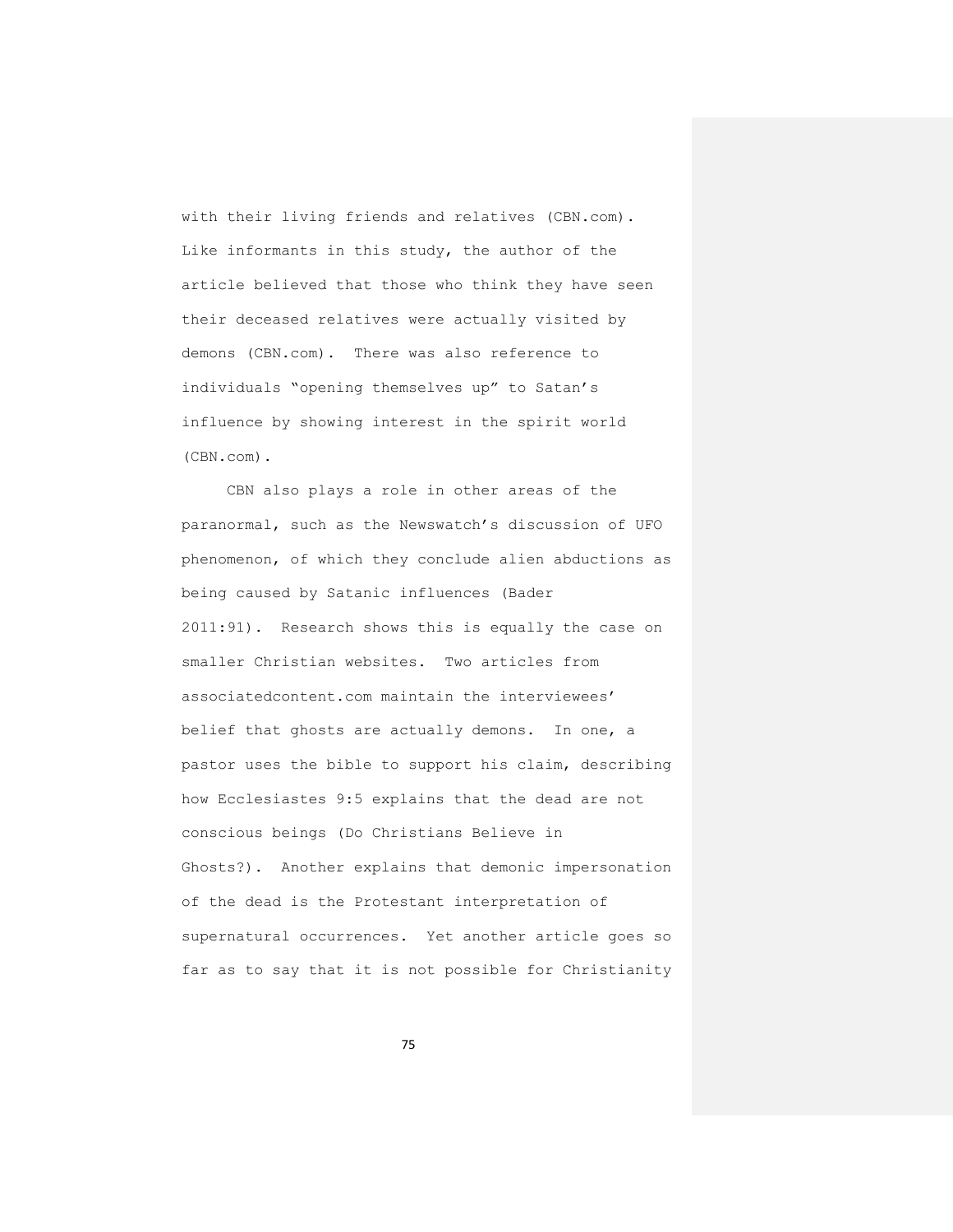and the belief in ghosts coexist, as the belief in an afterlife is a basic tenant of the Christian religion (Belief in Ghosts and Christianity).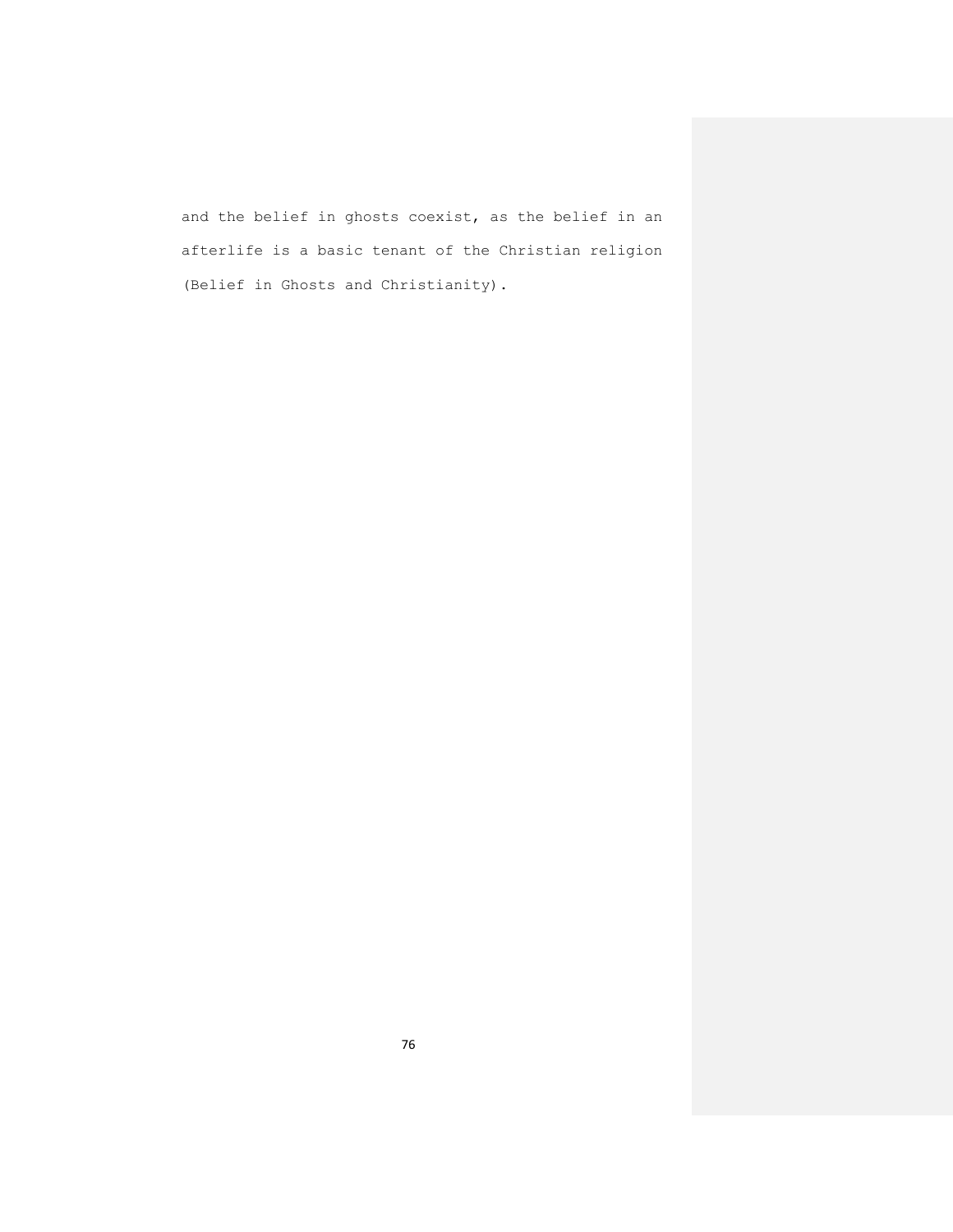#### **Chapter VI: Conclusions**

Beginning with our earliest ancestors, humans have sought answers for the central question, "what happens after death?" As human beings, we are inclined to experiment with ideas about our reality, especially when dealing with that which is unknown, frightening and beyond our control. Thus, the subject of death is forever associated with religious convictions and stories of the supernatural. Contemporary American culture's fascination with ghosts and other supernatural entities clearly illustrates this phenomenon. From Victorian phantasmagoria to modern reality television, popular culture provides countless ways for Americans of all ages to interact with and be entertained by the otherworldly. Yet for the Protestant Christian segment of the population, it is both an enticing and dangerous realm to in which to dabble.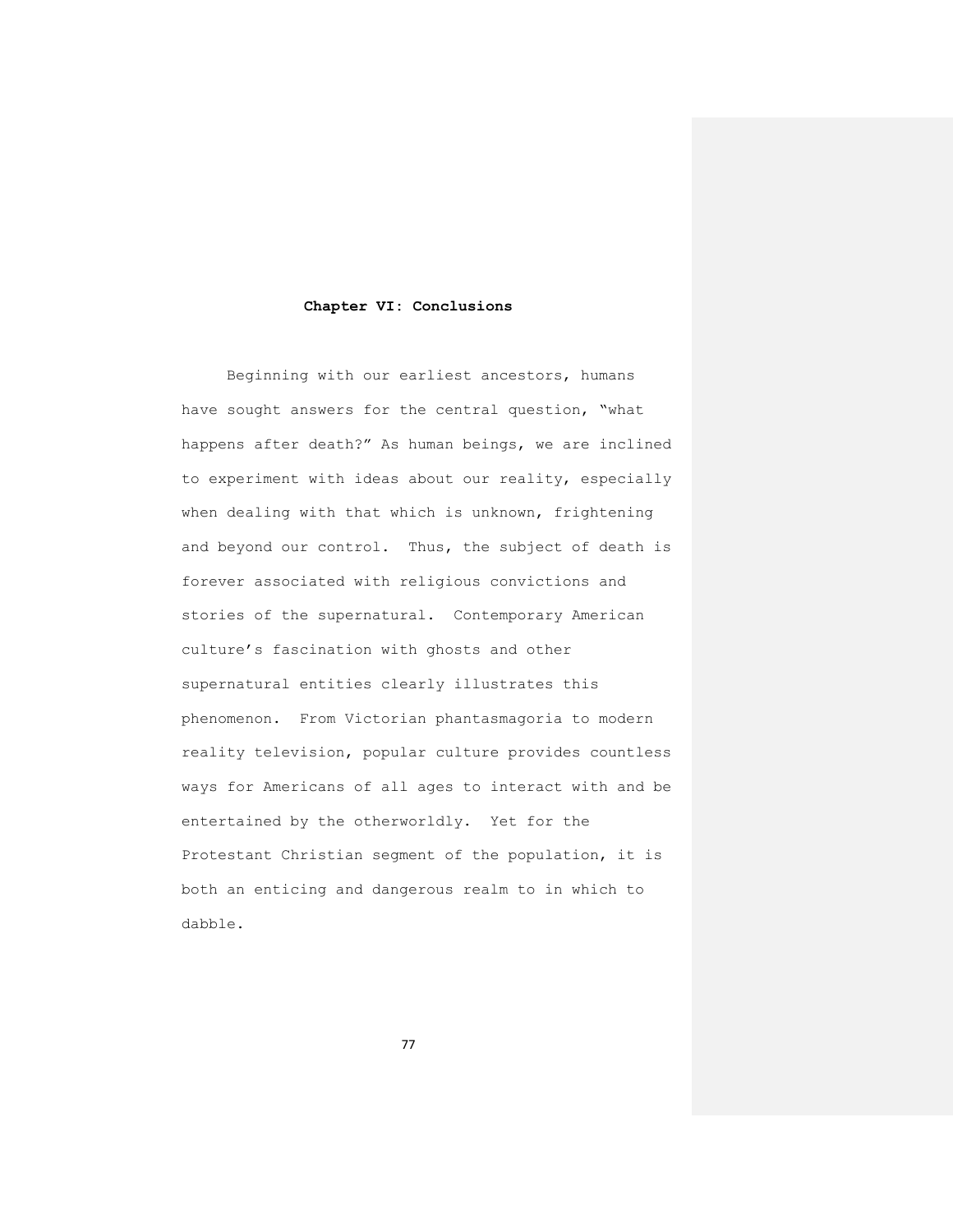The Protestants of Muncie, Indiana are divided when it comes to the existence of ghosts. Most would not consider the possibility that a human soul could return, and even less thought it could be trapped in this world. Those who did believe in ghosts almost always based their belief on personnel experiences, supporting David Hufford's experiential source theory. However, an overwhelming majority of those interviewed believed in demonic forces, despite the fact that only one informant stated they had direct encounters with sentient evil beings. Considering the informants almost always considered this to fall within the term 'haunting', this belief suggests that Hufford's theory should be re-evaluated in order to deal with demonic supernatural beliefs.

Though rarely discussed in church, the belief in demons was an important aspect of the way Muncie's white Protestants recognizes the supernatural. There is fluidity to their convictions that allows them to take popular supernatural ideas and reinterpret them in a Christian context- the presence of demons. This fluid nature allows them to gather their information outside of the church from other Christian sources, most often as fiction and non-fiction books. There was also lots of similar information I found available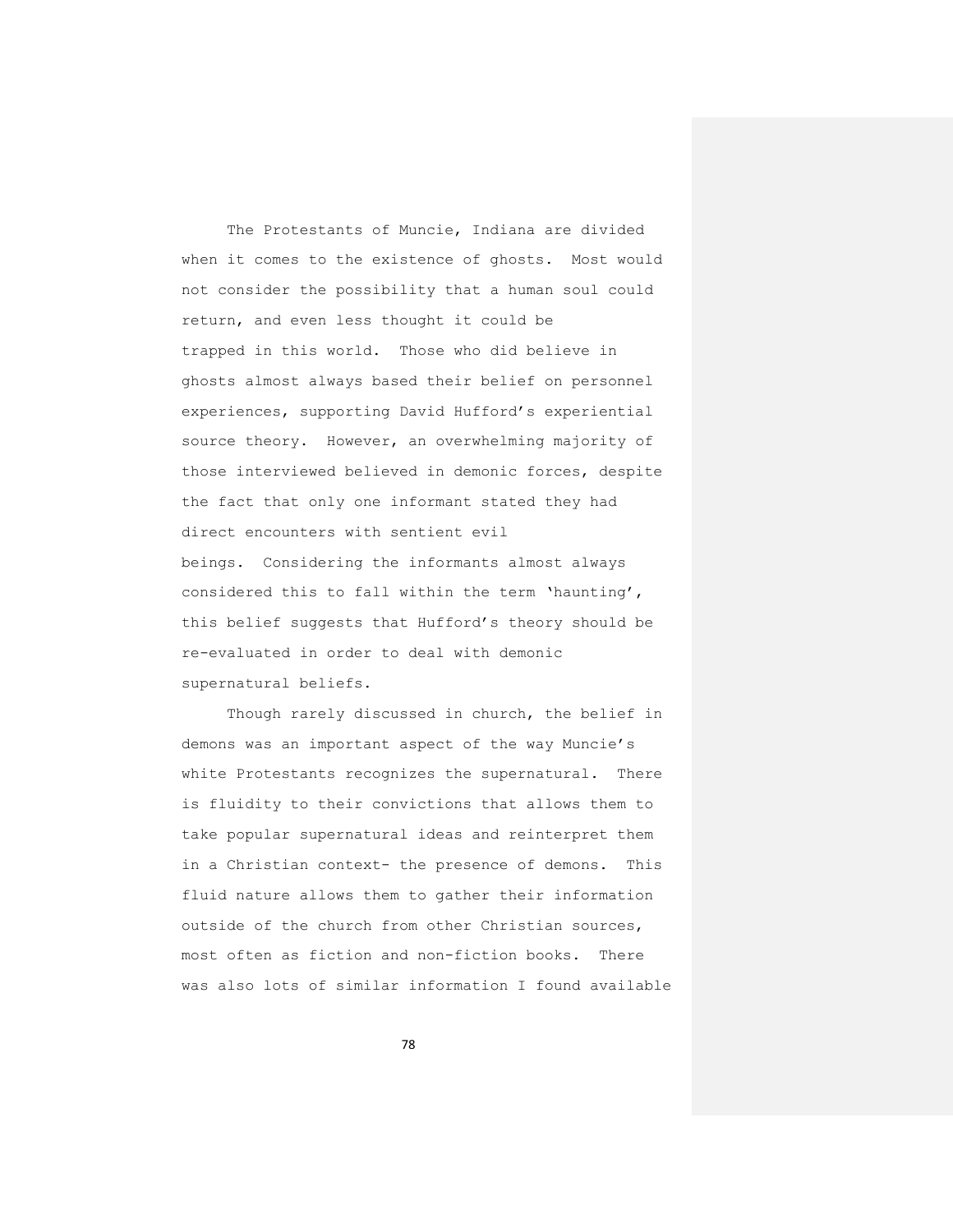from media sources, such as the Christian Broadcasting Network and individual websites that discuss Christian interpretations for ghosts. The belief in demons also highly influences the ways in which Muncie's white Protestants participate in ghost culture, as traditional popular culture ways of touching the supernatural, such as Ouija boards and other ghost games, is to open oneself up to malignant forces and risk being led astray from God's path.

However, technology is influencing the America's Christian culture now providing a way for at least some Protestants to safely participate in supernatural popular culture. Some Christians are even thinking about the supernatural realm in terms of technological syntax, such as the minister suggesting that playing with Ouija boards is akin to exposing one's self to the threat of a computer virus. By allowing their viewers to experience the paranormal second-hand, reality television shows about the supernatural provide a kind of firewall that protects Christians from the uncanny. Time magazine recently defended reality television by saying it is providing us with "a new way to tell involving human stories" (Time). This appears to include going beyond the realm of the living humans and into the Great Beyond. In other words, reality ghost television is a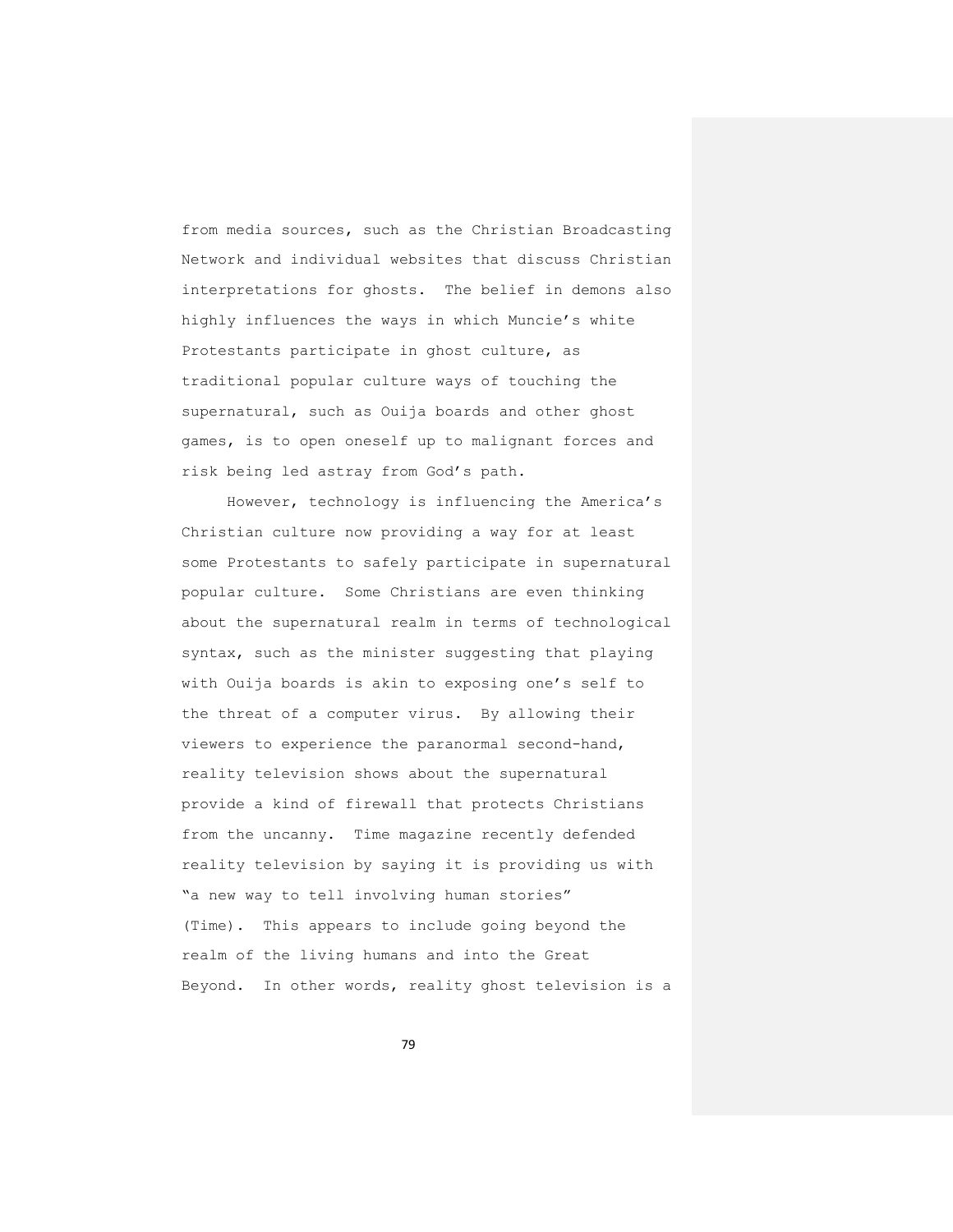new medium of folkloric sharing. Television technology gives Christians a means participate in a part of popular American folklore to which they would otherwise have little access.

From this data, one can gain some insight into the extremely complicated relationship between two of the faces of white America- the religious Christian and the skeptical scientist. Much as it has been historically, popular supernatural folklore continues to haunt the space between these aspects of American culture. A ghostly experience can be used to further support the idea of Heaven, and unexplained phenomena can be interpreted as demons. Scientific equipment can be used to detect entities as proof of the supernatural, but as long as these informants see them as demons, they can observe the results as entertainment without damaging their spiritual beliefs. No matter how attached Americans become to scientific empiricism, I believe that as long as they maintain their religious beliefs, popular supernatural folklore is there to stay.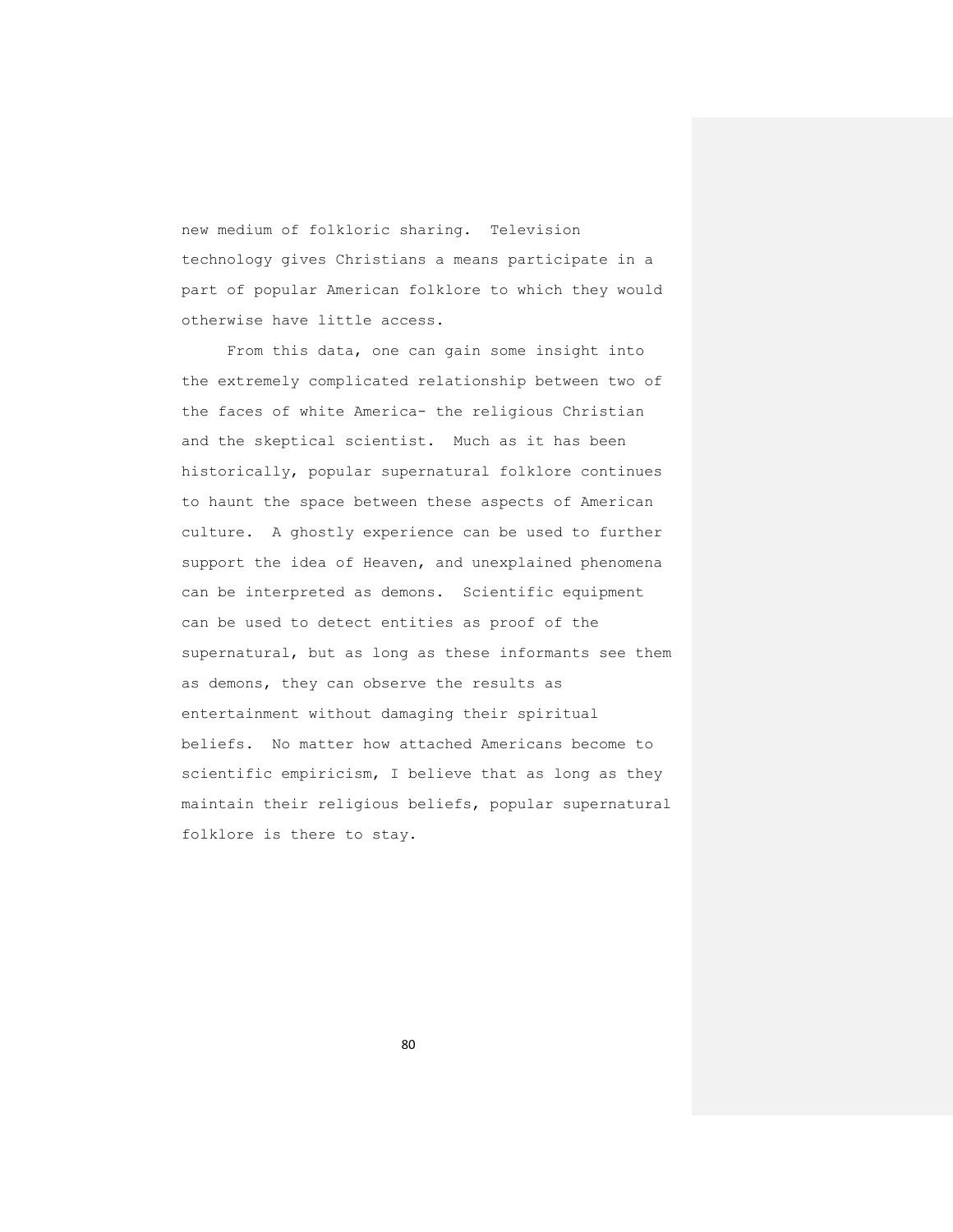## **References**

- Aitken, S. 1998. Family Fantasies and Community Space. New Bruswick: Rutgers U. Press.
- Anderson, R. 2004. The Ghosts of Iceland. Florence: Wadsworth Publishing.
- Bader, C. et al. 2011. Paranormal America: Ghost Encounters, UFO Sightings, Bigfoot Hunts, and Other Curiosities in Religion and Culture. New York: NYU Press.
- Barber, T. 1989. "Phantasmagorical Wonders: The Magic Lantern Ghost Show in Nineteenth-Century America." Film History,3(2): 73-86.
- Bernard, R. 2006. Research Methods in Anthropology: Qualitative and Quantitative Approaches. Lanham: Altamira Press.
- Beuka, R. 2004. SuburbiaNation: Reading Suburban Landscape in Twentieth Century American Fiction and Film. New York: Palgrave Macmillan.
- Blanco, M. & Esther Peeren. 2010. [Popular Ghosts:](http://www.amazon.com/Popular-Ghosts-Haunted-Everyday-Culture/dp/1441164014/ref=sr_1_1?s=books&ie=UTF8&qid=1314137920&sr=1-1) [The Haunted Spaces of Everyday Culture.](http://www.amazon.com/Popular-Ghosts-Haunted-Everyday-Culture/dp/1441164014/ref=sr_1_1?s=books&ie=UTF8&qid=1314137920&sr=1-1) New York: Continuum.
- Blum, D. 2006. Ghost Hunters: William James and the Search for Scientific Proof of Life After Death. USA: Penguin Press.
- Brogan, K. 1995. American Stories of Cultural Haunting: Tales of Heirs and Ethnographers. College English, 57(2): 149-165.
- Caplow, T. 1979. The Measurement of Social Change in Middletown. Indiana Magazine of History, 75(4): 344-357.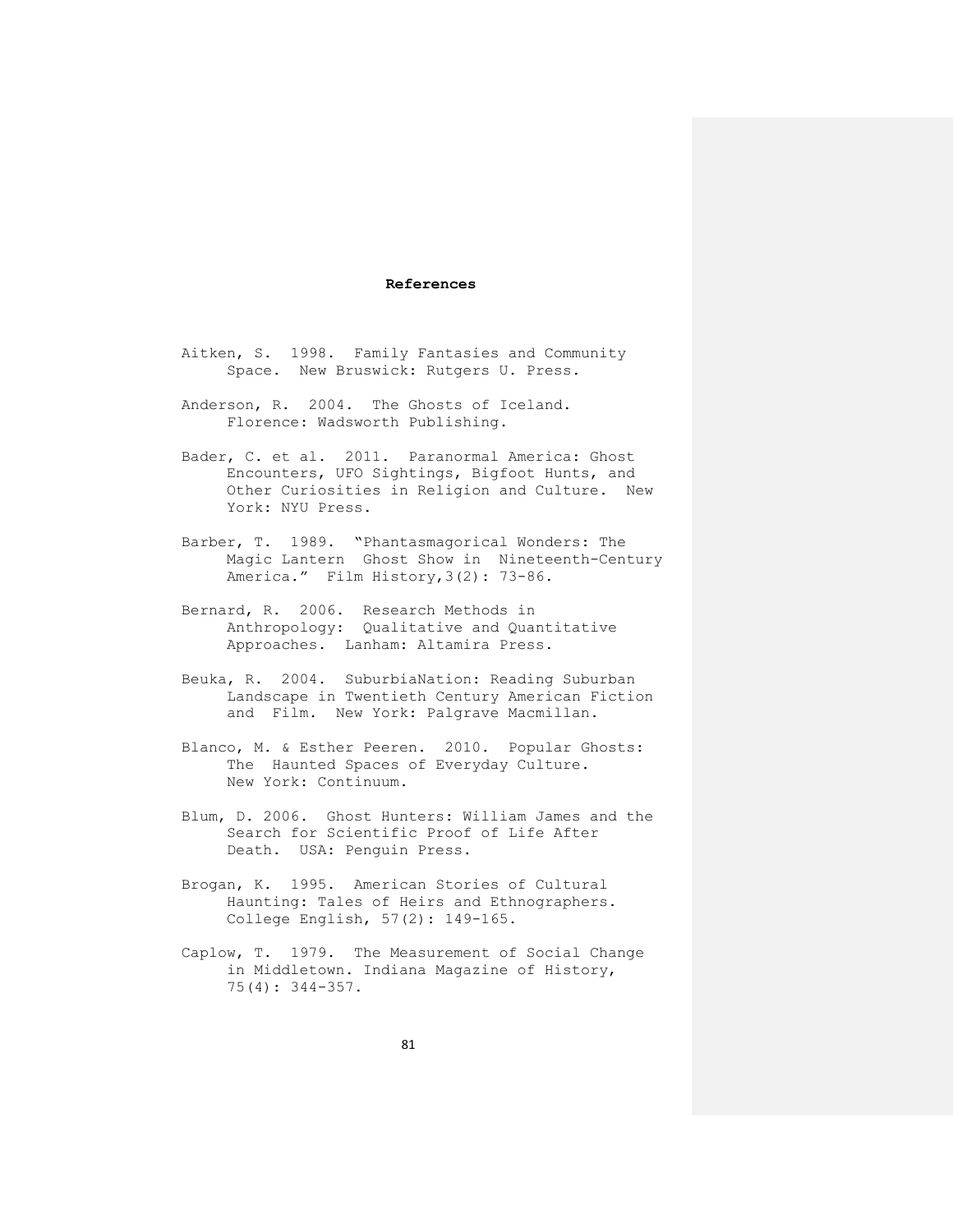Caplow, T. 1982. Middletown Families: Fifty Years of Change and Continuity.

- Caplow, T. et al. 1983. All Faithful People: Change and Continuity in Middletown's Religion. Minneapolis: U. of Minnesota Press.
- "Churches," Cityofmuncie.com, last modified November 16,2011,http://www.cityofmuncie.com/attraction /category.asp?cid=20
- Condran. G. 1976. Working in Middletown: Getting a Living in Muncie, Indiana. Indiana Committee for the Humanities.
- Davies, O. 2009. The Haunted: A Social History of Ghosts. New York: Palgrave Macmillan.
- Davis, A. and J. Wagner. 2003. Who Knows? On the Importance of Identifying "Experts" When Researching Local Ecological Knowledge. Human Ecology, 31(3): 463-489.
- Derrida, J. 1994. Spectres of Marx. New York: Routledge.
- Dorst, J. 1989. The Written Suburb: An American Site, An Ethnographic Dilemma. Pennsylvania: U. of Pennsylvania Press.
- Edwards, K. 2002. Werewolves, Witches, and Wandering Spirits: Traditional Belief & Folklore in Early Modern Europe. Missouri: Truman State University Press.
- Emmons & Sobal. 1981. [Paranormal beliefs: Functional](https://webmail.bsu.edu/owa/redir.aspx?C=4844a1c620c6481b8c66906f915d4d78&URL=http%3a%2f%2fwww.jstor.org%2fstable%2f3509764)  [alternatives to mainstream](https://webmail.bsu.edu/owa/redir.aspx?C=4844a1c620c6481b8c66906f915d4d78&URL=http%3a%2f%2fwww.jstor.org%2fstable%2f3509764) religion? Review of Religious Research, 22(4): 301-312
- Evans, H. 2001. The Ghost Experience in a Wider Context. In Hauntings and Poltergeist: Multidisciplinary Perspectives, edited by J. Houran and R. Lange, 41- 61: Jefferson: Macfarlane.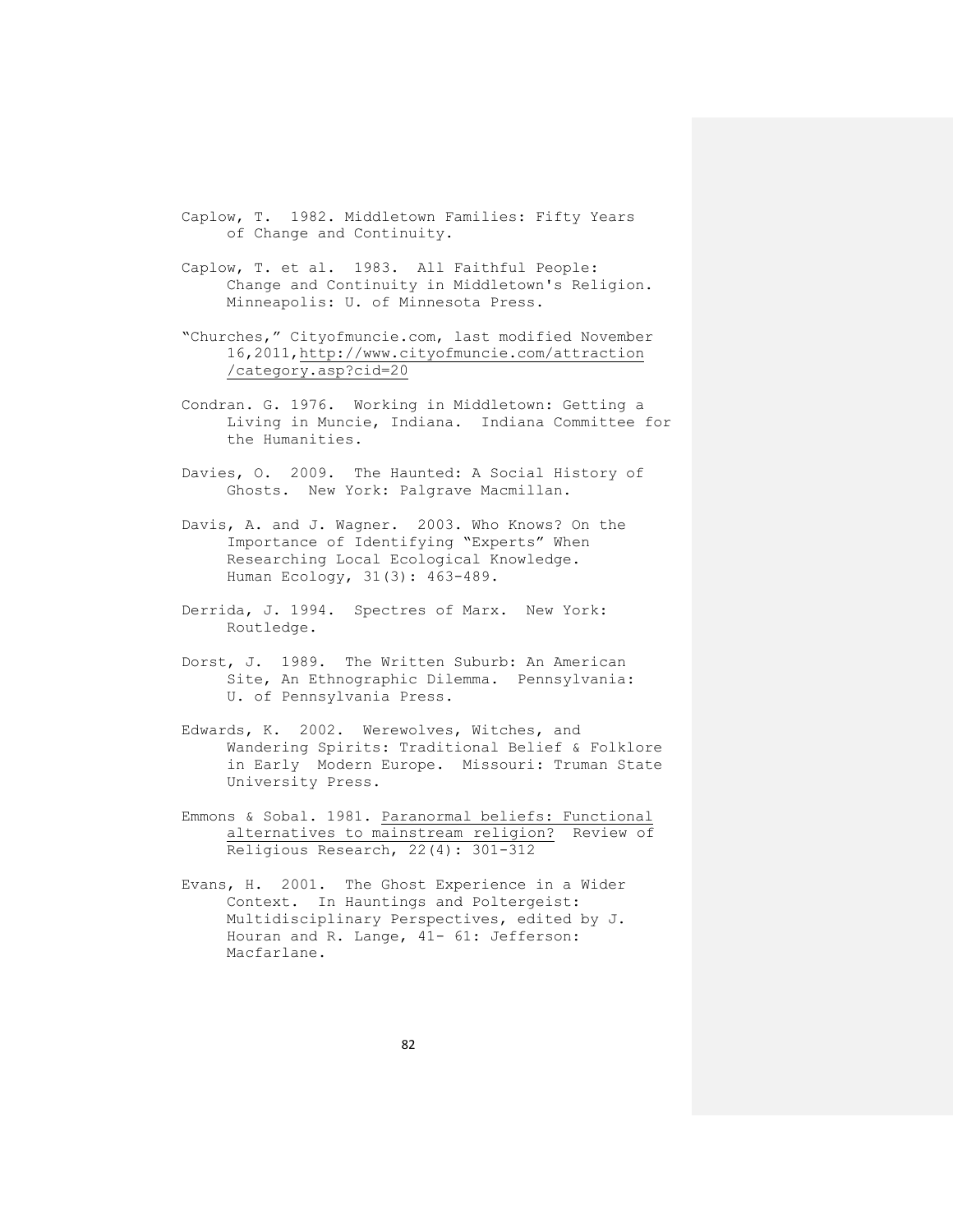- Finucane, R.C. 2001. Historical Introduction: The Example of Early Modern and Nineteenth-Century England. In Hauntings and Poltergeist: Multidisciplinary Perspectives, edited by J. Houran and R. Lange, 41- 61: Jefferson: Macfarlane.
- Finucane, R.C. 1996. Ghosts: Appearances of the Dead and Cultural Transformation. New York: Prometheus Books.
- Geelhoed, E. 2000. Muncie, the middletown of America. Chicago: Arcadia.
- Goldstein, D. et al. 2007. Haunting Experiences: Ghosts in Contemporary Folklore. Utah: Utah State U. Press.
- Hill, A. 2010. [Paranormal Media: Audiences,](http://www.amazon.com/Paranormal-Media-Audiences-Spirits-Popular/dp/0415544629/ref=sr_1_1?s=books&ie=UTF8&qid=1314138589&sr=1-1) [Spirits and Magic in Popular Culture.](http://www.amazon.com/Paranormal-Media-Audiences-Spirits-Popular/dp/0415544629/ref=sr_1_1?s=books&ie=UTF8&qid=1314138589&sr=1-1)
- Hoover, D. 1986. Magic Middletown. Bloomington: Indiana University Press.
- Hoover, D. 1987. "Middletown Revisited: Social Change in Twentieth Century American Society." Old Northwest, 13(1): 47-65.
- Hufford, D. 1995. Beings Without Bodies: An Experienced-Centered Theory of the Belief in Spirits. Out of the Ordinary: Folklore and the Supernatural. Utah: Utah State U. Press.
- Johnson, S. 1992. Anti-Arabic prejudice in 'Middletown. Psychological Reports, 70(8): 11-18.
- Johnson, S. and J. Tamney. 1983. "The moral majority and Middletown." Journal for the Scientific Study of Religion, 22(2): 145-57.
- Lynd, R. S. and H. M. Lynd. 1929. Middletown: A Study in Contemporary American Culture. New York: Harcourt, Brace, and Company.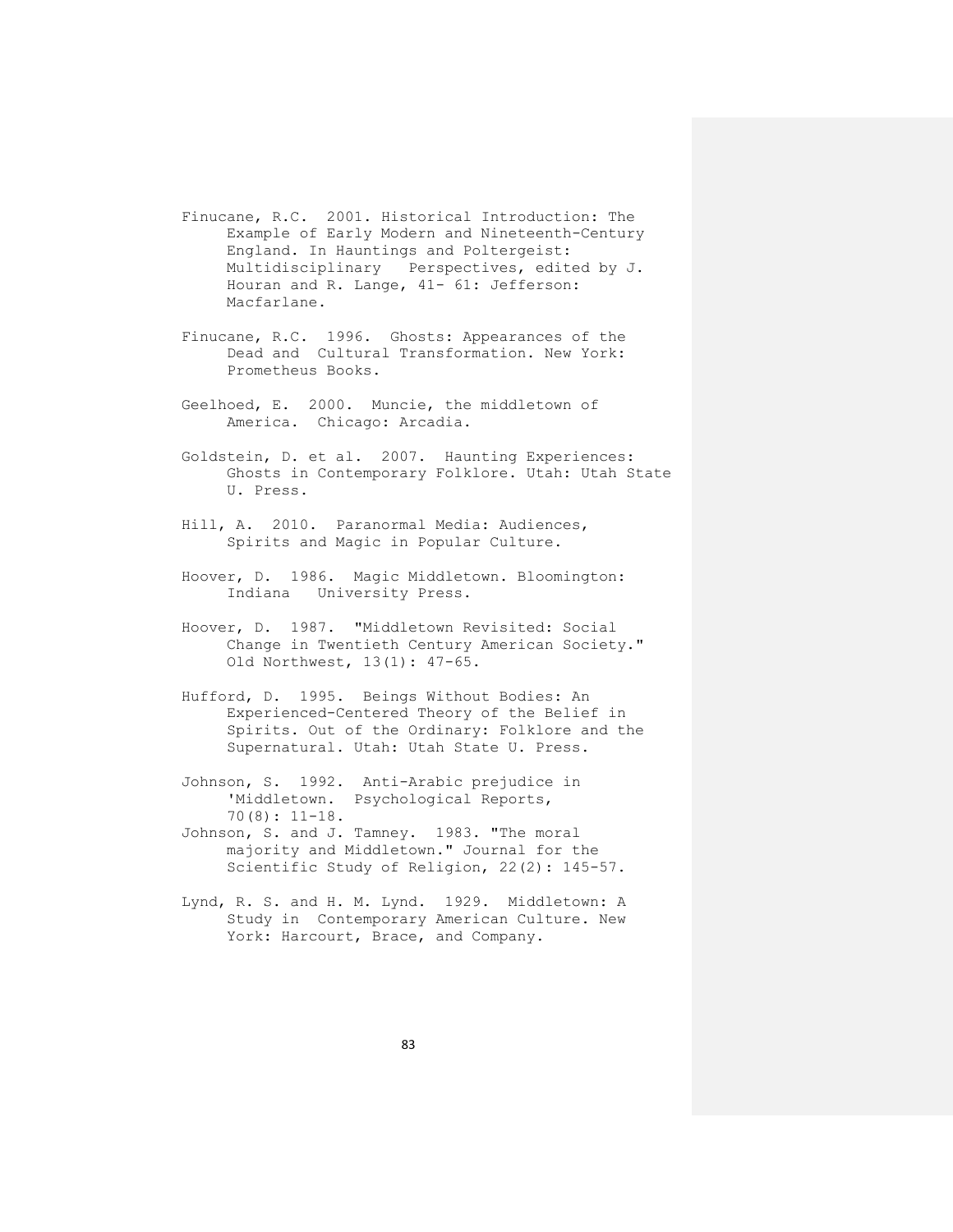- Markovsky, B. and S. Thye. 2001. Social Influence on Paranormal Beliefs. Sociological Perspectives, 44(1): 21-44.
- Mathers, C. 1692. On Witchcraft: Being, The Wonders of the Invisible World. New York: Peter Pauper Press.
- McGarry, M. 2008. Ghosts of Futures Past: Spiritualism and the Cultural Politics of Nineteenth-Century America. Los Angeles: U. of California Press.
- McGuire, M. B. 2008. Lived Religion: Faith and Practice in Everyday Life. New York: Oxford University Press.
- McKinnon, A. 2003. [The religious, the paranormal,](https://webmail.bsu.edu/owa/redir.aspx?C=4844a1c620c6481b8c66906f915d4d78&URL=http%3a%2f%2fwww.jstor.org%2fstable%2f1387845) [and church attendance: A](https://webmail.bsu.edu/owa/redir.aspx?C=4844a1c620c6481b8c66906f915d4d78&URL=http%3a%2f%2fwww.jstor.org%2fstable%2f1387845) response to Orenstein. Journal for the Scientific Study of Religion, 42(2): 299-303.
- "Michael Jackson's 'GHOST' Caught live by CNN Larry King (fill video tour)," (Jul 6, 2009), video clip, accessed May 12, 2010, Youtube, http://www.youtube.com/watch?v=i7tiGW555s.
- "Middletown Study Area, 1997," The Association of Religion Data Archives, last modified last modified November 16, 2011, http://www.thearda.com/Archive/Files/Codebooks/MA S97\_CB.asp
- Motz, M. 1998. The practice of belief. The Journal of American Folklore, 111(441): 339-355.
- "Muncie (city), Indiana," U.S. Census Bureau: State and Country Quickfacts, last modified October 18, 2011, [http://quickfacts.census.gov/qfd/states/18/185187](https://webmail.bsu.edu/owa/redir.aspx?C=4844a1c620c6481b8c66906f915d4d78&URL=http%3a%2f%2fquickfacts.census.gov%2fqfd%2fstates%2f18%2f1851876.html) [6.html](https://webmail.bsu.edu/owa/redir.aspx?C=4844a1c620c6481b8c66906f915d4d78&URL=http%3a%2f%2fquickfacts.census.gov%2fqfd%2fstates%2f18%2f1851876.html)
- Myers, F. et al. 1918. Phantasms of the Living. London: E.P. Dutton and co.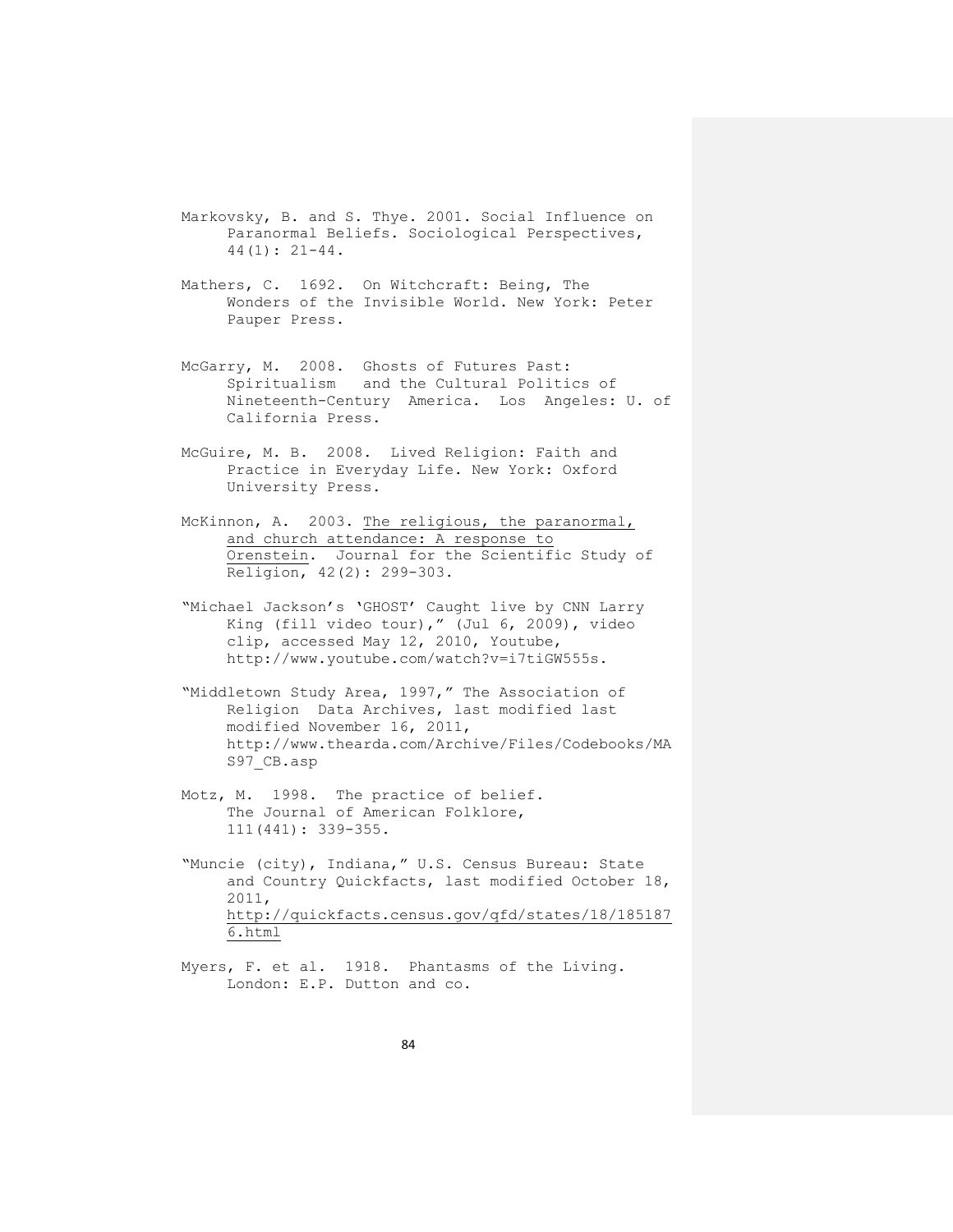- Nabhan-Warren, K. 2005. The Virgin of El Barrio: Marian Apparitions, Catholic Evangelizing, and Mexican-American Activism. New York: New York U. Press.
- "One-Third of Americans Believe Dearly May Not Have Departed," Galup.com, last modified November 16,2011, [http://www.gallup.com/poll/17275/OneThird-](http://www.gallup.com/poll/17275/OneThird-Americans-)[Americans-B](http://www.gallup.com/poll/17275/OneThird-Americans-)elieve-Dearly-May-Departed.aspx
- Orenstein, A. 2002. [Religion and paranormal](https://webmail.bsu.edu/owa/redir.aspx?C=4844a1c620c6481b8c66906f915d4d78&URL=http%3a%2f%2fwww.jstor.org%2fstable%2f1388010) [belief.](https://webmail.bsu.edu/owa/redir.aspx?C=4844a1c620c6481b8c66906f915d4d78&URL=http%3a%2f%2fwww.jstor.org%2fstable%2f1388010) Journal for the Scientific Study of Religion, 41(2): 301-311.
- "Paranormal Beliefs Come (Super)Naturally to Some," Galup.com, last modified November 16, 2011. [http://www.gallup.com/poll/19558/Paranormal-](http://www.gallup.com/poll/19558/Paranormal-Beliefs-Come-)[Beliefs-Come-S](http://www.gallup.com/poll/19558/Paranormal-Beliefs-Come-)uperNaturally-Some.aspx
- "Religion," Galup.com, last modified November 16, 2011, [http://www.gallup.com/poll/1690/religion.aspx](https://webmail.bsu.edu/owa/redir.aspx?C=4844a1c620c6481b8c66906f915d4d78&URL=http%3a%2f%2fwww.gallup.com%2fpoll%2f1690%2freligion.aspx)
- Rice. 2003. [Believe it or not: Religious and other](https://webmail.bsu.edu/owa/redir.aspx?C=4844a1c620c6481b8c66906f915d4d78&URL=http%3a%2f%2fwww.jstor.org%2fstable%2f1387987)  [paranormal beliefs in the United](https://webmail.bsu.edu/owa/redir.aspx?C=4844a1c620c6481b8c66906f915d4d78&URL=http%3a%2f%2fwww.jstor.org%2fstable%2f1387987) **States.** Journal for the Scientific Study of Religion, 42(1): 95-106.
- Richardson, J. 2003. Possessions: The History and Uses of Haunting in the Hudson Valley. Cambridge: Harvard University Press.
- Schoemaker, G. 2008. The Emergence of Folklore In Everyday Life: A Fieldguide And Sourcebook. Bloomington: Trickster Press.
- "Spirit/Ghost Caught on Security Camera." (Nov. 14, 2007), video clip, accessed May 12, 2010, Youtube,http://www.youtube.com/watch?v=Yhoawd851\_ 4&feature=related.
- Spiro, M. 1978. Burmese Supernaturalism. Philadelphia: Institute for the Study of Human Issues.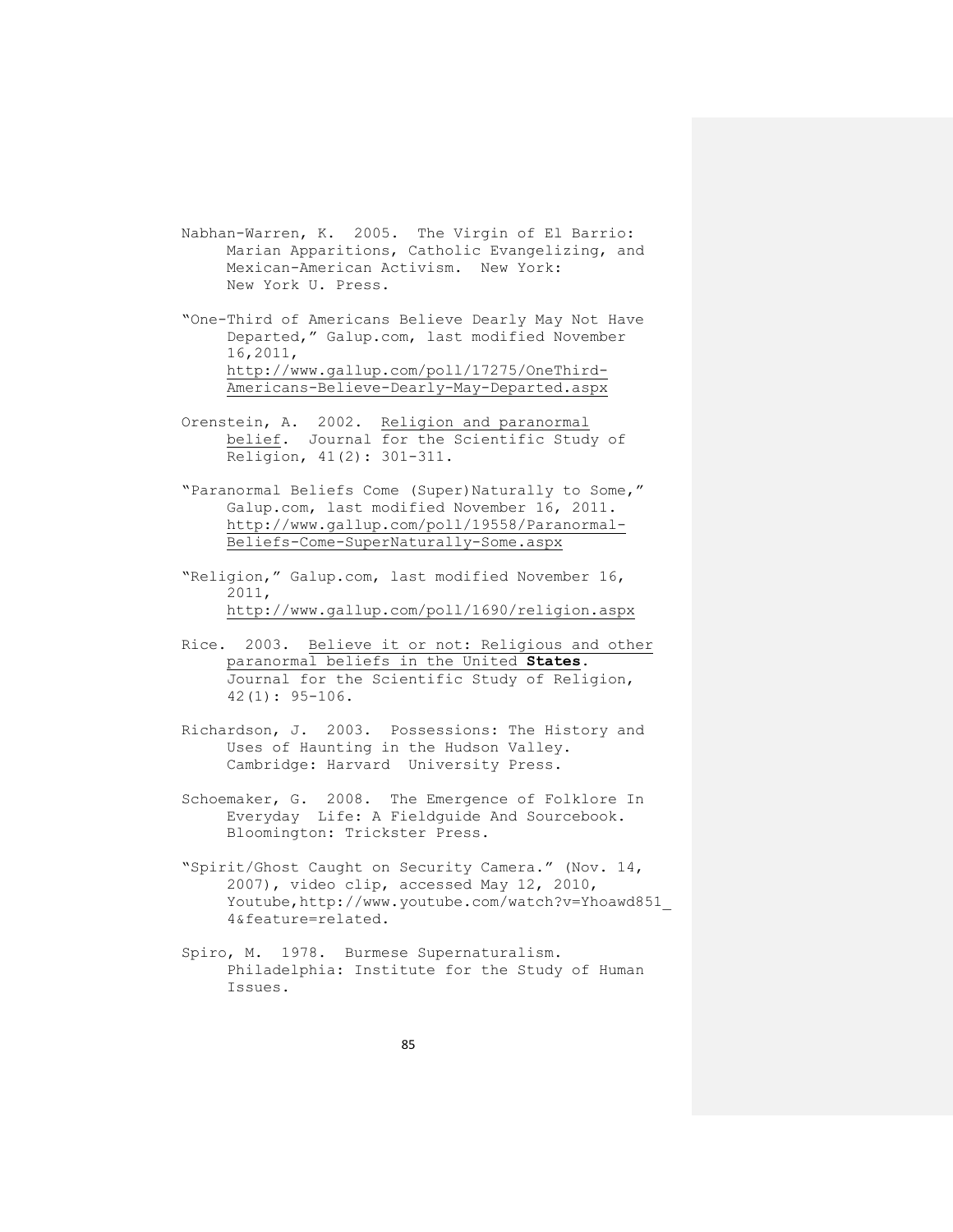- Tambo, D., D. Hoover and J. D. Hewitt. 1988. Middletown: An Annotated Bibliography. Garland Reference Library of Social Science, 446: 198.
- Tamney, J. B., and S. D. Johnson. 1984. "Religious television in Middletown." Review of Religious Research, 25(4): 303-13.
- Tamney, J. B., and S. D. Johnson. 1987. "Church-state relations in the eighties: Public opinion in Middletown." Sociological Analysis, 48(1): 1-16.
- Taylor, L. 1995. Occasions of Faith: An Anthropology of Irish Catholics. Pennsylvania: U. of Pennsylvania Press.
- Thomas, K. 1971. Religion and the Decline of Magic: Studies in Popular Beliefs in Sixteenth And Seventeenth Century England. Letchworth: Garden City Press.
- Tylor, E.B. 1871. Primitive Culture. London: John Murray.
- Ward, Donald. 1977. "The little man who wasn't there: Encounters with the supranormal." Fabula, 18: 216.
- Weinstock, J. 2004. Spectral America: Phantoms and the National Imagination. Madison: U. of Wisconsin Press.
- Yoder, D. 1974. Toward a Definition of Folk Religion. Western Folklore, 33(1): 2-15.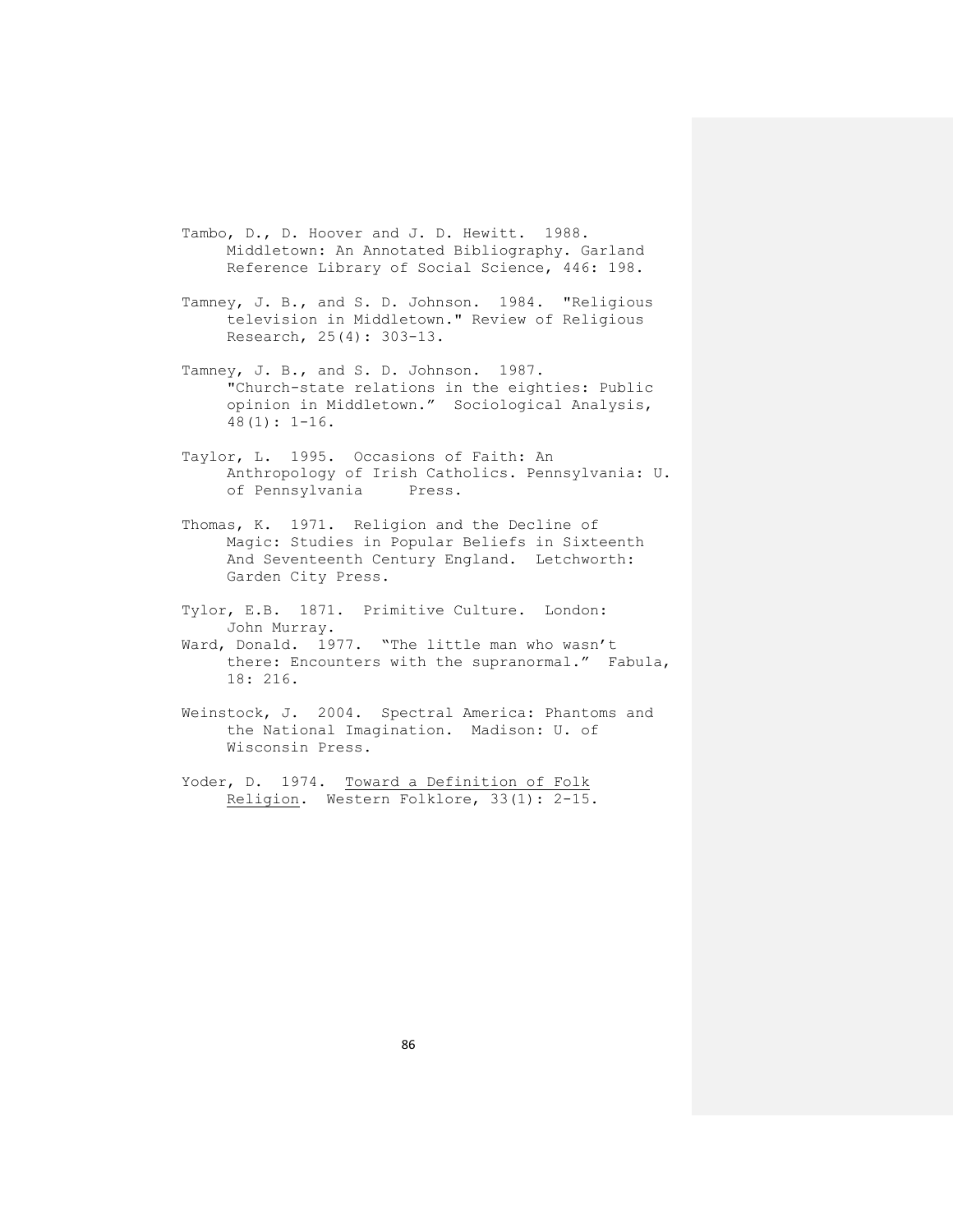#### **Appendix A**

## Interview Questions

Do you believe a house can be haunted?

Does your position as Christian make it easier or harder to believe in ghosts?

If you had a friend you told you they think they were visited by their dead father, mother, etc., what would you tell them?

What are you feelings on attempts to communicate with the dead, like séances and Ouija boards?

Have you ever had an encounter that you think could have been due to supernatural causes?

Do you feel like you felt the presence of deceased friend or family member?

If you have/did have a ghostly encounter, did/would you tell other people? Who? Other members of the church?

Has supernatural folklore ever been discussed during church services, such as in a sermon or group discussion?

Do you ever watch supernatural shows, such as programs recalling legends of haunted places or paranormal investigations reality shows? What do you think about them?

Do you think the idea of evil plays a role in supernatural beliefs?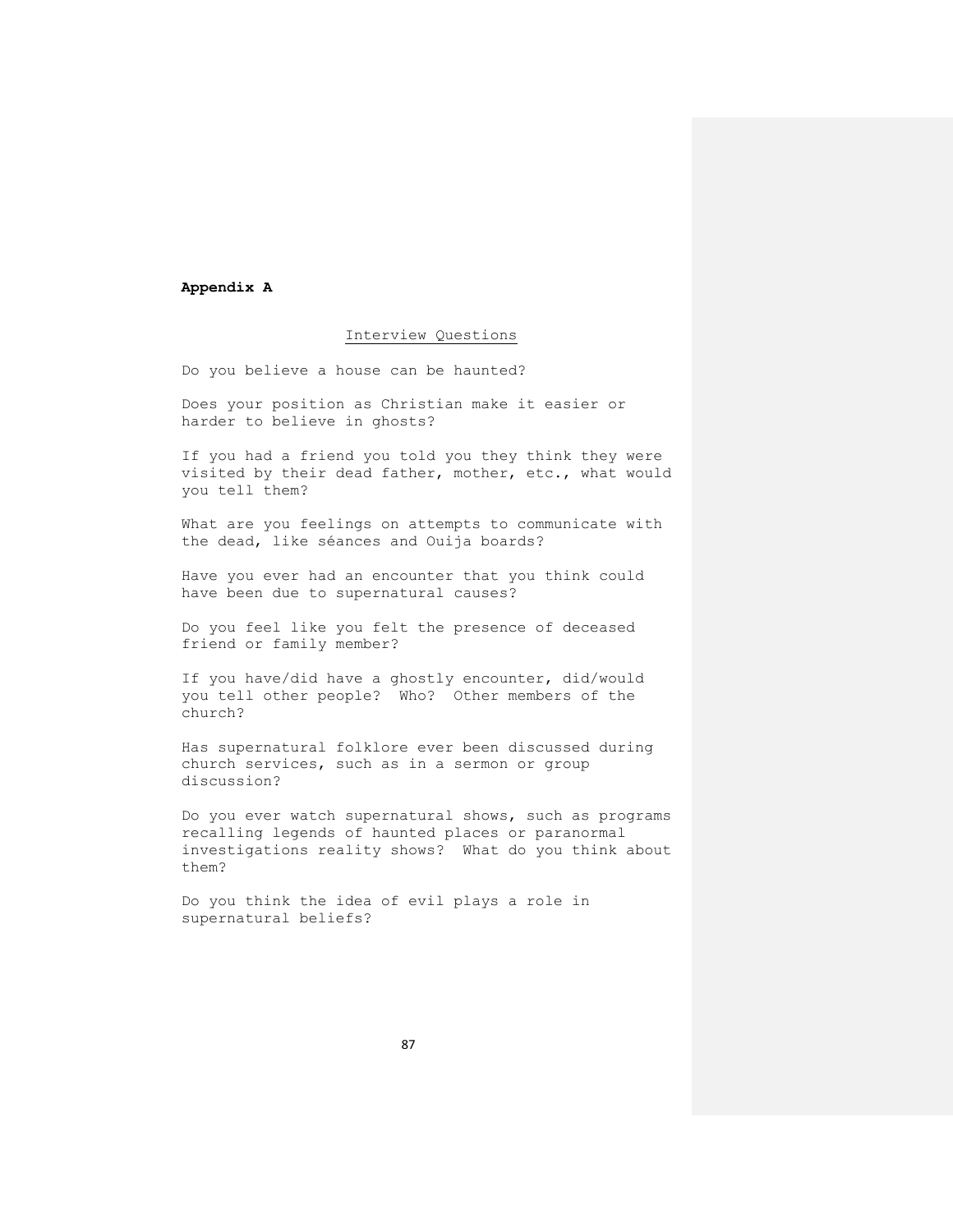#### **Appendix B**

## Consent Form

HAUNTED MIDDLE AMERICA: AN ANALYSIS OF SUPERNATURAL BELIEFS OF PROTESTANTS IN MUNCIE, INDIANA

Principal Investigator: Lauren Holditch

The purpose of this research project is to what white, middle-class Christian Midwesterners from central Indiana believe with regards to the supernatural. Findings from this research will provide anthropologists with insight into the role of ghost and haunting in the beliefs of this facet of American culture. To be eligible to participate in this study, you must be over the age of 18, Caucasian, and an active member of the Christian faith. For this project, you will be asked to answer questions and share stories pertaining to your religious beliefs and beliefs and experiences with the supernatural. Interviews may be as long or short as you desire. For purposes of accuracy, with your permission, the interviews will be tape recorded. This is not required to participate, and you may request for the investigator to cease recording at any time. Any names used on the audiotape will be changed to pseudonyms when the tapes are transcribed. All data will be maintained as confidential and no identifying information such as names will appear in any publication or presentation of the data. The only anticipated risk from participating in this study is that you may not feel comfortable answering some of the questions. You may choose not to answer any question that makes you uncomfortable and you may quit the study at any time. Should you experience any feelings of anxiety, there are counseling services available to you through the Davidson Counseling Center, (765) 282-4317, and Union Chapel (765) 288-8862, both located in Muncie. One benefit you may gain from participating in this study may be the chance to share and explore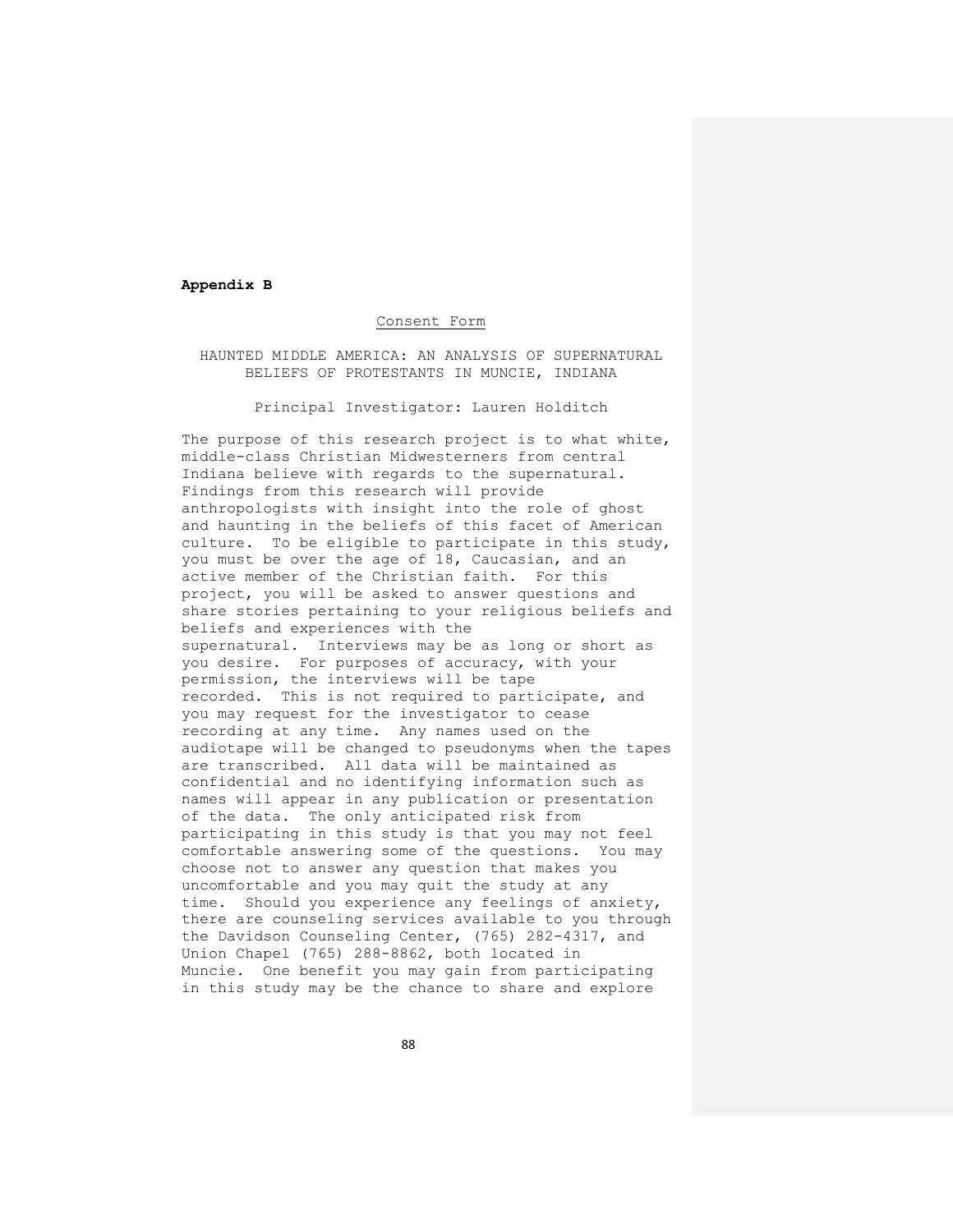your personal beliefs. Your participation in this study is completely voluntary and you are free to withdraw your permission at anytime for any reason without penalty or prejudice from the investigator. Please feel free to ask any questions of the investigator before signing this form and at any time during the study. For one's rights as a research subject, you may contact the following: Research Compliance, Sponsored Programs Office, Ball State University, Muncie, IN 47306, (765) 285-5070, [irb@bsu.edu.](https://webmail.bsu.edu/owa/redir.aspx?C=4844a1c620c6481b8c66906f915d4d78&URL=mailto%3airb%40bsu.edu)

I, agree to participate in this research project entitled, "Supernatural Folklore and Protestant Christianity in Midwest America." I have had the study explained to me and my questions have been answered to my satisfaction. I have read the description of this project and give my consent to participate. I understand that I will receive a copy of this informed consent form to keep for future reference.

To the best of my knowledge, I meet the inclusion/exclusion criteria for participation (described on the previous page) in this study.

Signature Date

#### **Researcher Contact Information**

| Principal Investigator:<br>Lauren Holditch<br>Dept. of Anthropology | Committee Chair:<br>Dr. Cailin Murray<br>Dept. of Anthropology |                       |                       |
|---------------------------------------------------------------------|----------------------------------------------------------------|-----------------------|-----------------------|
|                                                                     |                                                                | Ball State University | Ball State University |
|                                                                     |                                                                | Muncie, IN 47306      | Muncie, IN 47306      |
| $(513) 692 - 9801$                                                  | (765) 285-3568                                                 |                       |                       |
| leholditch@bsu.edu                                                  | cemurray@bsu.edu                                               |                       |                       |
| Committee Member:                                                   | Committee Member:                                              |                       |                       |
|                                                                     |                                                                |                       |                       |

Dr. Paul Wohlt **Dr. Jennifer Erickson** Dept. of Anthropology Dept. of Anthropology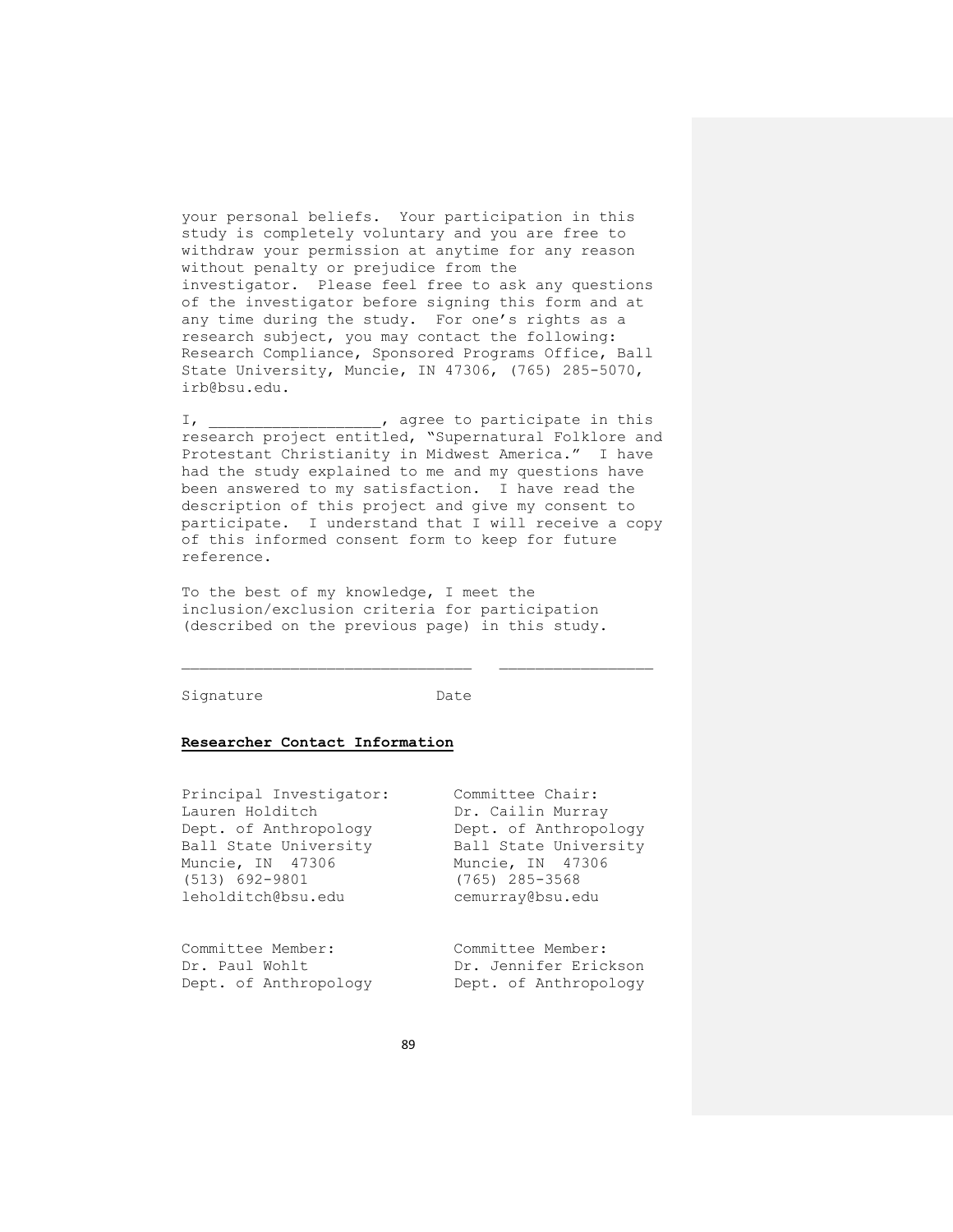Muncie, IN 47306 Muncie, IN 47306 (765) 285-1440 (765) 285-1512 pwohlt@bsu.edu jlerickson@bsu.edu **Appendix C**

Ball State University **Ball State University** 

American Television Featuring Ghosts (1998-2010)

## **Fictional Ghost Shows**

*Haunted* (2002) *Ghost Whisperer* (2005-2010) *Medium* (2005- ) *American Horror Story* (2011- )

## **Haunting Investigation Shows**

*Ghost Hunters* (2004- ) *Ghost Trackers* (2005-2008) *Haunting Evidence* (2005-2008) *Paranormal State* (2007-2011) *Ghost Hunters International* (2008- ) *Ghost Adventurers* (2008- ) *Paranormal US (2009) Paranormal Cops* (2009) *Ghost Lab* (2009-2010) *Ghost Hunters Academy* (2009-2010) *GZ Celebrity Ghost Hunt* (2010-2011) *Haunted Collector* (2011- ) *The Dead Files* (2011- ) *Haunted Highway* (2012- ) *Haunted Encounters Face-to-Face* (2012- )

# **Haunting Investigation Television Documentary Specials**

*Ghost Hunting: World of the Weird* (2004) *Possessed Possessions* (2005) *Children of the Grave* (2007)

## **Personal Experience Storytelling Shows**

*A Haunting* (2005-2007) *Ghostly Encounters* (2005- ) *Celebrity Ghost Stories* (2008- ) *The Haunted* (2009-2011) *My Ghost Story* (2010)